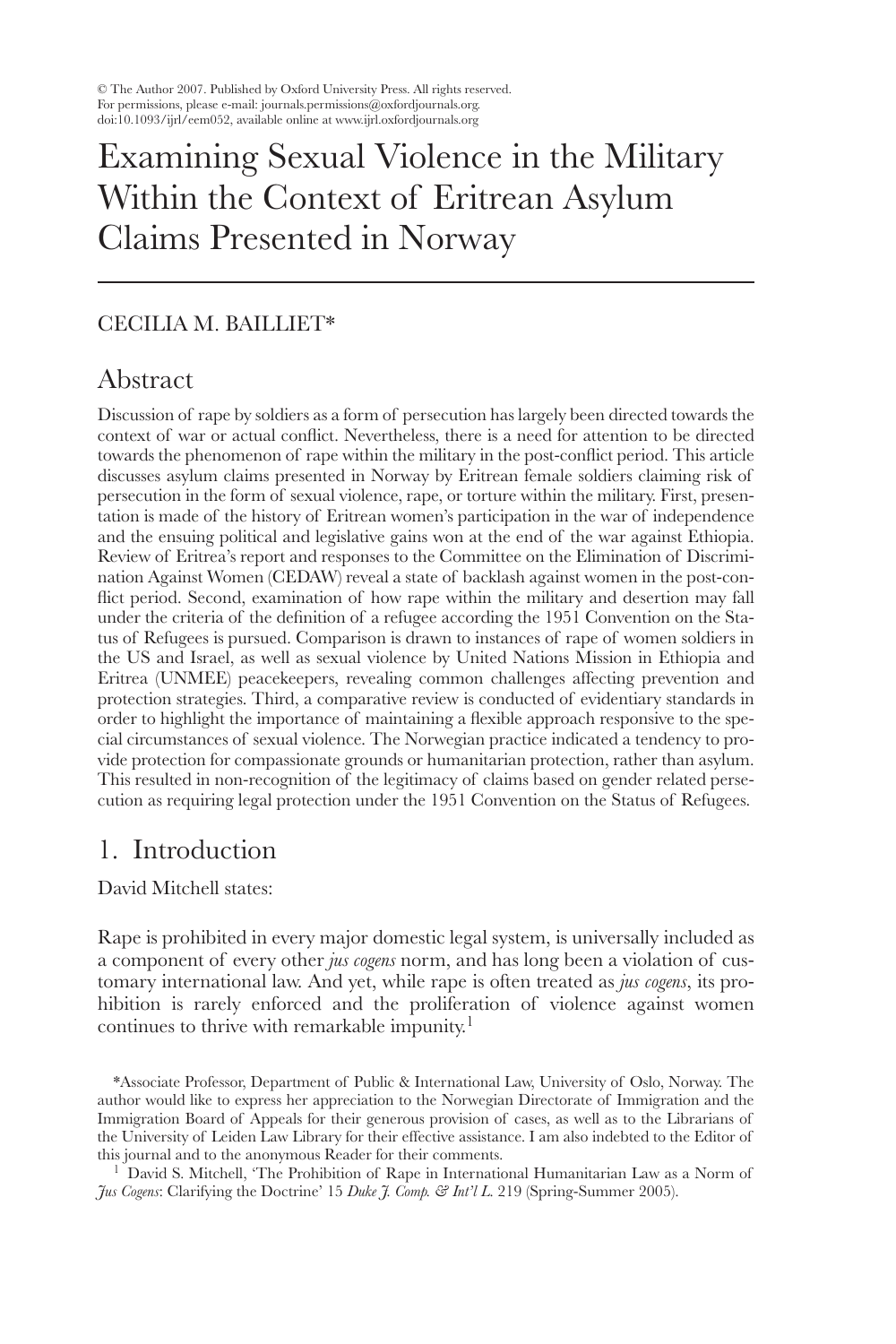Rape is a form of sexual violence; it is characterized by the means of attack or ground for targeting of which the consequence is violation of the human dignity of the victim. 2

 The focus on the use of mass rape within situations of ethnic cleansing, ethnic conflict, inter- and intra-state war has sought to expose systematic and strategic characteristics of targeted violence against women. Examples include cases from Bosnia, Rwanda, the former Yugoslavia, Congo, Sudan, Sierra Leone and the use of comfort women by the Japanese military and child 'wives' of LRA commanders in Uganda.<sup>3</sup> These cases have

 $2$  The ICC Statute and Elements of Crimes are the first international instruments to codify the elements of rape and sexual violence. The Rome Statute of the International Criminal Court, 2187 UNTS 90, opened for signature 17 July 1998 (entered into force 1 July 2002) (hereinafter Rome Statute). The ICC Elements of Crimes, Report of the Preparatory Commission for the International Criminal Court, Finalized Draft Text of the Elements of Crimes, Preparatory Comm'n for the International Criminal Court, addendum part II, UN Doc. PCNICC/2000/1/Add.2 (2000) (hereinafter ICC Elements of Crimes) Article 7 (1)(g)-1 Rape as a crime against humanity, 7 (1)(g)-6 Sexual Violence as a Crime against Humanity, Article 8 (2)(b)(xxii)-1 Rape as a war crime, and Article 8 (2)(b)(xxii)- 6 Sexual Violence as a War Crime. The core common elements of rape are:

- 1.The perpetrator invaded the body of a person by conduct resulting in penetration, however slight, of any part of the body of the victim or of the perpetrator with a sexual organ of or the anal or genital opening of the victim with any object or any other part of the body.
- 2. The invasion was committed by force, or by threat of force or coercion, such as that caused by fear of violence, duress, detention, psychological oppression or abuse of power against such person or another person, or by taking advantage of a coercive environment, or the invasion was committed against a person incapable of giving genuine consent.

The core common element of sexual violence is:

 1. The perpetrator committed an act of a sexual nature against one or more persons or caused such person or persons to engage in an act of a sexual nature by force, or by threat of force or coercion, such as that caused by fear of violence, duress, detention, psychological oppression or abuse of power, against such persons or persons or another person, or by taking advantage of a coercive environment or such person's or persons' incapacity of giving genuine consent.

 The Rome Statute and Elements of Crimes also include rape, sexual slavery, enforced prostitution, forced pregnancy, enforced sterilization, and any other form of sexual violence within the categories of

<sup>3</sup> See, *The Shame of War: Sexual Violence against Women and Girls in Conflict* (UN OCHA/IRIN 2007). On Japanese comfort women, see, Sue R. Lee, Comment: ' Comforting the Comfort Women: Who Can Make Japan Pay? ' *U. Penn. J. Int'l. Econ. L* . 509 (Summer, 2003); Anne Barker ' Justice Delayed ' 8 *MSU-DCL J. Int'l. L*. 453 (Summer 1999); Brooke Say, Comment 'Ripe for Justice: A New UN Tool to Strengthen the Position of the " Comfort Women " and to Corner Japan into its Reparation Responsibility ' 23 *Penn St. Int'l L. Rev* . 931 (Spring 2005). On Congo, see, Naomi Cahn, ' Beyond Retribution and Impunity: Responding to War Crimes of Sexual Violence', 1 *Stan. J. Civ. Rts. & Civ. Liberties* 217 (Apr. 2005). On Bosnia and Sudan, see, Stephanie N. Sackellares, 'From Bosnia to Sudan: Sexual Violence in Modern Armed Conflict' Wis. Women's *L. J* . 137 (Spring 2005). On Sierra Leone, see, Shana Eaton, ' Sierra Leone: The Proving Ground for Prosecuting Rape as a War Crime' *Geo. J. Int'l. L.* 873 (Summer 2004). On Uganda, see, Abigail Leibig, Note and Comment: 'Girl Child Soldiers in Northern Uganda: Do Current Legal Frameworks offer Sufficient Protection?'  $3 NW. U. \tilde{j}$ . *Int'l Hum. Rts.* 6 (Spring, 2005). See, generally, Kelly Askin, 'A Decade of the Development of Gender Crimes in International Courts and Tribunals: 1993 TO 2003 ' 11 *Hum. Rts. Brief* 16 (Spring 2004). See also, Valerie Oosterveld, ' Sexual Slavery and the International Criminal Court: Advancing International Law' 25 *Mich. J. Int'l. L.* 605 (Spring 2004). See also, Kelly Askin, 'Prosecuting Wartime Rape and other Gender-Related Crimes Under International Law: Extraordinary Advances, Enduring Obstacles '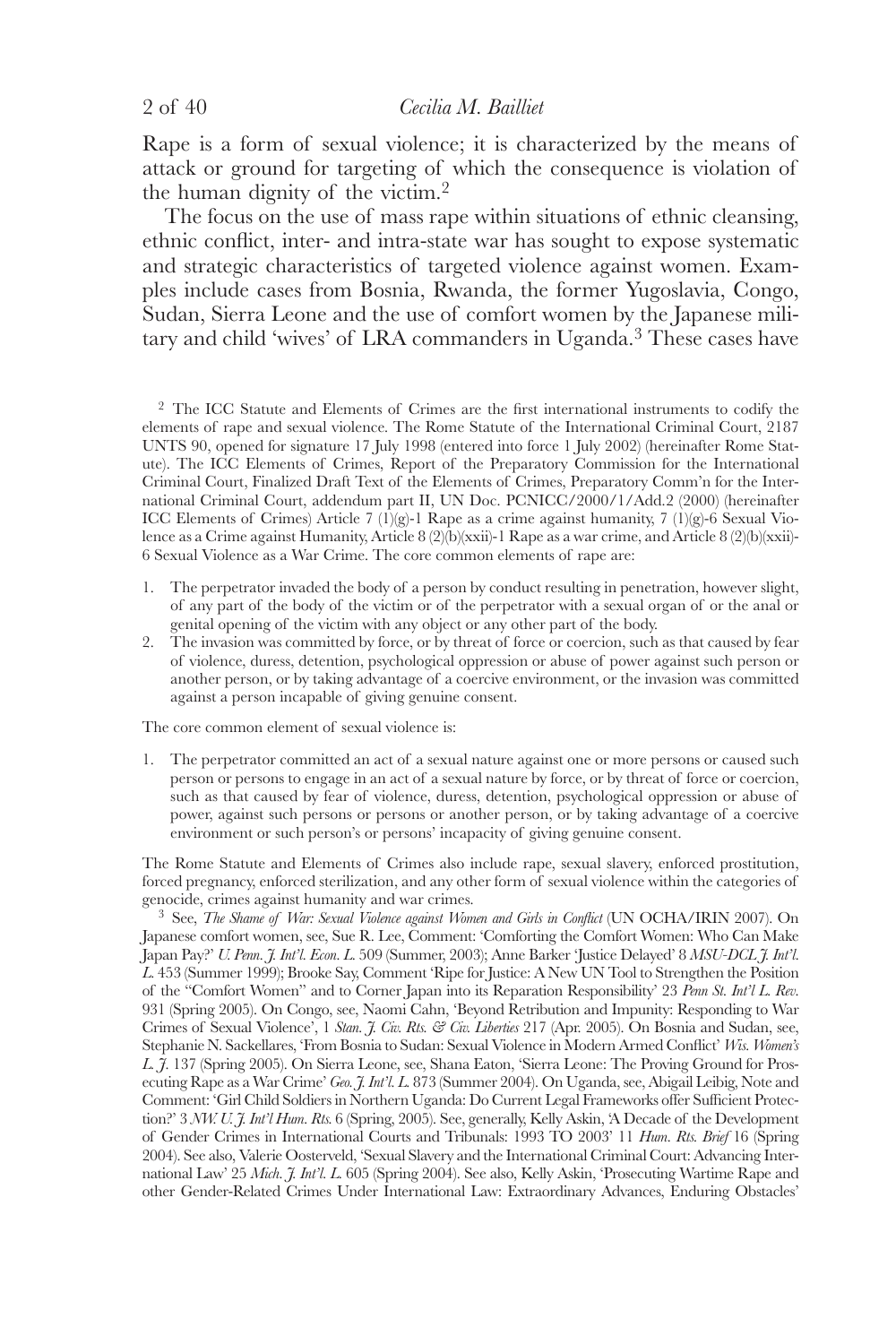resulted in the recognition of rape and sexual violence as constituting part of enslavement, inhumane acts, torture, war crimes, crimes against humanity, and genocide by international and national tribunals. 4 One essential element in these attacks is the targeting of the women as the 'other', often symbolizing the rival ethnic group and/or religious community, in conjunction with gender, to be oppressed via rape. Rape and sexual violence have been recognized as a form of persecution by the International Criminal Tribunal for the former Yugoslavia (ICTY) in *Prosecutor v. Kvocka* , as well as within the Rome Statute Establishing the International Criminal Court. 5 The ICC Elements of Crimes includes gender based persecution within the definition of genocide, crimes against humanity, and war crimes. 6 Further, given that rape is a violation of customary international

<sup>4</sup> See, *Prosecutor v. Musema*, ICTR, Case No. 96-13-A, Judgment 221,226 (27 Jan. 2000). See also, *Prosecutor v. Furundzija* , ICTY, IT-95-17/ 1-T, Judgment 185 (10 Dec. 1998) holding rape as torture according to Article 3 of the ICTY Statute. See also, *Prosecutor v. Akayesu* , ICTR, 96-4-T, Judgment, 706- 07, 731-34 (2 Sept. 1998) holding that sexual violence is linked to torture and genocide. Rape is a violation of dignity and can be a form of torture when used to intimidate, degrade, humiliate, discriminate, punish, control or destroy the victim. See, Kelly Askin, 'Gender Crimes Jurisprudence in the ICTR -Positive Developments', 3 *J. Int'l. Crim. Just.* 1007, 1009-12 (2005). See also, *Prosecutor v. Delalic (et al) Celebici* (1998), ICTY, Judgment, IT-96-21-T (16 Nov. 1998) holding rape to constitute torture according to Arts. 2 and 3 of the ICTY statute. See also, *Prosecutor v. Kunarac* , ICTY, Judgment, IT-96-23-T & IT-96-23/I-T (22 Feb. 2001 and 12 June 2002) holding rape as a violation of Article 3, outrage upon personal dignity, and customary international law. These cases have held that when a person is raped with the intent to inflict severe pain or suffering on the victim for a prohibited purpose - such as for punishment, intimidation, coercion, discrimination, humiliation or to secure information - it may constitute torture. See also, *Mejia v. Peru* , Case 10.970, Report No. 5/96, Inter American Commission on Human Rights (1 Mar. 1996), holding rape to constitute torture and a violation of privacy according to the American Convention on Human Rights, Arts. 5.2 and 11. See also, *X & Y v. the Netherlands* , European Court of Human Rights, Judgment (26 Mar. 1985), Series A, no. 91, holding that rape abridges the right to privacy and holding the State responsible for failing to provide a remedy to the victim. See also, *Aydin v. Turkey* , European Court of Human Rights (25 Sept. 1997), Reports of Judgments and Decisions 1997, VI. See also, Kelly Askin, ' The Jurisprudence of International War Crimes Tribunals: Securing Gender Justice for Some Survivors ' in Helen Durham & Tracey Gurd (eds.), *Listening to the Silences: Women and War* , 125-153 (Martinus Nijhoff 2005). Both the ICTR and ICTY Statutes state that rape can be a crime against humanity or a form of torture. Statute of the International Criminal Tribunal for Rwanda, S.C. Res.  $955$  UNSCOR  $49<sup>th</sup>$  Sess.  $3453<sup>rd</sup>$  mtg., 3, UN Doc.  $S/RES/955$  (1994) 3 g, and Statute of the International Criminal Tribunal for Yugoslavia, S.C. Res. 827, UN SCOR,  $48<sup>th</sup> Sess.$  Annex,  $3217<sup>th</sup>$  mtg., 6, UN Doc.  $S/RES/827$  (1993), 32 ILM 1192.

<sup>5</sup> See, *Prosecutor v. Kvocka*, ICTY, Judgment, IT-98-30-T (2 Nov. 2001), establishing that rape can be a form of persecution. See, Valerie Oosterveld, ' Gender, Persecution, and the International Criminal Court: Refugee Law's Relevance to the Crime Against Humanity of Gender-Based Persecution ' 17 *Duke J. Comp. & Int'l* . 49 (Fall 2006), noting the recognition of persecution in the form of sexual violence as a foreseeable consequence due to the link between gender and political, racial/ethnic, or religious identity by the ICTR Trial Chamber in the *Nahimana* case, Case No. ICTR-99-52-T (3 Dec. 2003) and the ICTY in the *Krstic* judgment, *Prosecutor v. Krstic*, ICTY, Judgment, IT-98-33-T, Trial Chamber I (2 Aug. 2001).

 $6$  ICC Elements of Crimes Art. 7 (1)(h). The Rome Statute defines persecution as the intentional and severe deprivation of fundamental rights contrary to international law. The persecutor targets the person on account of group or collective identity related to political, racial, national, ethnic, cultural, religious, gender or other ground impermissible under international law.

<sup>21</sup> *Berkeley J. Int'l L.* 288 (2003). See also, A. Yasmine Rassam, 'International Law and Contemporary Forms of Slavery: An Economic and Social Rights-Based Approach' 23 *Penn St. Int'l L. Rev.* 809 (Spring 2005).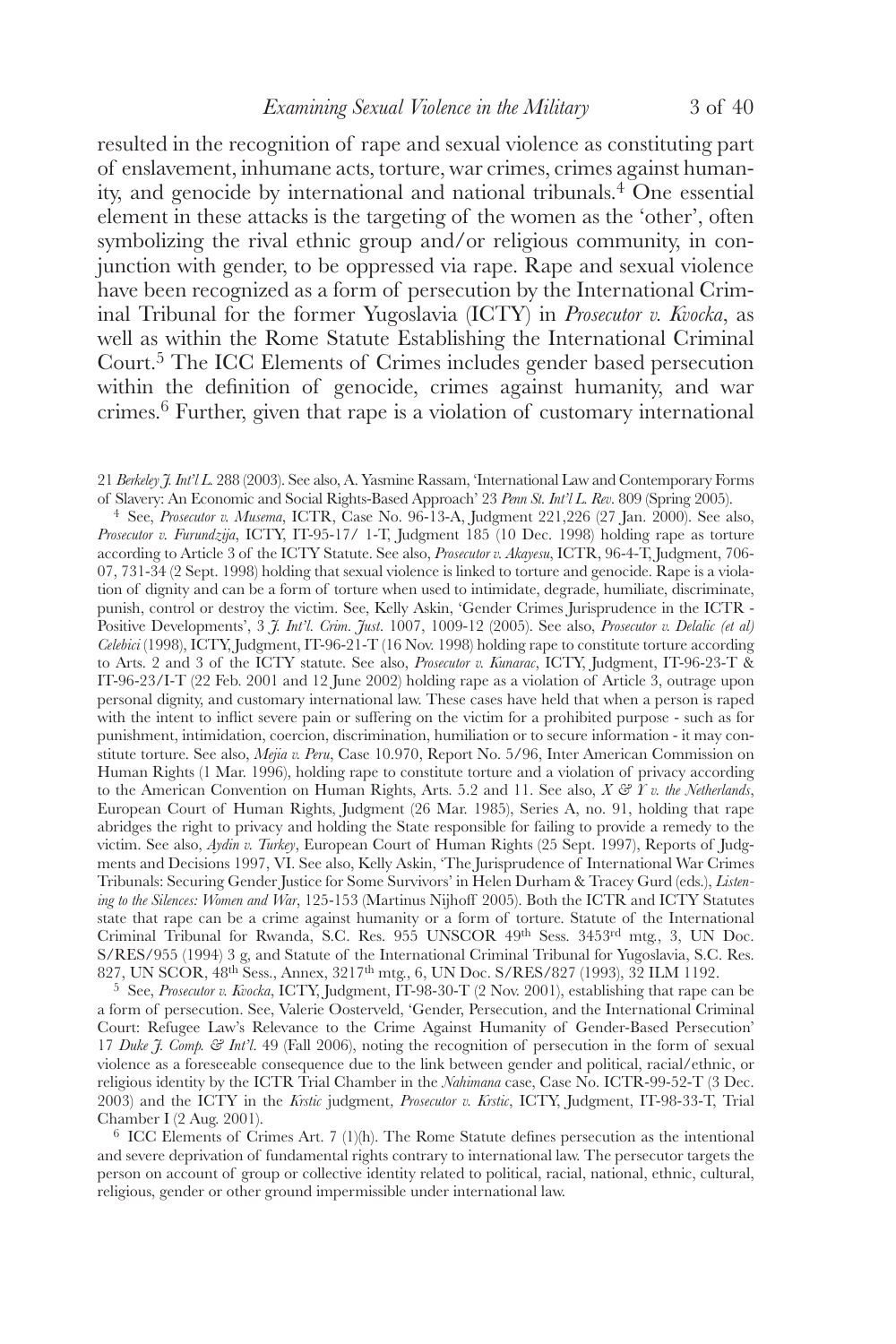law, recognition of victims is not limited to civilians, but can include military personnel.<sup>7</sup>

 The failure by the state of origin to adequately prevent or punish those who commit rape of women within the military can result in resignation, desertion, and even migration of victims abroad. 8 Catherine Mackinnon described rape as 'an instrument of forced exile, rape to make you leave your home and never want to go back'. $9$  As of 2005, the Norwegian Directorate of Immigration ( *Utlendingsdirektoratet,* hereinafter UDI or Immigration Directorate) and the Norwegian Board of Immigration Appeals ( *Utlendingsnemnda,* hereinafter UNE or Immigration Appeals Board) had determined a series of cases involving asylum claims from the Eritrean military citing fear of rape, and/or other forms of inhuman treatment or torture, as grounds for desertion or draft evasion. 10 Although the Eritrean government presents its inclusion of women in the military as demonstrating egalitarian principles, the asylum cases paint a different picture. This is one in which the social constructs of the role of women remain traditional and permit sexual violence. This case study addresses the assessment of protection drawing from the fields of refugee law, human rights law and international criminal law which are concurrently applicable. It advocates a harmonized approach to fulfi l the humanitarian purpose of the 1951 Convention on the Status of Refugees in keeping with the aspiration to ensure implementation of a gendered protection perspective.

## 2. Country background context

 Eritrea pursued a thirty year war of independence against Ethiopia which ended in 1991. A referendum was held and independence was approved in 1993. Nevertheless, a border war erupted between the two countries which lasted from 1998 to 2000. The UN established a peacekeeping operation, which remains in place, in order to monitor the Temporary Security Zone at the border. The government is described as 'transitional', composed of

<sup>9</sup> Cited by Lori A. Nessel " Willful Blindness" to Gender-Based Violence Abroad: United States' Implementation of Article Three of the United Nations Convention against Torture ' 89 *Minn. L. Rev.* 71(2004). She notes the failure of UN demobilization program in Liberia to address women because it is believed that they have nothing to demobilize, citing Caroline Preston, ' Rehabilitation Programs Reportedly Failing War Affected Females' UN Wire, 5 Apr. 2004 available at: <http://www.unwire.org/UNWire/20040405>. In addition, she cites Aberico Gentili, *De Jure Belli Libri Tres* 258-59 (John C. Rolfe Trans 1995) (1612) stating that it was unlawful to rape a woman in wartime even if was she is a combatant.

 $10$  Norwegian asylum cases at the administrative levels are unpublished. Twelve cases involving Eritrean women asylum seekers were selected (six from UDI and six from UNE) and twelve cases involving Eritrean men were selected (seven from UDI and five from UNE) as representative of the case load.

<sup>7</sup> *Prosecutor v. Kupreskic et al* , ICTY Case No. IT-95-16, Trial Chamber II Judgment (14 Jan. 2000)

 $8\text{ }$  The problem of access to justice is not only national, but it affects supranational litigation as well. For example, when the Judges of the Special Court for Sierra Leone refused to allow the prosecution of Civil Defence Forces for sexual violence committed against their own ethnic group, criticisms were raised that the rejection of the case was based on a view that women were 'rendering support' to the combatants and that linkage to a war crime would be difficult given that they were on the same side.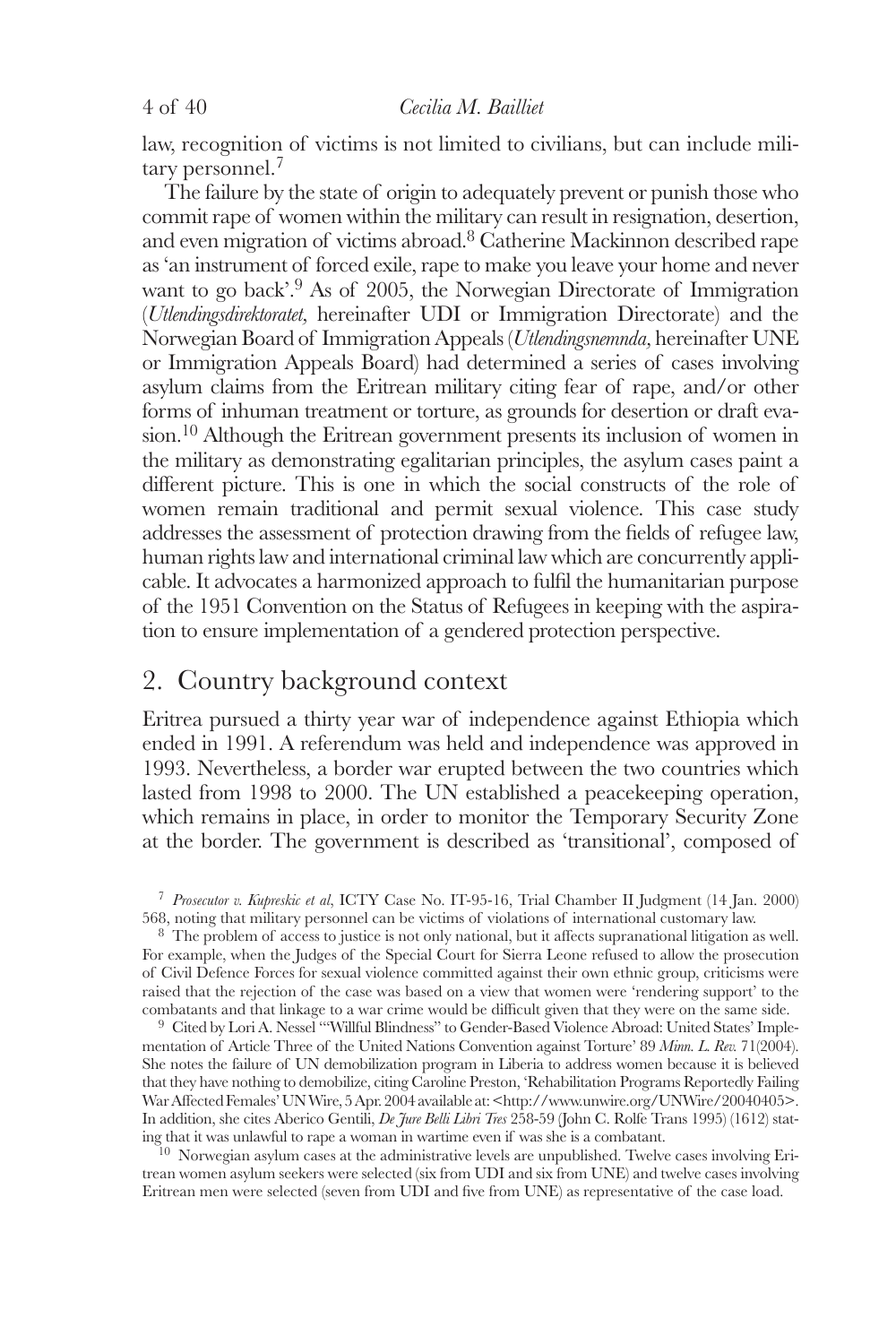a National Assembly, including the sole legal party, the People's Front for Democracy and Justice (PFDJ), as the legislature. This body elected Issayas Afewerki as president and there have not been any presidential or parliamentary elections thus far. A Constitutional Commission drafted a Constitution which was ratified by the national referendum, but the president has not implemented it. Human Rights Watch characterizes the state as ' highly repressive', in which freedom of opinion is restricted and journalists and editors are arrested and detained without due process.<sup>11</sup> All non-governmental publications have been shut down and foreign correspondents expelled, resulting in limited information as to country conditions.

#### **2.1 Eritrean women's participation in the war of independence**

 The development of policies regarding the emancipation of women in Eritrea is described as rooted in the nation's liberation movement. Women constituted 30 per cent of the national liberation army during the liberation movement in the Eritrean Peoples Liberation Front. A mythic image of the woman as a soldier emerged. One account from 1988 provides the following description:

 There is almost a neuter quality to female Eritrean guerrillas. After years of living in the field exactly like men, they have come to resemble them physically. Their hair is short, their hands and feet callused, their legs sinewy. Though men and women sleep side by side in the cramped front-line quarters, sex is said to be rare and pregnancies unusual. 12

This imagery was utilized to seek transformation of the participation of women from the battlefield to the political, social and economic realms upon independence. The Eritrean Constitution (23 May 1997) contains egalitarian language which promotes recognition of the contribution of women to the emergence of the nation as an independent entity and envisions equal participation. 13 The Preamble sets forth:

 Noting the fact that the Eritrean women's heroic participation in the struggle for independence, human rights and solidarity, based on equality and mutual respect,

<sup>&</sup>lt;sup>11</sup> Africa Advocacy Director for Human Rights Watch, 'Testimony to U.S. House of Representatives 5 May 2005: Ethiopia and Eritrea: Promoting Stability, Democracy and Human Rights ' *(* Human

<sup>&</sup>lt;sup>12</sup> Cited in Linda Grant De Pauw, *Battle Cries and Lullabies: Women in War from Prehistory to the Present* (University of Oklahoma 1998), 292.

<sup>&</sup>lt;sup>13</sup> Eritrea's Combined Initial, Second and Third Periodic Reports to the Committee on the Elimination of Discrimination Against Women, UN doc. CEDAW/C/ERI/1-3, 3 Feb. 2004. The Constitution also contains guarantees on equality and protection from discrimination: Article  $7(2) -$ On Democratic Principles - prohibits any form of discrimination against women and reads: 'Any act that violates the human rights of women or limits or otherwise thwarts their role and participation is prohibited'. Article 14 on Equality under the Law: 'All persons are equal under the law. The National Assembly shall enact laws that can assist in eliminating inequalities existing in the Eritrean Society ' .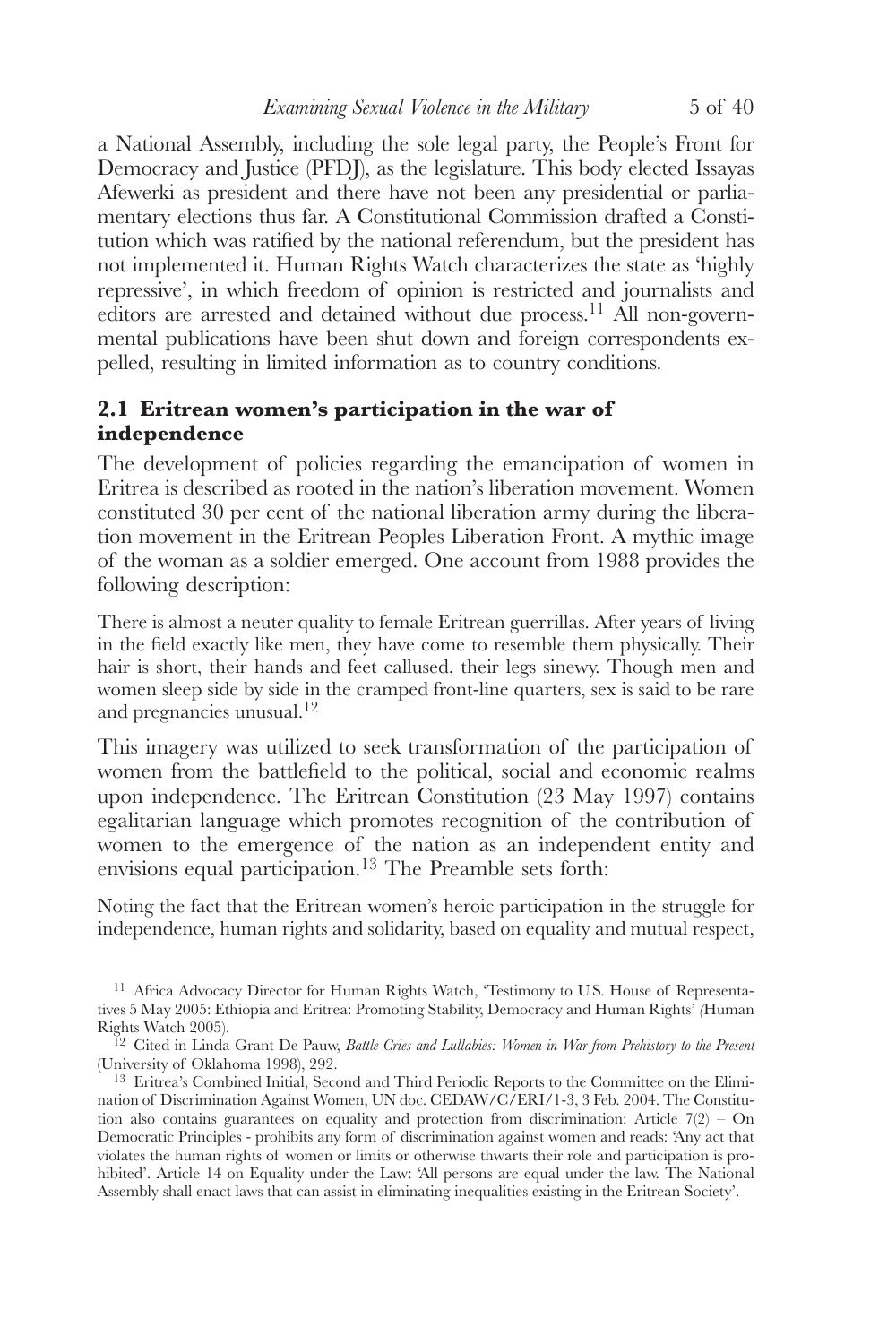generated by such struggle will serve as an unshakable foundation for our commitment to create a society in which women and men shall interact on the basis of mutual respect, solidarity and equality.

Eritrea's report to CEDAW also cites the National Charter, characterized as the ideological guideline and principal document of the People's Front for Democracy and Justice (PFDJ):

 A society that does not respect the rights and equality of women can not be a truly liberated society. During the years of struggle, big changes occurred for Eritrean women. Seen as weak and passive creatures, of less value than man, the Eritrean woman transformed herself into a formidable fighter when her erstwhile-suppressed strength was allowed to express itself. Our revolution would not have succeeded without their participation … The role of women in society and in the family should be given greater recognition. Eritrea cannot modernize without the full participation of women … Eritrea must be a country where both genders live in equality, harmony and prosperity.

A news report described an international celebration of the achievements of the Eritrean women:

 After independence from Ethiopia in 1993, women were rewarded with legal rights unheard of across most of sub-Saharan Africa, including rights of property ownership, divorce and custody of children. Thirty percent of the seats in parliament were reserved for women. International Women's Day was made an official holiday. Eritrea became a showcase and women's studies classes in Europe and the United States added its example to the curriculum. 14

Nevertheless, Eritrea has yet to sign and ratify the Protocol to the African Charter on Human and Peoples' Rights on the Rights of Women in Africa.<sup>15</sup> This is of special concern because it contains expansive provisions which address the State's duties to protect and prevent women from being subjected to private and public sexual

<sup>14</sup> Emily Wax, 'Eritrea's Female Veterans Seek Peacetime Role' MSNBC, 4 Apr. 2004, available at: < http://www.msnbc.msn.com> . Indeed, in Feb. 2006 the Committee on the Elimination of Discrimination Against Women commended Eritrea for the reservation of 30% of seats in regional assemblies for women, recognition of the right of women to use land without discrimination, and adoption of equal citizenship rights for women. Committee on the Elimination of All Forms of Discrimination against Women, Concluding Comments to Eritrea's Combined Initial, Second and Third Periodic Reports to the Committee on the Elimination of All Forms of Discrimination Against Women, UN doc. CEDAW/C/ERI/CO/3, 3 Feb. 2006, available at: < http://www.un.org/womenwatch/daw/ cedaw/34sess.htm>.<br><sup>15</sup> Adopted by the 2nd Ordinary Session of the Assembly of the Union, Maputo, CAB/LEG/66.6,

13 Sept. 2000; reprinted in 1 *Arz. Hum. Rts. L.*J. 40, entered into force 25 Nov. 2005, with 15 ratifications, 15 deposits, and 38 signatures out of a total of 53 countries.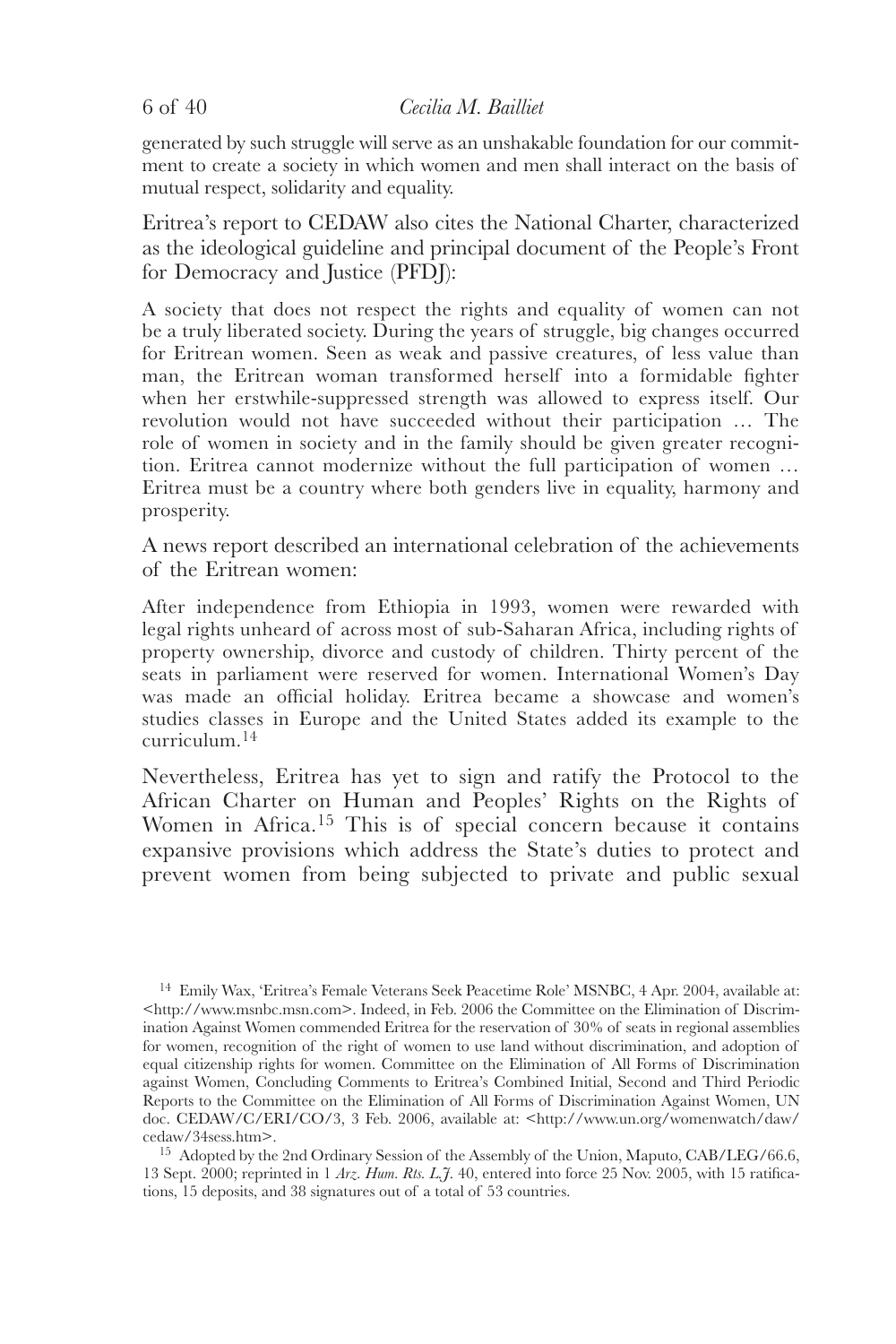violence, as well as to punish those who violate their rights.<sup>16</sup> Specifically, it calls for adoption and enforcement of legislative and other measures to prohibit the exploitation or degradation of women, including sexual violence. The failure to sign this instrument is an indicator that the issue of women's rights remains contentious in the post-conflict period.

#### 2.2 Post-conflict backlash and response by **CEDAW**

 The gains won during the war appear to have stagnated or diminished in the post-conflict period. In part, there are claims of a backlash against women, in which men seek to restore the traditional division of labour and gender roles, and this has been identified as an even harder struggle than the war. 17 This provoked comment from CEDAW Committee member Ms Tavares Da Silva, who noted that reversion to traditional gender roles was a common phenomenon in the stable periods following revolutionary phases.  $^{18}$  Conflicts often arise concerning access to education, the right to work, child care responsibilities, etc. Yet, perhaps the area of greatest concern pertains to the right of security of the person. Incidences of rape in Eritrea have escalated in the recent period, and this suggests that the backlash manifests itself in the form of physical and sexual violence. Upon identification of issues and questions with regard to Eritrea's report to the CEDAW, the Pre-Session Working Group noted that the report of the Special Rapporteur on Violence against Women, Integration of the Human Rights of Women and the Gender Perspective Violence Against Women indicated that violence against women is 'pervasive' in Eritrea, yet Eritrea's report provided little information on this.<sup>19</sup>

<sup>16</sup> See, Article 3 (3) States Parties shall adopt and implement appropriate measures to prohibit any exploitation or degredation of women, (4) States Parties shall adopt and implement appropriate measures to ensure the protection of every woman's right to respect for her dignity and protection of women from all forms of violence, particularly sexual and verbal violence. Article 4 (2)(a) States Parties shall take appropriate and effective measures to enact and enforce laws to prohibit all forms of violence against women including unwanted or forced sex whether the violence takes place in private or public (e) punish the perpetrators of violence against women and implement programmes for the rehabilitation of women victims. Article 5 (d) States Parties shall take all necessary legislative or other measures to eliminate such practices (which negatively affect the human rights of women and which are contrary to recognised international standards), including protection of women who are at risk of being subjected to harmful practices or all other forms of violence, abuse and intolerance. 17 De Pauw, n. 12 above, 293.

<sup>18</sup> UN Committee on the Elimination of Discrimination Against Women, 'Women's Anti- Discrimination Committee Takes Up Report of Eritrea: Told Gender Equality Efforts Hindered by Stereotypes, Poverty, War', 24 Jan. 2006, available at <http://www.reliefweb.int/rw/rwb.nsf/db900SID/<br>KHII-6LD2VR?OpenDocument>.

 $^{19}$  See, Report of the Special Rapporteur on Violence against Women, Integration of the Human Rights of Women and the Gender Perspective Violence Against Women (para. 224 E/CN.4/2003/75/ Add.1, 27 Feb. 2003). See also, Committee on the Elimination of Discrimination Against Women, Pre-Session Working Group, List of Issues and Questions with Regard to the Consideration of Reports, UN Doc. CEDAW/C/ERI/Q/1-3, 29 July 2005.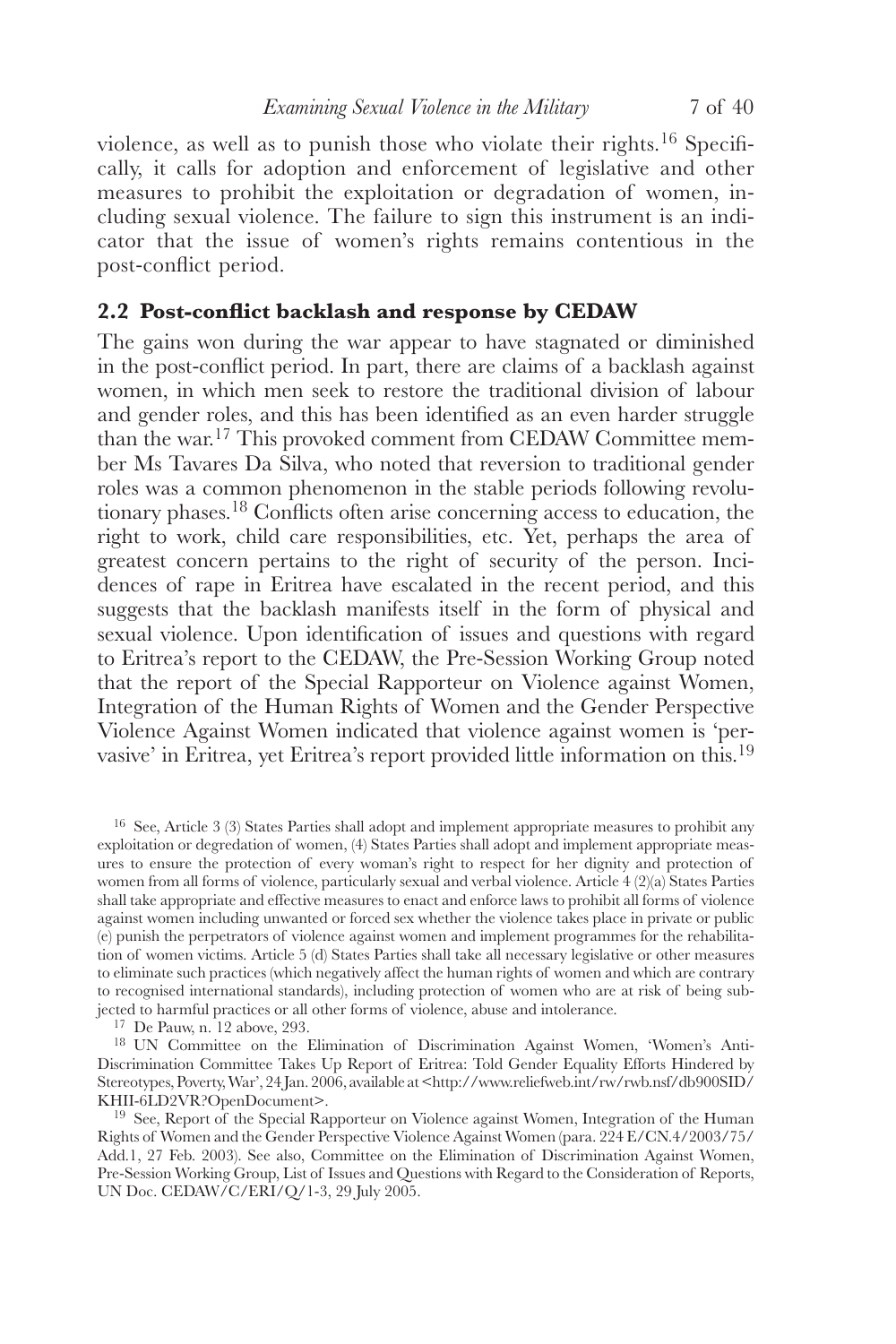In its response, the State alleged that it lacked the ability to produce detailed data on this topic. Nevertheless, the US Department of State Country Report on Human Rights Practices in Eritrea (2006) confirms a state of pervasiveness of violence against women, including: spousal abuse, female genital mutilation, prostitution, unequal access to education, employment, and control of economic resources. In particular, it states that 'there were reports that some women drafted into the national service were subjected to sexual harassment and abuse.<sup>20</sup>

 CEDAW Committee Expert Mary Shani Dairiam asked directly about the incidence of violence against women in the service. 21 The reply ignored the query on violence in the military, and this received no follow up by the Committee. The government only referred generally to the right of women experiencing sexual harassment to complain to the National Union, and the provision of training for victims of rape, as rape of women of all ages 'had been widely used' during the war. Hence, there was no discussion about rape within the military *per se* . The discussion addressed rape as a general issue within the society as a whole, and failed to address how to approach institutionalized violence against women. CEDAW's concluding comments urged the State to enact legislation on all forms of sexual abuse, to ensure redress and protection for victims of violence and prosecution and punishment for perpetrators. 22 It also called for training of the judiciary, law enforcement personnel, and health service providers to respond to violence against women. The State's refusal to reply to the specific query on the issue of sexual violence within the military suggests that the State is unable or unwilling to document the extent to which it responds to violations. If one were to apply this to the asylum determination process, the failure of the State to provide substantive evidence of its fulfilment of duties to protect its women conscripts from exposure to sexual abuse indicates grounds for finding in favour of protection claims.

## 3. Rape within the military as grounds for asylum

The 1951 Convention on the Status of Refugees, Article 1, defines a refugee as 'owing to a well-founded fear of being persecuted for reasons of race, religion, nationality, membership of a particular social group or political opinion, is outside the country of nationality and is unable, or owing to such fear, unwilling to avail himself of the protection of that country . . . '. As noted by the Special Rapporteur on Violence against

<sup>&</sup>lt;sup>20</sup> US Department of State, 'Country Report on Human Rights Practices in Eritrea (2006)', Bureau of Democracy, Human Rights and Labour, 6 Mar. 2007. 21 Above n.18.

<sup>&</sup>lt;sup>22</sup> UN Committee on the Elimination of Discrimination Against Women, Concluding Comments: Eritrea, UN doc. CEDAW/C/ERI/CO/3, 3 Feb. 2006, available at: < http://www.un.org/womenwatch/ daw/cedaw/34sess.htm> .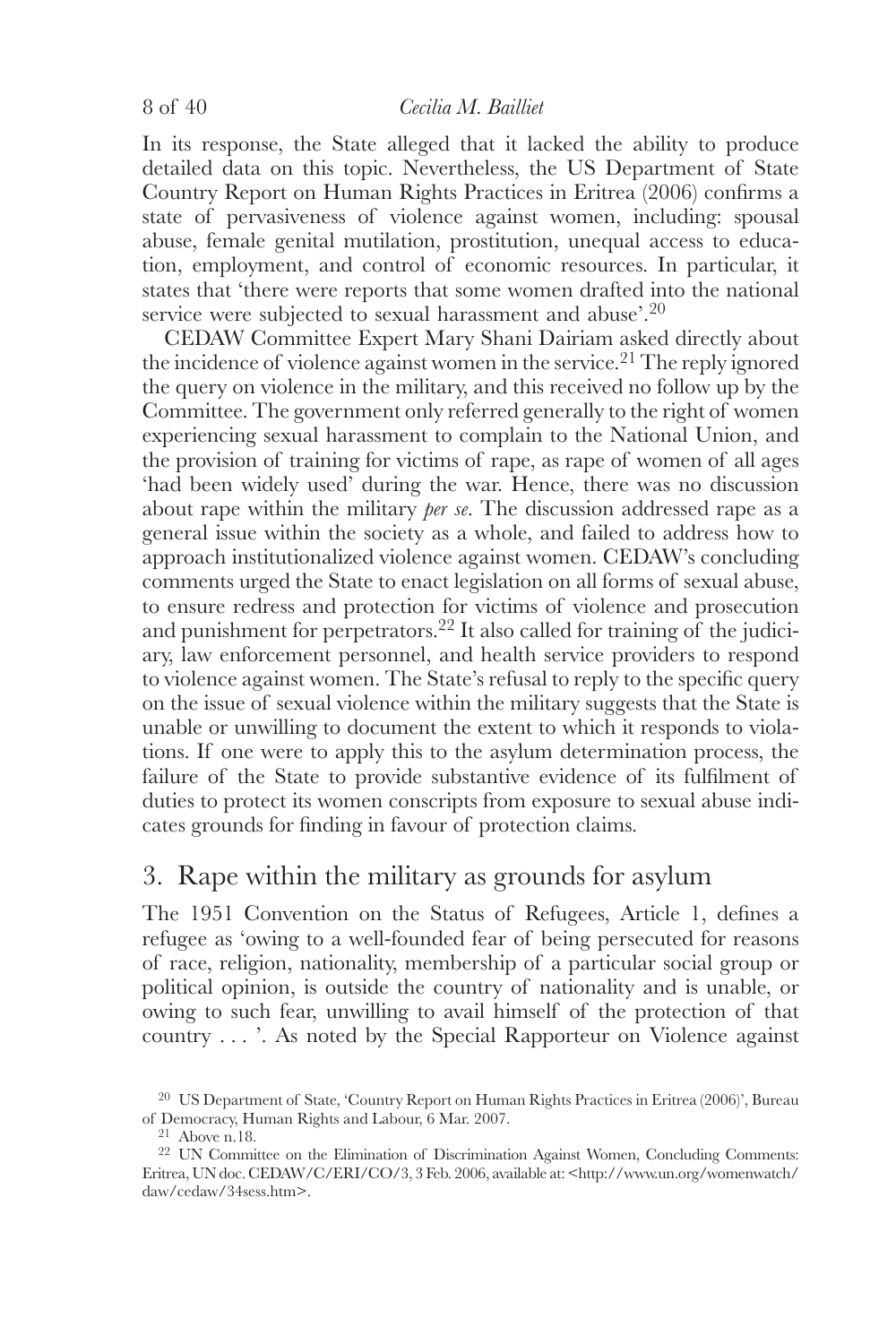Women, its Causes and Consequences, Radhika Coomaraswamy, rape can constitute grounds for asylum:

The Office of the High Commissioner (UNHCR) encourages countries to consider that rape or other forms of sexual violence, when committed as measures of oppression against a person's race, religion, nationality, membership of a particular social group or political opinion, and particularly when such actions are condoned by the authorities concerned, should be grounds for asylum. Rape and sexual violence may be considered grounds for persecution within the definition of the term 'refugee' in the statute of the Office (para.  $6 \text{ A } (ii)$  and the 1951 Convention (art.  $1 \text{ A } (2)$ ) if the acts are perpetrated or 'knowingly tolerated by the authorities, or if the authorities refuse, or prove unable, to offer effective protection'.<sup>23</sup>

The following sections will examine each part of the refugee definition in relation to rape and the penalty for desertion from the military.

#### **3.1 Rape and sexual violence as persecution**

In 2002, UNHCR issued guidelines on Gender-Related Persecution.<sup>24</sup> The guidelines set forth that rape is an act which inflicts severe pain and suffering (mental and physical); and which is used as a form of persecution by State and non-State actors.  $25$  In terms of defining rape as an act of serious harm amounting to persecution, one is to consider the violation of one's autonomy and dignity, privacy, security and integrity of the person. 26 In addition, rape can constitute cruel, inhuman or degrading treatment, as well as torture. 27 Essentially, control of one's body is at the core of one's

<sup>23</sup> UNHCR, 'Handbook on Procedures and Criteria for Determining Refugee Status' (Geneva, 1992), para. 65, cited by Report of the Special Rapporteur on Violence Against Women, its Causes and Consequences, Ms Radhika Coomaraswamy, ' Violence against women perpetrated and/or condoned by the State during times of armed conflict (1997-2000)', UN doc. E/CN.4/2001/73, 23 Jan. 2001, para. 171.<br><sup>24</sup> UNHCR, 'Guidelines on Gender-Related Persecution within the Context of Article 1 A (2) of

the 1951 Convention and/or its 1967 Protocol Relating to the Status of Refugees': HCR/GIP/02/017, Mav 2002.

 $25$  Ibid., para. 9.

<sup>26</sup> Askin confirms that sexual attacks directed against persons on the basis of their gender or sex would constitute discriminatory persecution. Kelly Askin, The Jurisprudence of International War Crimes Tribunals, n. 4 above, 143. The ICTY held in the *Kvocka* and *Krstic* judgments that rape and sexual violence is persecution when committed with a persecutory intent against a protected group. The *Kvocka* Trial Chamber found that intentionally directing attacks exclusively against non-Serbs constitutes discrimination within the meaning of persecution. *Prosecutor v. Kvocka et al* , ICTY Case No. IT-98-30/1, Trial Chamber Judgment (2 Nov. 2001). See also, *Prosecutor v. Krstic* , ICTY Case No. IT-

<sup>27</sup> See, Article 7 of the International Covenant on Civil and Political Rights: 'No one shall be subjected to torture or to cruel, inhuman or degrading treatment or punishment. ' International Covenant on Civil and Political Rights, GA res. 2200A (XXI), 21 UN GAOR Supp. (No. 16), 52, UN Doc. A/6316 (1966), 999 UNTS 171, entered into force 23 Mar. 1976. See also, the Convention Against Torture, Article 1: 'Any act by which severe pain or suffering, whether physical or mental, is intentionally inflicted on a person for such purposes as obtaining from him or a third person information or a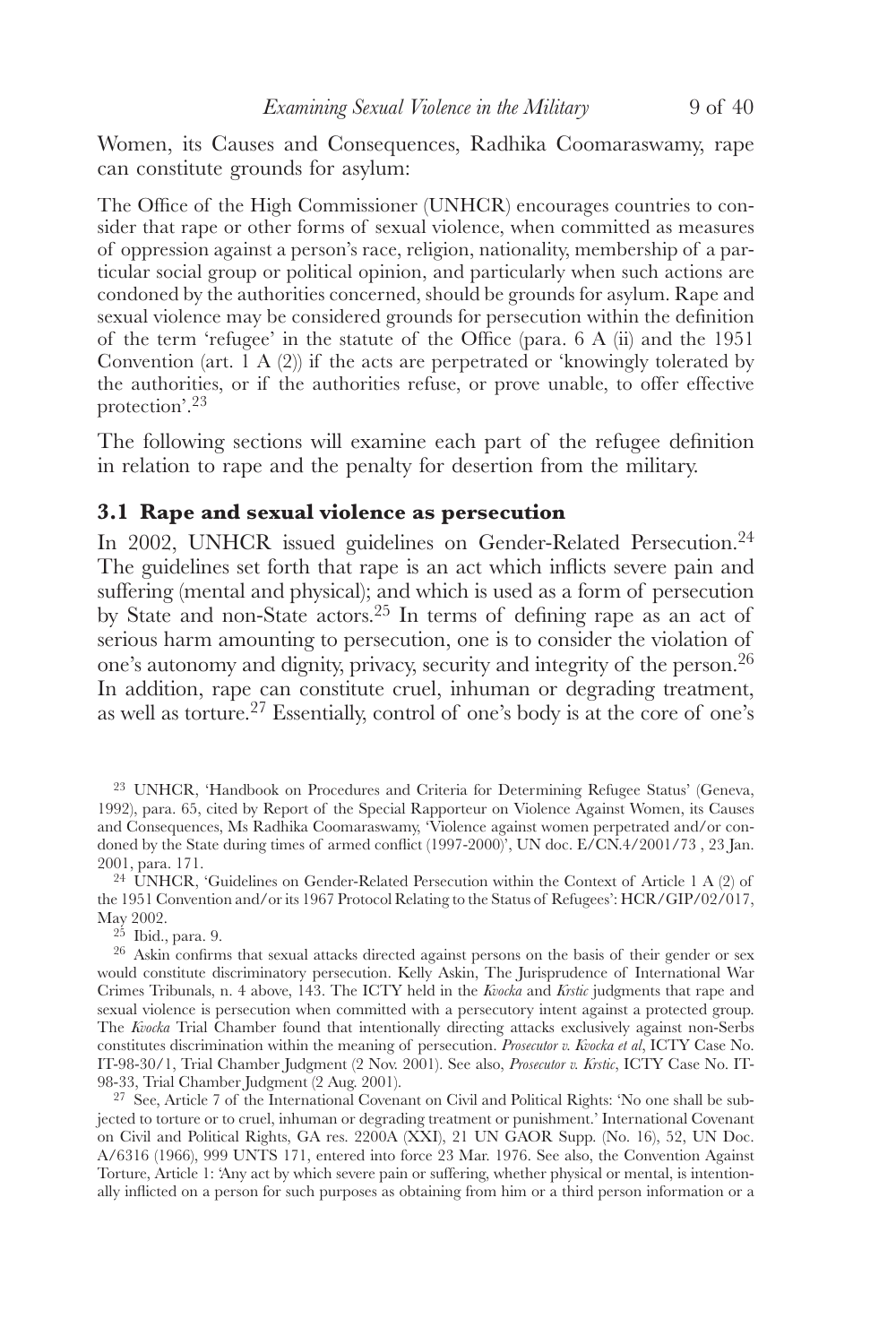sense of dignity and autonomy. Furthermore, one must consider the physical and psychological consequences of rape, including post-traumatic stress, unwanted pregnancy and abortion, exposure to sexually transmitted diseases or fear of rejection by one's family or community.

 Eritrea's report to CEDAW states that rape is penalized under the law, and this includes rape via *intimidation* (prevalent within the context of rape in the military) not only violence: 'Whoever compels a woman to submit to sexual intercourse outside wedlock, whether by the use of violence or grave intimidation or after having rendered her unconscious or incapable of resistance is punishable by law.<sup>528</sup> Nevertheless, it is noted that not all rapes are reported, because the victim or her family fear social alienation. An important detail is that unlike many other countries, in which there is no information as

confession, punishing him for an act he or a third person has committed or is suspected of having committed, or intimidating or coercing him or a third person, or for any reason based on discrimination of any kind, when such pain or suffering is inflicted by or at the instigation of or with the consent or acquiescence of a public official or other person acting in an official capacity.' Convention Against Torture and Other Cruel, Inhuman or Degrading Treatment or Punishment, G.A. res. 39/46, annex, 39 UN GAOR Supp. (No. 51), 197, UN Doc. A/39/51 (1984), entered into force 26 June 1987. See, *Prosecutor v. Kunarac* , ICTY Case Nos. IT-96-23-T & IT-96-23/I-T, Trial Chamber I and Appeals Judgments (22 Feb. 2001 and 12 June 2002) holding rape as a violation of Article 3, an outrage upon personal dignity and customary international law. The ICTY highlighted gender discrimination as the purpose of the rape in the *Celebici* case, thereby elevating it to an act of torture: ' The violence suffered by Ms Cecez in the form of rape, was inflicted upon her by Delic because she is a woman ... and this represents a form of discrimination which constitutes a prohibited purpose for the offence of torture.'<br>Prosecutor v. Delalic et al (Celebici) Case No. IT-96-21, Trial Chamber II Judgment (16 Nov. 1998).

<sup>28</sup> The recognition of rape or sexual violence via intimidation or coercion is present at the international level. The ICTR Trial Chamber judgment in *Akayesu* offered the first definition of rape in international law: ' a physical invasion of a sexual nature, committed on a person under circumstances which are coercive'. *Prosecutor v. Akayasu*, Case No. ICTR-96-4-T, Judgment (2 Sept. 1998), 598. Sexual violence was defined as 'any act of a sexual nature which is committed on a person in circumstances which are coercive. Sexual violence is not limited to physical invasion of the human body and may include acts which do not involve penetration or even physical contact ' . It noted that coercion need not be physical force, but rather may be expressed via threats, intimidation, duress or extortion which 'prey on fear or desperation'. It is interesting to note that the ICTR remarks that coercion may be inherent in armed conflicts or when the military or militias are present. Indeed, for a female soldier her environment is the military which may be characterized by the framework of coercive norms linked to command and control systems. The ICTY in the *Furundzija* case, No. IT-95-17/1, Trial Chamber Judgment  $(10$  Dec. 1998) offers another definition of rape: 'sexual penetration, however slight of the vagina or anus of the victim by the penis of the perpetrator or any other object used by the perpetrator; by coercion or force against the victim or a third person ' . With respect to sexual violence, the ICTY in the *Kunarac* case set up a three part definition: I) sexual activity is accompanied by force or threat to the victim or third party, ii) the sexual activity is accompanied by force or a variety of other specified circumstances which made the victim particularly vulnerable or negated her ability to make an informed refusal; or iii) the sexual activity occurs without the consent of the victim. *Prosecutor v. Kunarac* , ICTY Case Nos. IT-96-23 and IT-96-23/I-A, Trial Chamber Judgment (22 Feb. 2001). ICTY in *Furundzija* Case No. IT-95-17/1 (10 Dec. 1998), 186, defines sexual assault as embracing 'all serious abuses of a sexual nature inflicted upon the physical and moral integrity of a person by means of coercion, threat of force or intimidation in a way that is degrading and humiliating for the victim's dignity ' . Further, the ICC Elements of Crimes 7(1)(g)-6 and 7 (1)(g)-1on sexual violence and rape as crimes against humanity cites coercion, psychological oppression, abuse of power, a coercive environment, and that the person is incapable of consent.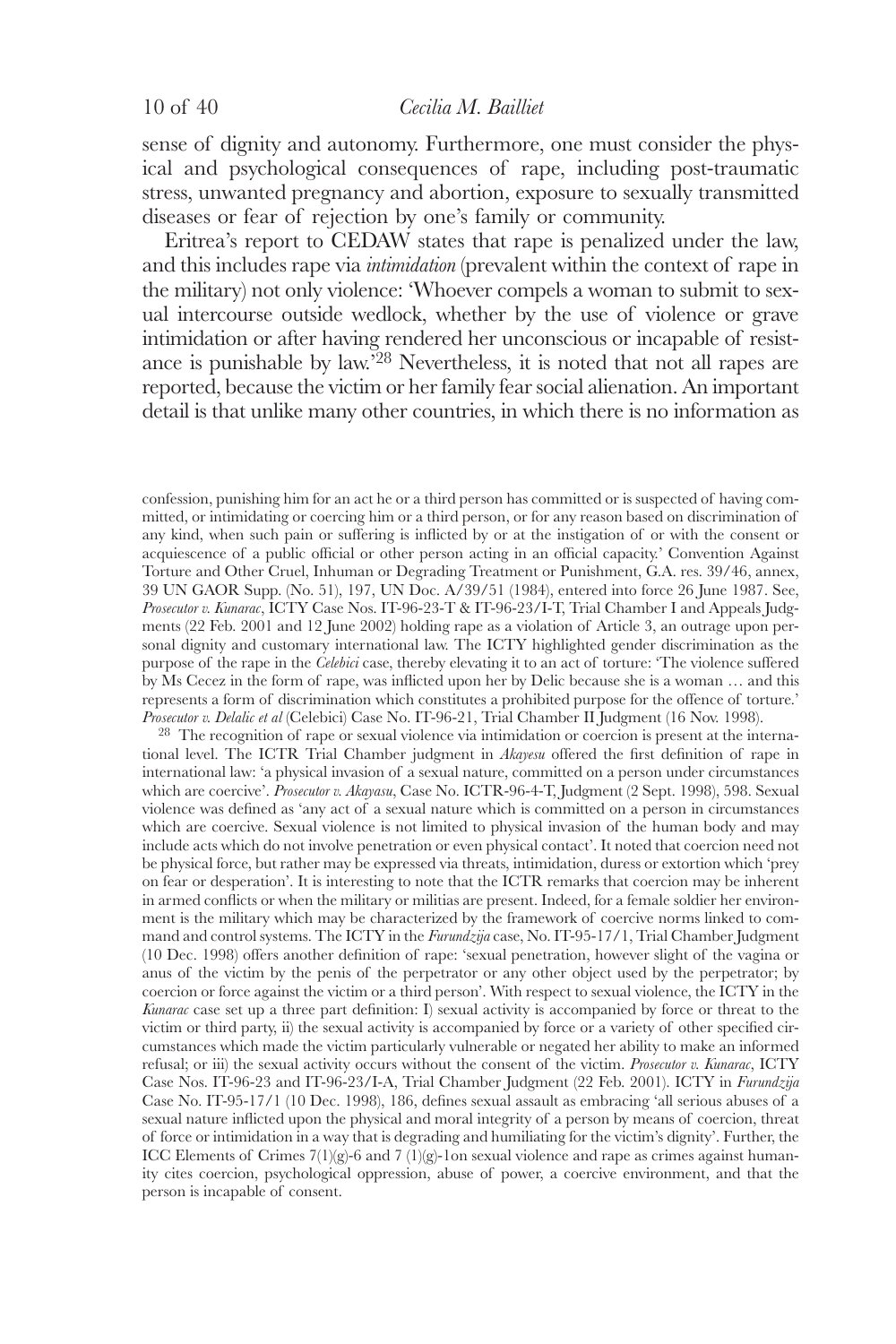| Year                       | 1998 | 1999 | 2000 | 2001 | 2002 |
|----------------------------|------|------|------|------|------|
| <b>Reported Rape cases</b> |      | 49   | 40   | 63   | 79** |

to the incidence of rape, Eritrea actually has official statistics from the Attorney General which indicate a 46 per cent increase in rape cases:

\*\* The fourth quarter report not included, the figure will tend to increase.

It has been stated that the prevalence of sexual violence in post-conflict situations may be viewed as a phenomenon which seeks to return women to domestic roles previously held.<sup>29</sup> Sexual violence is reflective of structural and social inequalities in power and serves as a means by which to maintain such imbalance. 30 Attitudes regarding non-recognition of rape as a crime, the duty of submission of women when receiving a marriage proposal from a man, forced circumcision, and limited access to education seek to counteract the advances women made during their participation in the liberation struggle. An arena in which it appears that Eritrean women have a high risk of being subjected to sexual violence on account of its inherent coercive context is that of the Army.

#### **3.2 Compulsory military service and sexual violence in Eritrea**

 The increase in the incidence of rape within the general society may suggest that a similar increase may be present within the military. Specifically, there remains a need to consider the circumstances in which rape occurs internally within a military system. All Eritrean citizens above the age of 18 have a duty to serve in the national service and forced recruitment of adults and minors is so widespread that the country has been described as ' completely militarised'.<sup>31</sup> All high school students are sent to finish their final year within a school in the military training camp in Sawa.<sup>32</sup> None of them have entered the University of Asmara, which now only has upper level students who enrolled prior to the enactment of the draft.<sup>33</sup> Officially, it is estimated that, at present, women comprise 3.09 per cent in the ground-force; 3.30 per cent in the navy; 8.92 per cent in the air

33 Ibid.

<sup>&</sup>lt;sup>29</sup> Marie Vlachova & Lea Biason, *Women in an Insecure World* (Geneva Centre for the Democratic Control of Armed Forces 2005), 119.

<sup>&</sup>lt;sup>30</sup> Jacqueline R. Castel, 'Rape, Sexual Assault and the Meaning of Persecution' 4 *IJRL* 39, 48 (1992), citing Bert Van Herk, *Why Men Rape* (Meppel: Boom 1985), 140.

<sup>&</sup>lt;sup>31</sup> The National Service Act No.82/95 (1995), See, Bill Weinberg, 'Conscientious Objection in Eritrea', *The Broken Rifle,* Dec. 2005, available at: <http://www.ww4report.com/node/1363>. $^{\rm 32}$  Ibid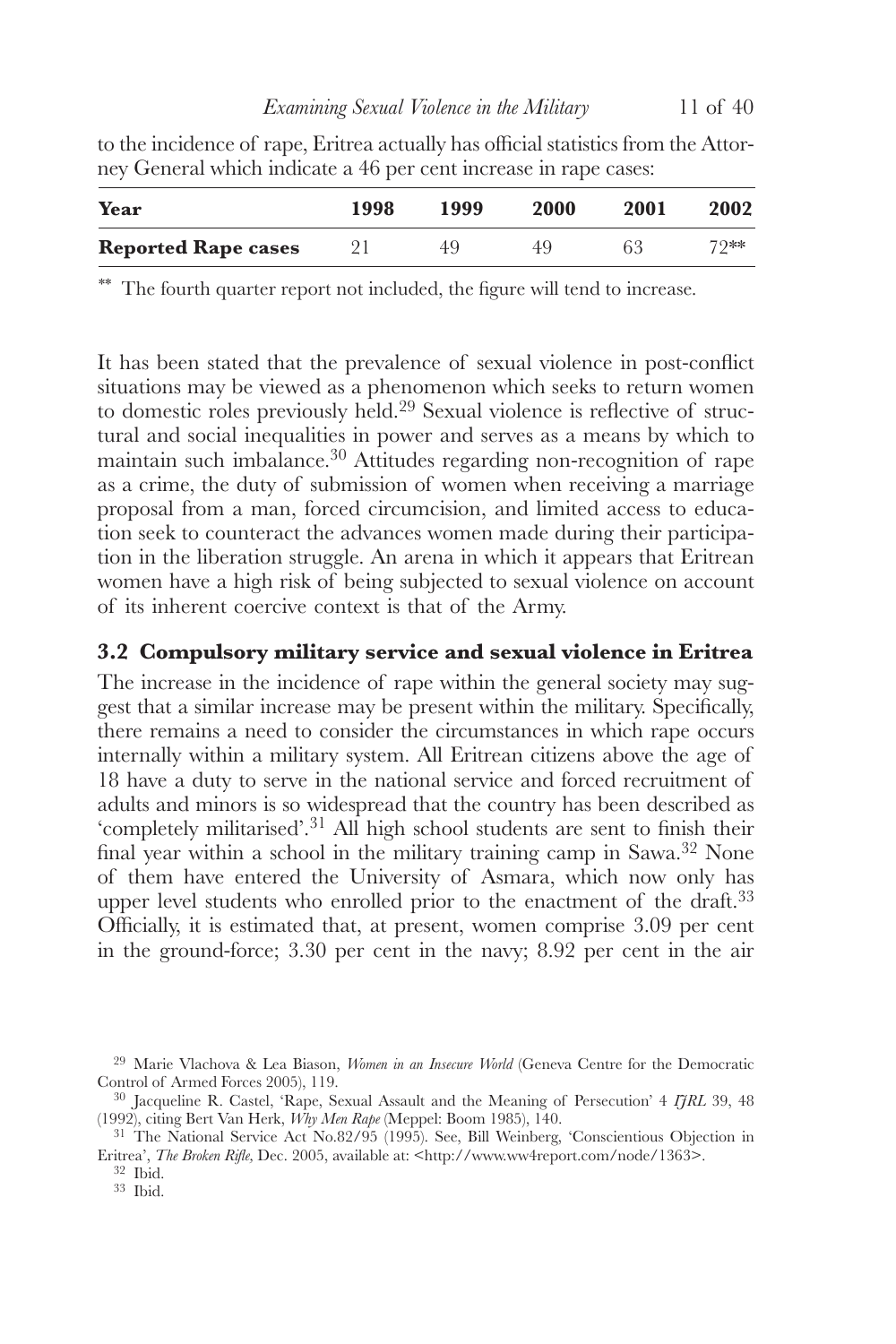force; 10.36 per cent administration/support staff within the Ministry and over 400 women officers operational in the Military.<sup>34</sup> Women soldiers are subject to a social system within the society at large which is characterized by a hierarchical order founded on the principles of command and control. To the extent that democratic principles are not respected in the external society, they are less likely to be respected in the internal military system. Amnesty International issued a report which set forth:

 There have been allegations from former conscripts of a pattern of sexual violence against female conscripts. Female conscripts are reported to have been subjected to sexual abuse, including rape. Amnesty International has received reports that some of the new female recruits were selected by commanders for sex under duress, through being threatened with heavy military duties or being sent to the battlefront during the war or to a remote and harsh posting, or being denied home leave. In some cases, this may be termed rape or possible sexual slavery because, although it may not have consisted of physical violence, it was coercive within a command and discipline system where women had little or no opportunity to resist. There was no mechanism for complaining to the military or civilian authorities, and when complaints were made no action was known to have been taken to stop and prevent this practice, which appears to have been widely known. In some cases, the women became pregnant and were sent home to their families. They were then subject to extreme social dishonour in the community as unmarried mothers.<sup>35</sup>

 The Eritrean female asylum seekers in Norway attested to the rape of other women besides themselves, signalling the possibility of a systematic practice. They claimed abuses including detention (short and long term), beatings, forced abortions (and attempted abortions), forced heavy labour, forced ingestion of drugs, death threats, degrading treatment, continuous sexual violence and rape, as well as possible forced pregnancy and sexual enslavement. 36 They also alleged that some women suffered sexual abuse by military leaders beyond the one they served directly. Refusal to submit

<sup>&</sup>lt;sup>34</sup> It is important that the labour proclamation of Eritrea No.118/2001, which guarantees nondiscrimination for treatment in employment of women, does not apply to the military. Article 65 of the proclamation - *on general protection measures* - reads:-

 <sup>1.</sup> Women may not be discriminated against as regards opportunity or treatment in employment

and remuneration, on the basis of their sex.<br><sup>35</sup> Amnesty International, 'You Have No Right to Ask - Government resists scrutiny on human<br>rights', 19 May 2004.

 $196$  With respect to forced pregnancy, Kelly Askin states:

If a woman was raped with the intent to discriminate against her, to persecute her, to torture her or to commit any other grave violation of international law, and she became pregnant as a result of the rape, the pregnancy could probably be prosecuted successfully as forced pregnancy. The victimizer merely needs to intend to engage in the conduct, the sexual activity, not intend the pregnancy. Further, one of the natural and foreseeble consequences of sex is pregnancy. Pregnancy is clearly a foreseeble result of sex and hence rape.

Kelly Askin, 'The Jurisprudence of International War Crimes Tribunals: Securing Justice for Some Survivors', n. 4 above, 141.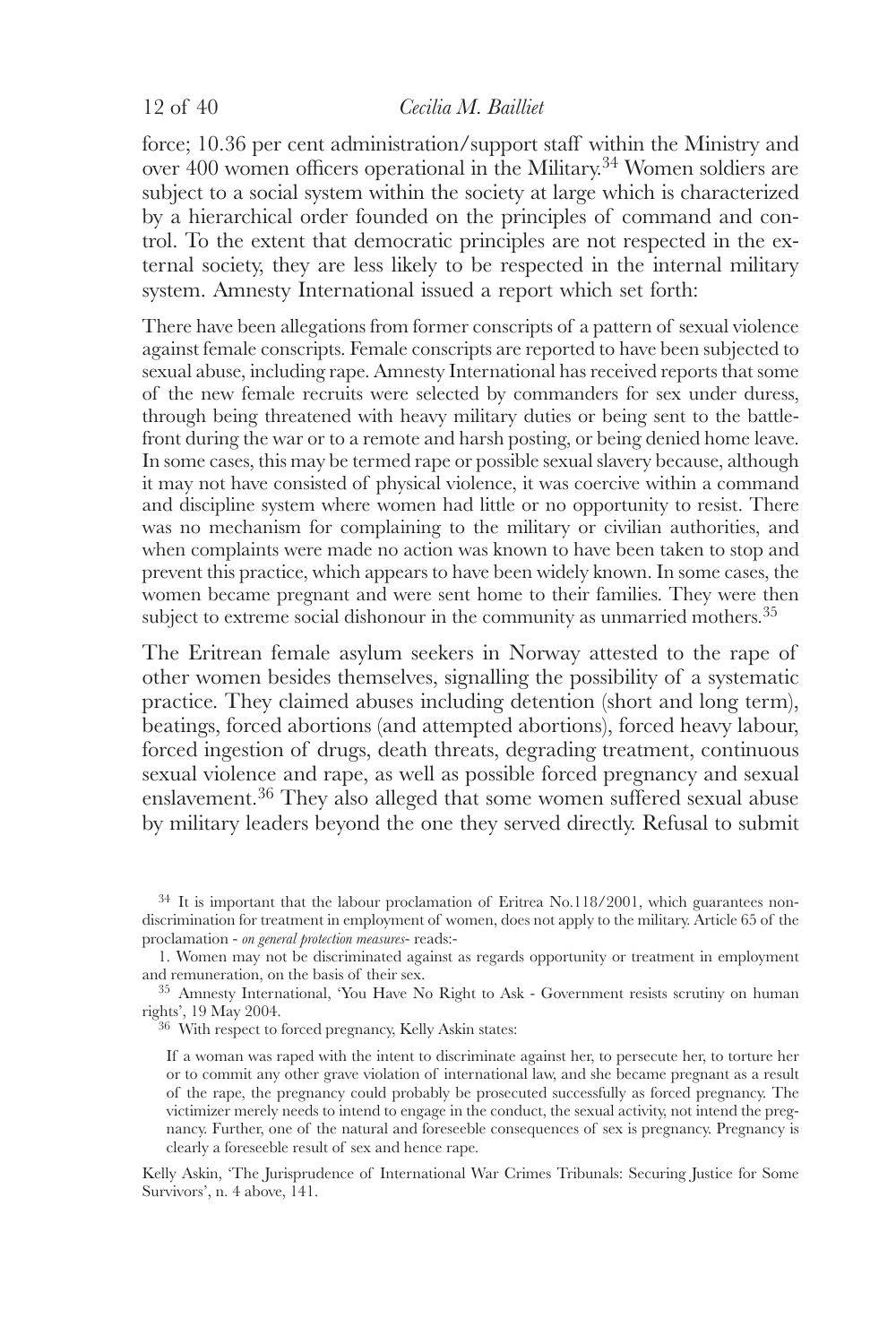to sexual abuse was punished by detention, torture, humiliation and illtreatment: including underground detention, binding of hands and feet and placement in stress positions, suspension from trees, limitation of food rations, exposure to extreme heat and insects, shaving of the head, etc. Furthermore, similar to the ICTY *Kunarac* case, they described being forced to perform domestic duties, including washing clothes, cooking, and preparing coffee, in addition to continuous sexual violation, thereby signalling a possible case of enslavement.<sup>37</sup> Given the exclusive nature of the sexual slavery (pseudo-familial form), it may be more properly characterized as forced marriage. 38 Some applicants feared forced marriage to third persons as a result of the rapes (in order to obscure the stigma of rape), forced marriage to the very commanders who abused them, or the inability to marry at all due to the trauma and stigma of being a victim of sexual violence. Applicants alleged that other women selected suicide as a mode of escape from the sexual violence.

#### **3.3 The measure of sexual violence as continuous persecution**

 The Eritrean women asylum seekers voiced concern for the loss of control of their own well being and autonomy after experiencing sexual

<sup>37</sup> See, *Prosecutor v. Kunarac*, Case Nos. IT-96-23-T and IT-96-23/1-T (22 Feb. 2001), noting that in spite of the fact that the women were not locked in the house, they were held captive as they were surrounded by soldiers and could not escape. The subjugation of the women by forcing them to perform domestic work in addition to enduring sexual violence was considered indicative of treatment as if they were property of the captors, thereby constituting enslavement. Control over the women's sexuality was achieved via their deprivation of liberty. The Appeals Chamber discussed the concept of power or ownership based on elimination of the free will of the victim via ' threat or use of force or other forms of coercion, the fear of violence, deception or false promises, abuse of power, the victim's position of vulnerability, detention or captivity, psychological oppression, and socio-economic conditions ' . The abusers exerted ownership over their victims by humiliating them, forcing them to perform domestic labour, and forcing them to serve the same people that abused them. According to Oosterveld, the ICTY recognized the fundamental right to sexual self-determination addressing sexual enslavement (although only referring to enslavement as such) as a crime against humanity in *Kunarac* , *Kovac* , and *Vukovic* , ICTY Case. Nos. IT-96-23-T, IT-96-23/1-7, P/20, ICTY Appeals Chamber (12 June 2002). Valerie Oosterveld, 'Sexual Slavery and the International Criminal Court: Advancing International Law', n. 3 above, 651. It has been argued that the prohibition of sexual slavery is considered to reflect customary law, indeed may be considered *jus cogens* if one considers the ICC Rules of Procedure and Evidence Rule 70 which notes that one cannot raise consent as a defence to slavery, as it is *jus cogens* . See, Rina Lehr-Lehnart, 'One Small Step for Women: Female-Friendly Provisions in the Rome Statute of the International Criminal Court ' 16 *BYU J. Pub. L* 317 (2002). See, Supplemental Convention on the Abolition of Slavery, the Slave Trade, and Institutions and Practices Similar to Slavery, 7 Sept. 1956, 266 UNTS 3, entered into force Apr. 1957. Sexual slavery is defined in the Rome Statute and Elements of Crimes as being both a crime against humanity 7 (1)(g)-2 and a war crime 8 (2)(b)(xxii)-2. The core common elements are:

 The perpetrator exercised any or all of the powers attaching to the right of ownership over one or more persons, such as by purchasing, selling, lending or battering such a person or persons, or by imposing on them a similar deprivation of liberty.

The perpetrator caused such person to engage in one or more acts of a sexual nature.

<sup>38</sup> Kelly Askin, 'The Jurisprudence of International War Crimes Tribunals', n. 4 above, 149.<br><sup>39</sup> Case UDI 005 (unpublished case on file with the author).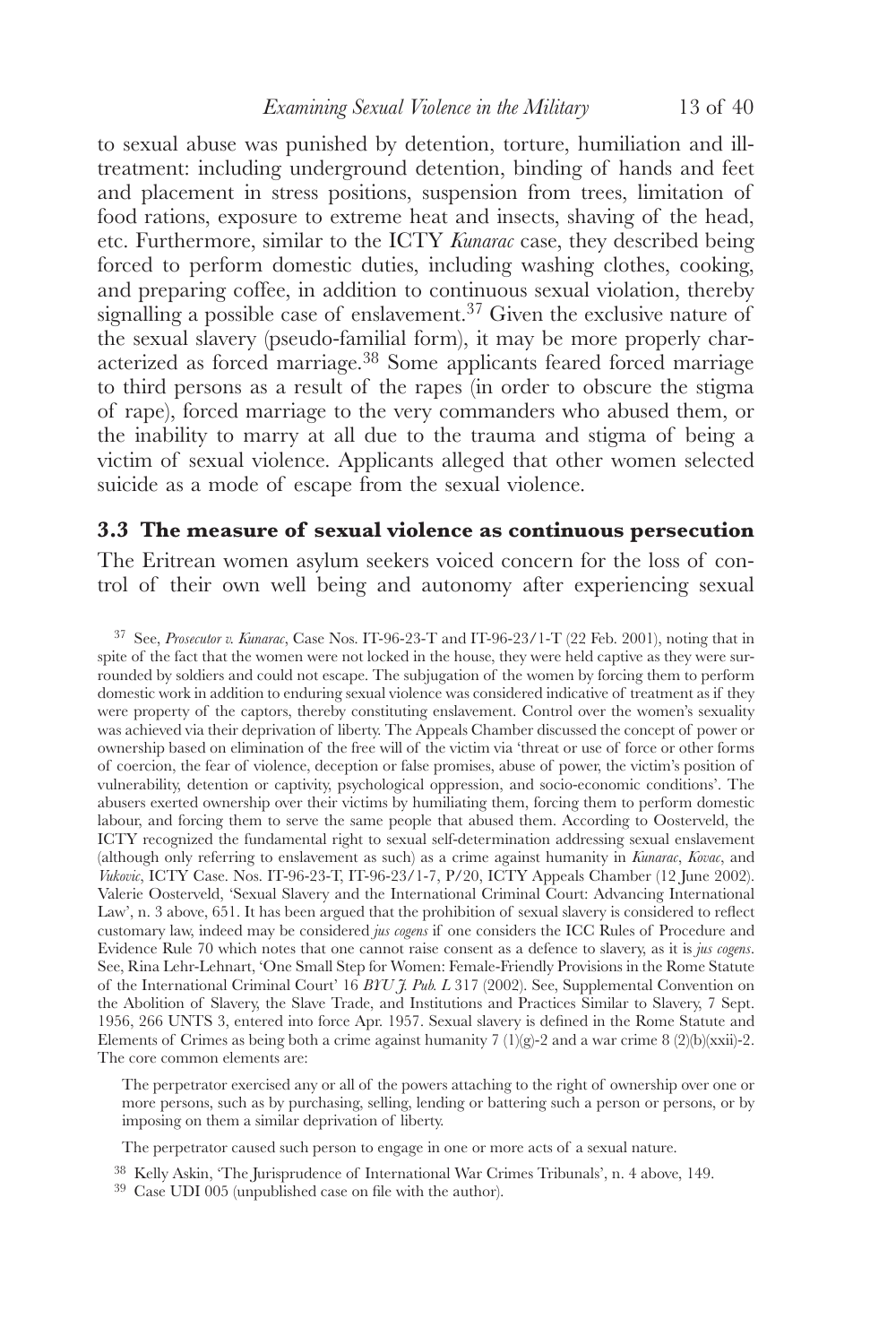violence. One applicant stated that she felt that the battalion leader destroyed many things for her and that it would be difficult for her to have a normal relationship with a man after having endured these experiences. Another case evoking such images actually did result in asylum. The claimant was of Christian faith with health problems (hearing difficulties, head, neck and back pains) who claimed that she was punished while serving in the military for reading the Bible.<sup>39</sup> She claimed to have had cold water thrown on her and to have been forced to roll around the ground for an hour over a period of three days. She also claimed that her superior told her that if she slept with him, he would not punish her for causing problems on account of her faith. When she refused, he held a gun to her head and raped her. She stated that she was a virgin and that he destroyed her life, thereby linking her bleak future prospects to the past rape. The provision of asylum stands in contrast to the other cases which were given a lower level of protection. 40 The Norwegian Immigration Directorate's analysis in the other cases was bifurcated, as discussion of past persecution in the form of sexual violence was considered separately from its consequences which extended into the present. There is a need to adopt an evaluation framework which would identify a protection continuum addressing past, present and future aspects of subjugation to sexual persecution.

 One may consider the example of the Inter American Court of Human Right's recognition of a violation of one's 'life plan' as regards a victim of rape and torture. The case of *Loayza Tamayo* involved a female university professor who was detained, raped, and tortured by state agents. Her life was radically changed after the abuse: she gave up her studies, moved abroad, suffered deep depression and chronic post-traumatic stress disorder. Her ability to fulfil her ambitions was devastated and her options in life were severely limited. From a transcendental perspective, her personal aspirations were destroyed and in this manner her very sense of self was permanently altered. 41 The Court determined that these actions had long term effects in that they inhibited the fulfilment of the woman's potential and goals (personal and professional), which could be considered an important manifestation of freedom. The Court held the State responsible for

 $^{40}\,$  The other eleven cases involving Eritrean female asylum seekers received humanitarian protection on compassionate grounds.

<sup>&</sup>lt;sup>41</sup> The Joint Concurring Opinion of Judges A.A. Cancado Trindade and A. Abreu-Burelli set forth: ' The project of life encompasses fully the ideal of the American Declaration of 1948 of proclaiming the spiritual development as the supreme end and the highest expression of human existence. The damage to the project of life threatens, ultimately, the very meaning which each human person attributes to her existence. When this occurs, damage is caused to what is most intimate in the human being: this is a damage endowed with an autonomy of its own, which affects the spiritual meaning of life. ' Concurring Opinion, *Loyaza Tamayo* Reparations, I/A Court H. R. Series C No. 42 (1998), para. 16.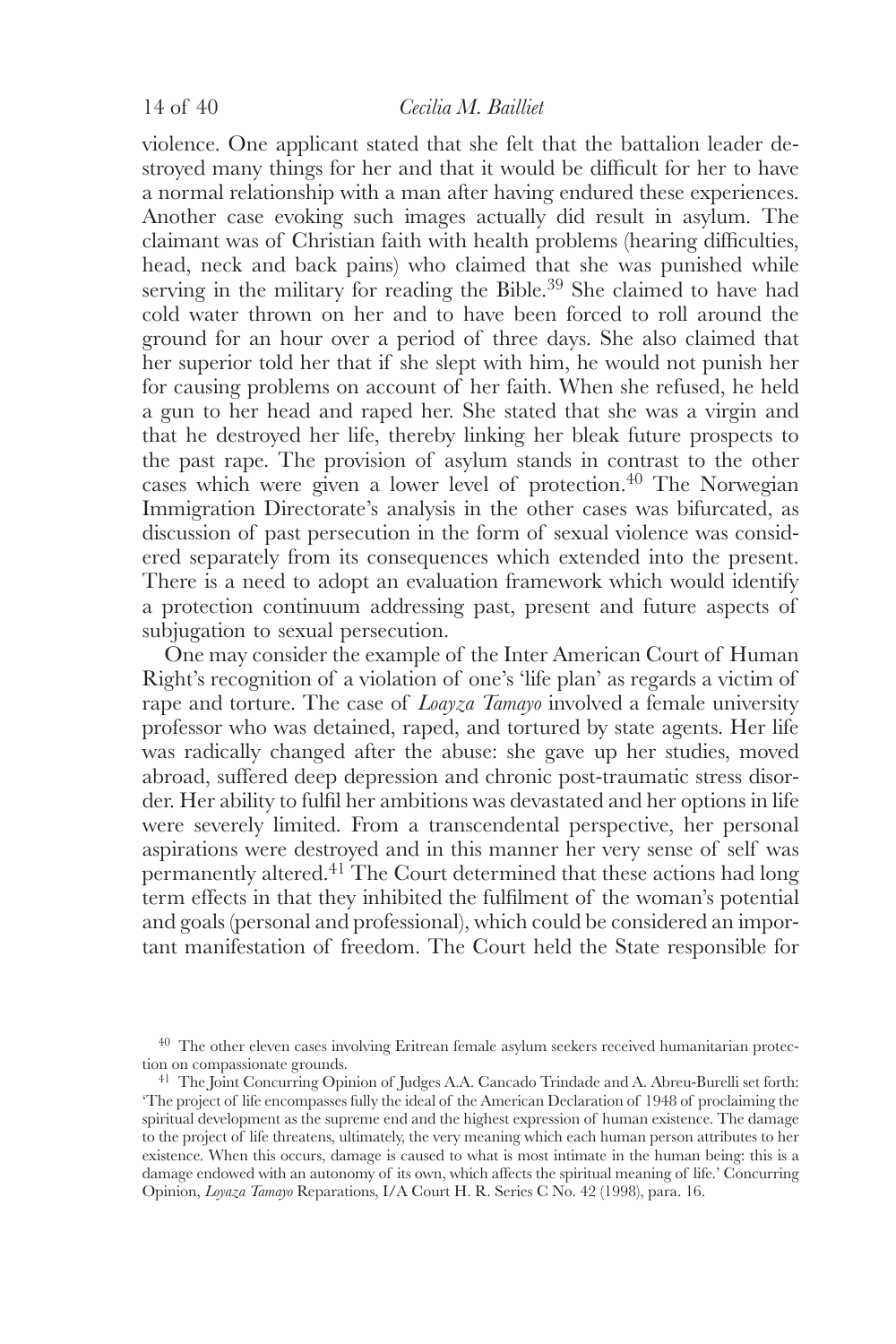failing to prevent the violations, and in that manner highlighted a breach of the social contract of which the natural consequence is the 'self-imposed' exile of the victim:

 In the case under study, while the outcome was neither certain nor inevitable, it was a plausible situation - not merely possible - within the likelihood given the subject's natural and foreseeable development, a development that was disrupted and upset by events that violated her human rights. Those events radically alter the course in which life was on, introduce new and hostile circumstances, and upset the kind of plans and projects that a person makes based on the everyday circumstances in which one's life unfolds and on one's own aptitudes to carry out those plans with a likelihood of success … Thus, a person's life is altered by factors that, although extraneous to him, are unfairly and arbitrarily thrust upon him, in violation of laws in effect and in a breach of trust that the person had in government organs duty-bound to protect him and to provide him with the security needed to exercise his rights and satisfy his legitimate interests … It is obvious that the violations committed against the victim in the instant Case prevented her from achieving her goals for personal and professional growth, goals that would have been feasible under normal circumstances. Those violations caused irreparable damage to her life, forcing her to interrupt her studies and to take up life in a foreign country far from the context in which her life had been evolving, in a state of solitude, poverty, and severe physical and psychological distress. 42

Similarly, the International Criminal Tribunal for Rwanda (ICTR) noted in the *Akayesu* case that 'Rape destroys the spirit and the will to live, causing pain beyond the act of rape itself ' . 43 Indeed, this brings to mind the oft-cited remark by persecutors that they chose to rape their victims rather than kill them, knowing that the former act rendered consequences more devastating than death. Consequences of rape may negate the possibility of returning to one's home with any sense of dignity or security: fear of rejection, mistreatment, social stigma, or ostracization by one's family or community, the inability to find a husband or have children, severe health problems and diseases, psychological disorders, including persistent fear and anxiety affecting intimacy, depression, nightmares, feelings of loss of control of one's life, and ongoing threat to life or safety due to potential reprisal by the persecutor due to escape, revelation of her experience, or fear that she will be a potential witness against him in a future prosecution. This underscores the notion that a protection assessment of sexual violence requires fluidity in order to fully examine the

<sup>42</sup>*Loayza Tamayo* , Reparations, I/A Court H. R. Series C No. 42 (1998), paras. 147-153. 43 *Prosecutor v. Akayesu* , ICTR 96-4-T, Judgment 732 (2 Sept. 1998). The Tribunal also held that ' the central elements of the crime of rape cannot be captured in a mechanical description of objects and body parts ' , 597. See also, Elisabeth Odio-Benito, ' Sexual Violence as a War Crime ' in Pablo Antonio Fernandez-Sanchez, *The New Challenges of Humanitarian Law in Armed Conflicts*, 163-173 at 166 (Martinus Nijhoff 2005), noting 'In the case of women, besides the assault itself, she will suffer guilt, punishment and marginalisation, as if she were responsible for the crime. '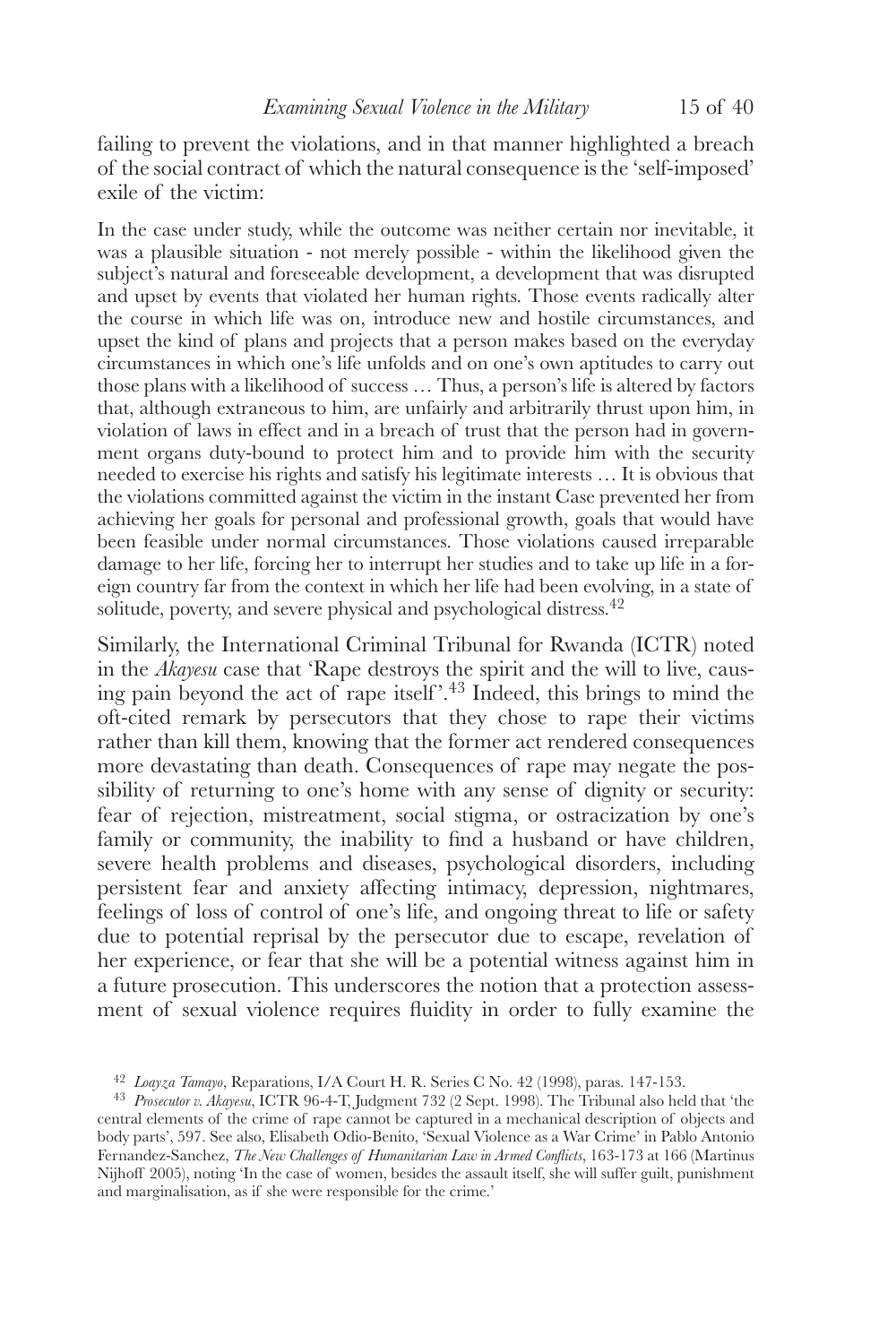scope of related serious harm that often extends beyond distinct time periods or geographic locations. 44

 Several of the Eritrean women asylum seekers indicated aspirations for continued education, the possibility of marriage and children out of free choice, as well as participation in the labour market in order to provide for older parents and younger siblings. These concerns appeared to work against them, as the immigration authorities seemed to discredit their protection needs given their identification of socio-economic goals linked towards provision of support to loved ones. In addition, the Eritrean women's concern for their family is indicative of an 'ethic of care' characteristic of their gender, which unfortunately appeared to also be interpreted by the Immigration Authorities to be factors weakening the veracity of a persecution claim. 45

### **3.4 Adequate and effective protection by the State**

 Asylum is a surrogate protection granted in response to the State of origin's inability or unwillingness to provide protection to persons facing persecution. Cases involving sexual violence within the military often contain testimonies which characterize the failure of the State to provide protection as a second violation of equal impact. For the refugee status determination, evaluation of the State's implementation of a prevention and response framework is the central aspect of the protection analysis.

#### *3.4.1 Enforcement of the Penal Code*

 The Eritrean Penal Code does contain a provision addressing use of violence or degrading treatment by a superior against an inferior, and one may argue that it may apply in the situation of sexual violence:

- 1. Whosoever threatens a person subject to his orders or of lower rank, strikes him, uses cruelty or violence towards him, or treats him in a degrading manner, is punishable with simple imprisonment not exceeding six months.
- 2. Where the offender has made use of a weapon or other dangerous instrument, he is punishable with simple imprisonment not exceeding five years.  $46$

44 In cases citing past rape, this may support an argument that she has compelling reasons arising under past persecution to refuse to avail herself of the country of nationality under Article 1 C 5 of the 1951 Convention on the Status of Refugees in spite of a change of circumstances in the country of origin. Hannah Pearce, 'An Examination of the International Understanding of Political Rape and the Significance of Labelling it Torture' 14 *IfRL* 534 (2002). See also, Evelyn Mary Aswad, Note: ' Torture by Means of Rape ' 84 *Geo. L. J* . 1913 (May 1996). Cf. David Milner, ' Exemption from Cessation of Refugee Status in the Second Sentence of Article 1C(5)/(6) of the 1951 Convention ' 16 *IJRL*

91 (2004). 45 On the ethic of care, see Carol Gilligan, *In a Different Voice: Psychological Theory and Women's Development* (Cambridge: Harvard University Press, 1982).

46 Article 305 of the Penal Code.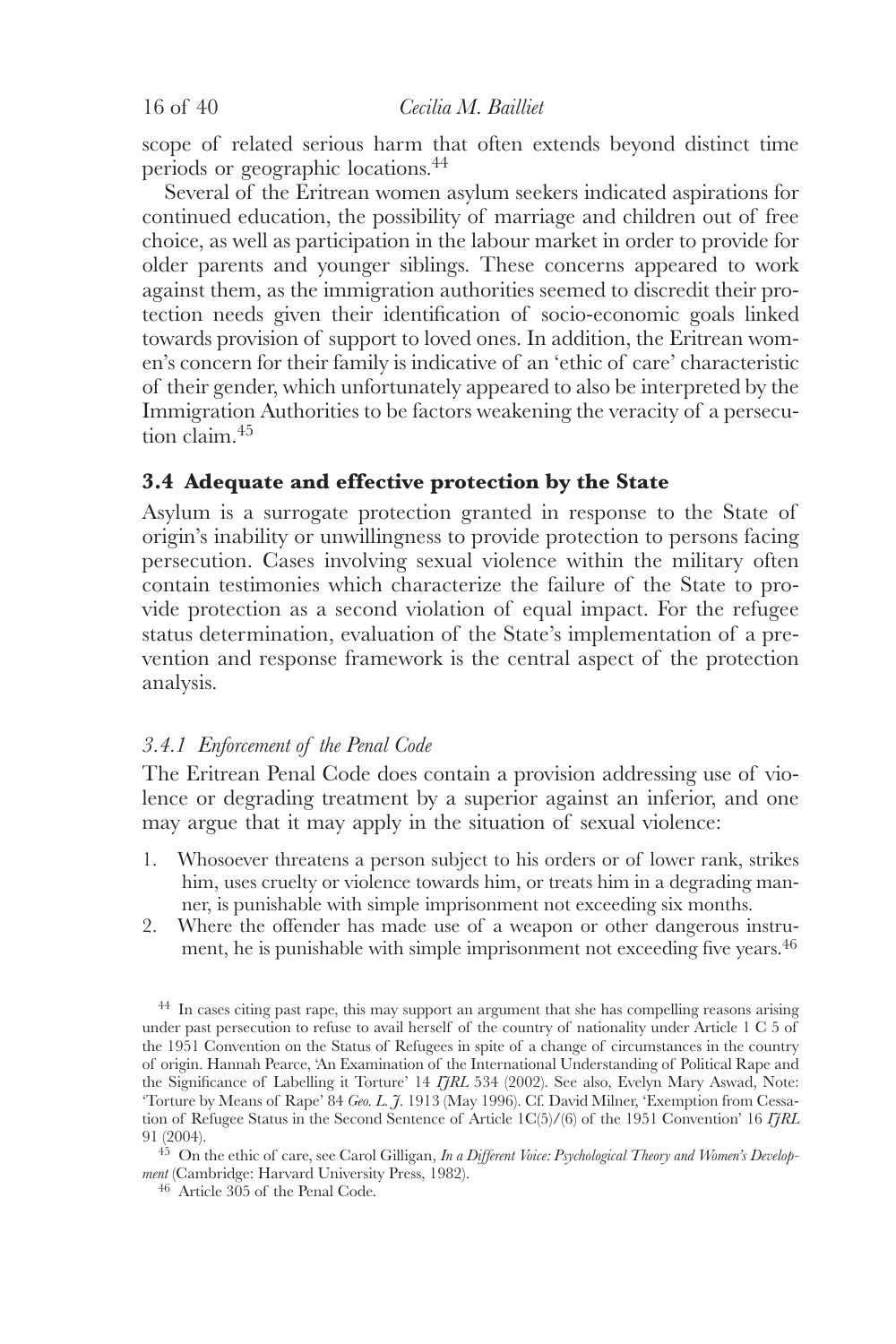Similarly, it sets sanctions against threats, attack, or striking of a member of the armed forces in the execution of his duties. 47 The problem is obviously linked to enforcement possibilities. As abuses committed within the military are processed internally, and the assailants have high stature, the victims feel there is no avenue for remedy. Bisrat Habte Micael provided the following testimony: 'In May 1999, the unit commander tried to rape me. I screamed and others came to help me and prevented it from happening. I demanded that he be punished, but it was his responsibility to pass on my complaint to his superiors. He did not get punished.<sup>'48</sup> Other reports cite thousands of cases of women resorting to draft evasion or exile as a result of their fear of the consequences of military service and lack of response by the State:

Only a handful of young girls were able to file a lawsuit against their army commanders. But, despite many victims coming forth with mounting evidences and witnesses, even actually naming the culprits, most of the cases do not pass beyond the perpetrators themselves. What is even more frustrating is the cumbersome legal procedures the victims have to go through. Usually, the very rapists themselves are the perpetrators of the crime, the judges and the prosecutors. The criminals have occupied the position of the protector and the guard … The same indifference shown to them by their army commanders is shared by the central PFDJ government officials. The president himself, when asked, sarcastically scorning the situation replied with this outrageous comment to the public: ' I have sent 1000 girls but they came back 2000 ' , implying that they came back with unplanned pregnancies and babies, deliberately overlooking the magnitude of the atrocities that women in the military services suffer by his army commanders ... one official (stated) that PFDJ was too busy with 'other obligations', as if there were something more pressing than the torture and rape of women and girls. 49

 The asylum applicants stated that there did not appear to be any opportunity for recourse as higher authorities directly refused or ignored their pleas for response. One applicant noted: 'They didn't help the women … They use force against women to pursue sexual attacks. It didn't help if women screamed. No one dared to help because they were scared.

 $^{47}$  Article 333, simple imprisonment of one month to three years, unless serious bodily harm or death is a consequence.

<sup>&</sup>lt;sup>48</sup> Bill Weinberg, 'Conscientious objection in Eritrea', *The Broken Rifle*, Dec. 2004, interview from 28 May 2004.

<sup>&</sup>lt;sup>49</sup> 'Rape and torture and cover-up of innocent girls in Sawa', *Asmarino News*, 4 Jan. 2004, available at: <http://news.asmarino.com>. See also, Eritrean Anti-Militarism Initiative, confirming sexual mistreatment and harassment of women by military officials, available at  $\langle \text{http://www.forefront leaders.} \rangle$ org> .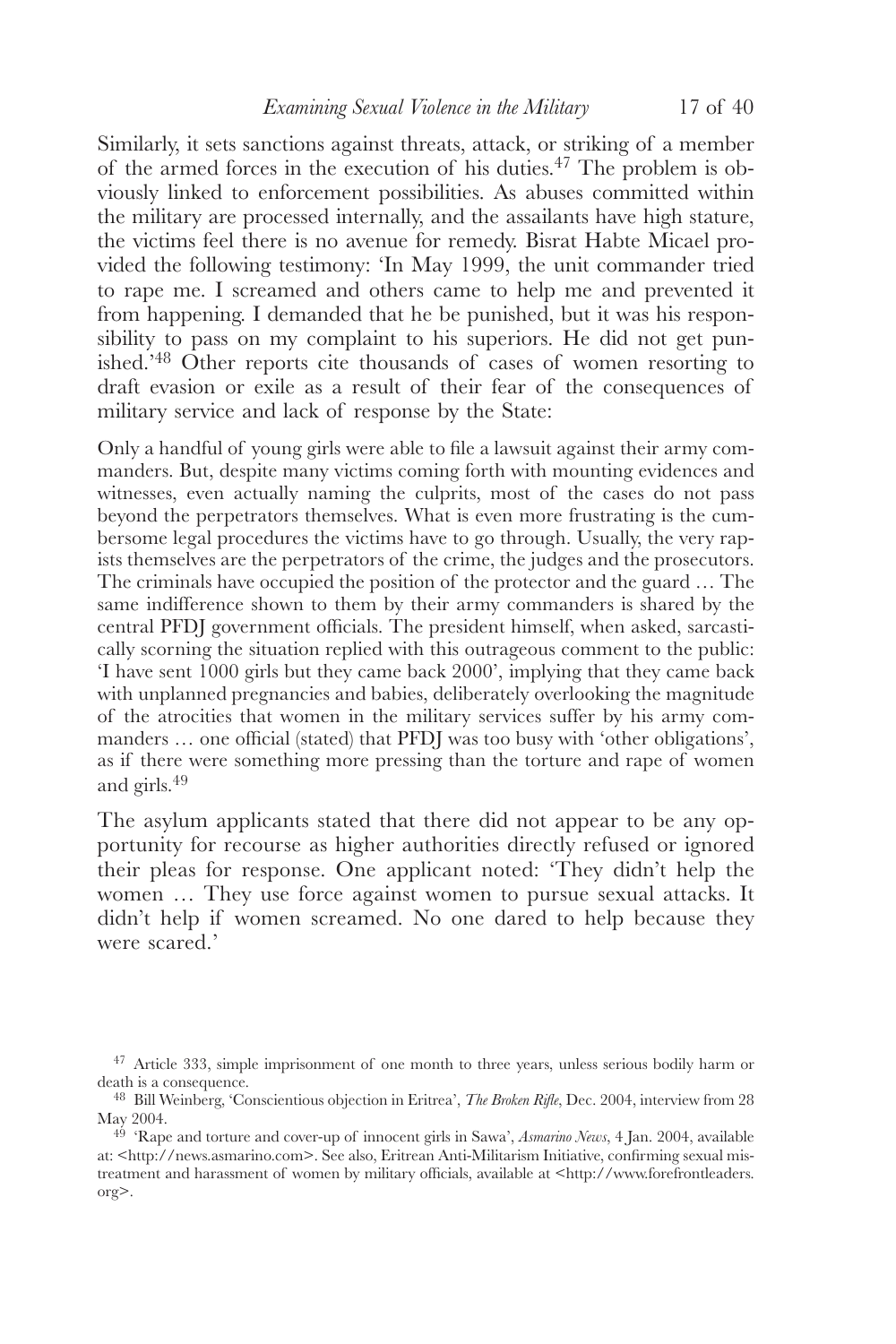The alleged attitudes of the state authorities indicate facilitation of sexual violence through a combination of omission to respond to violations to verbal encouragement reminiscent of the ICTR *Akayesu* case. The Tribunal linked the fact that rapes occurred near a state building and the *bourgmestre* encouraged sexual violence, thereby easing a finding of official torture.<sup>50</sup> Similarly, the ICTR found violation of Article 3 (g) of the ICTR in the *Gacumbtsi* case, involving speeches and orders given by a *bourgmestre* who instigated rape and sexual violence.<sup>51</sup> As noted by the ICTY in the *Celebici* case:

 Rape perpetrated by a state agent will almost always rise to the level of torture because it is difficult to envisage circumstances in which rape, by or at the instigation of a public official or with the consent or acquiescence of an official, could be considered as occurring for a purpose that does not, in some way, involve punishment, coercion, discrimination or intimidation. 52

If one recalls the aforementioned description of the female soldier during liberation as opposed to the present characterization of the female soldier, one is struck by contrary images: the former powerful and barren, the latter naive and fecund. Somehow, despite the political gains as pertaining to participation in the assembly and access to property rights, women soldiers face clear challenges in maintaining basic rights to security and equal protection. In fact, the allegations of rape signal a reversal of the role of the female soldier, one in which she serves the male soldiers and the nation through her sexuality and fertility. The descriptions by the female soldiers who sought asylum in Norway of their conditions under service are of subjugation by their commanders in the form of detention, servile status, forced domestic labour, and sexual abuse. In effect they relate a situation in which they are treated as if they are the property of their commanders, who claim ownership rights of sexual access, thereby pointing to a possible charge of sexual slavery.<sup>53</sup> The asylum applicants indicate that there is no possibility of legal redress within their country. The lack of response by the State signals acquiescence in discrimination, coercion, and intimidation of women within the military, and the notion of national service is equated

<sup>50</sup>*Prosecutor v. Akayasu* , ICTR Case No. ICTR 96-4-T, Judgment (2 Sept. 1998). 51 *Prosecutor v. Gacumbtsi* , ICTR Case No. ICTR-2001-64-J (17 June 2004). See also, *Media Trial* , ICTR-99-52-T (3 Dec. 2003) in which it was held that incitement to genocide made sexual violence possible (although it has been noted that there was also vicious gender-based propaganda).

<sup>52</sup> Prosecutor v. Delalic et al (Celebici) Case No. IT-96-21, Trial Chamber II Judgment (Nov. 16 1998) addressing superior responsibility for failing to prevent rapes. See also, *Prosecutor v. Kunarac, Kovac and Vukovic* , ICTY Case No. IT-96-23 and 23/1, Trial Chamber Judgment (22 Feb. 2001) holding that rape is torture when inflicted with the consent or acquiescence of a public official or other person acting in an official capacity.

<sup>53</sup> See, *Prosecutor v. Kunarac*, Case Nos. IT-96-23-T and IT-96-23/1-T (22 Feb. 2001).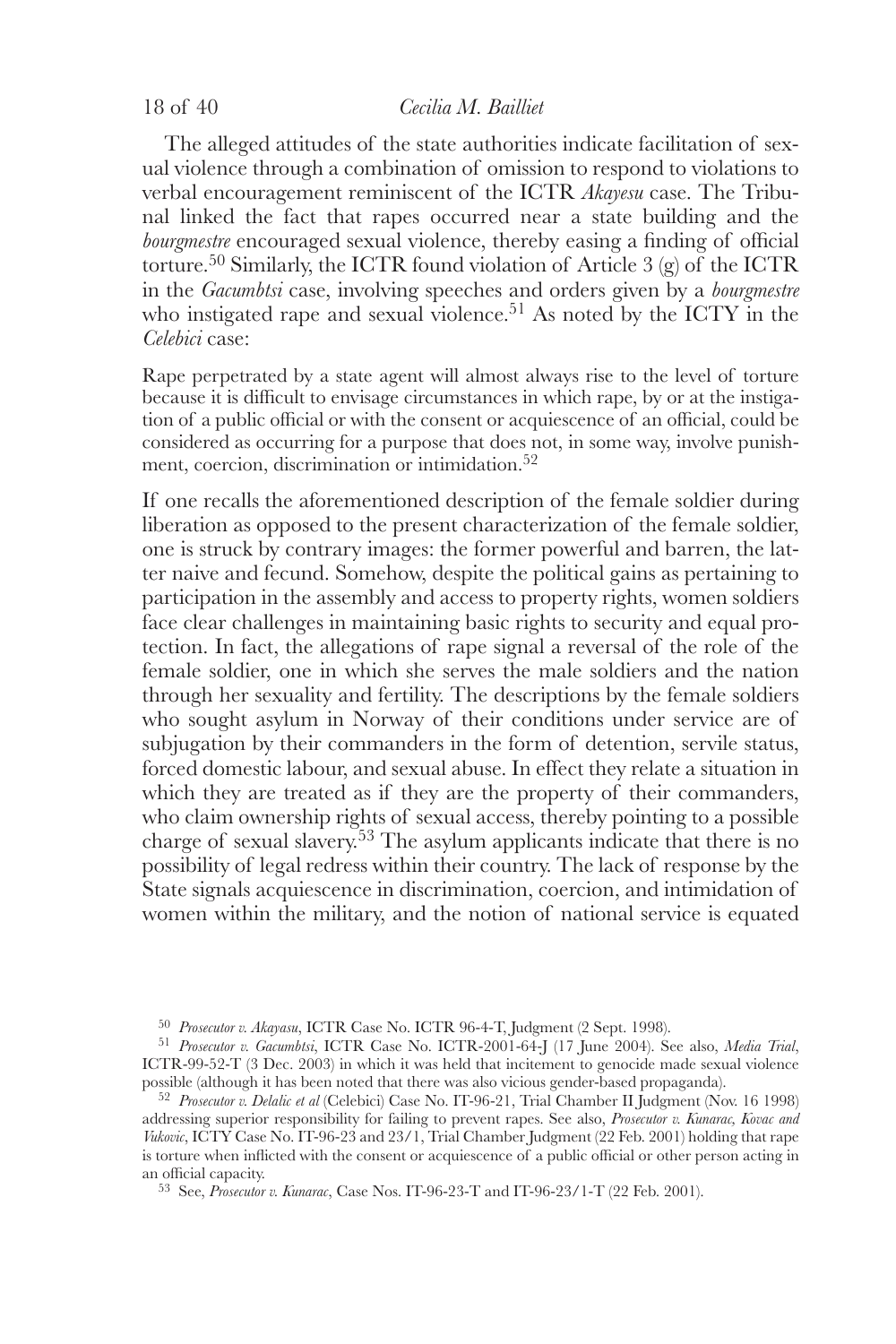with intense suffering thereby impelling desertion. Women in the military may be doubly marginalized by their exposure to violence and lack of remedies. Desertion may well be evidence of the applicant's lack of faith in the State's ability or will to provide protection against sexual violence within the military or to punish abusers.

#### *3.4.2 Draft evasion and desertion*

Some of the Eritrean asylum cases involved draft evaders who fled before entering the military. They provide accounts which voice objection both to the forcible nature of conscription as well as to the particular forms of abuse they may suffer on account of their gender. One applicant was asked about what she feared about serving in the military and she stated:

 I have heard that it is gruesome. Women are raped and become pregnant. Women are abused by the male leaders. It is not about serving the country, but rather serving the military leaders. I was against serving in the military because one is recruited by force. 54

UDI granted humanitarian protection rather than asylum, noting that she did not risk persecution on account of the protection grounds in the Convention, but did risk loss of life or inhuman treatment. Another female draft evader noted: 'Sawa in particular, is a horrible place for women. Women serve to pleasure the old men. Young girls have unwanted babies or are forced to marry men who are much older than them.<sup>55</sup> She also received humanitarian protection.

 The penalty for desertion or evasion of military service is punishable by imprisonment not exceeding five years, in times of emergency or war the penalty runs from five years to life, or in the gravest cases to the death penalty. 56 Hence, women draft evaders and deserters fear not only the possibility of rape upon return, but additional excessive punishment as a result of their choice to flee. The US State Department confirms reports that security forces 'severely mistreated and beat army deserters and draft evaders', including disciplinary actions that included prolonged sun exposure in temperatures of up to 120 degrees Fahrenheit or the binding of hands, elbows, and feet for extended periods. 57 It cites credible reports that both women and men rounded up for military service have died following torture

 $54$  UDI case no. 009 (unpublished case on file with the author). This concerned a women who evaded her call-up in 1996.

<sup>&</sup>lt;sup>55</sup> UDI case no. 008 (unpublished case on file with the author).  $56$  Penal Code of the Empire of Ethiopia (1957) which remains in effect in Eritrea, Article 300. Article 325 addresses cowardice and punishes those who refuse to take up arms or use them, hide, run away, abandon one's post. It also penalizes incitement of comrades or subordinates to such behaviour

<sup>&</sup>lt;sup>57</sup> US State Department Country Report on Human Rights in Eritrea (2006).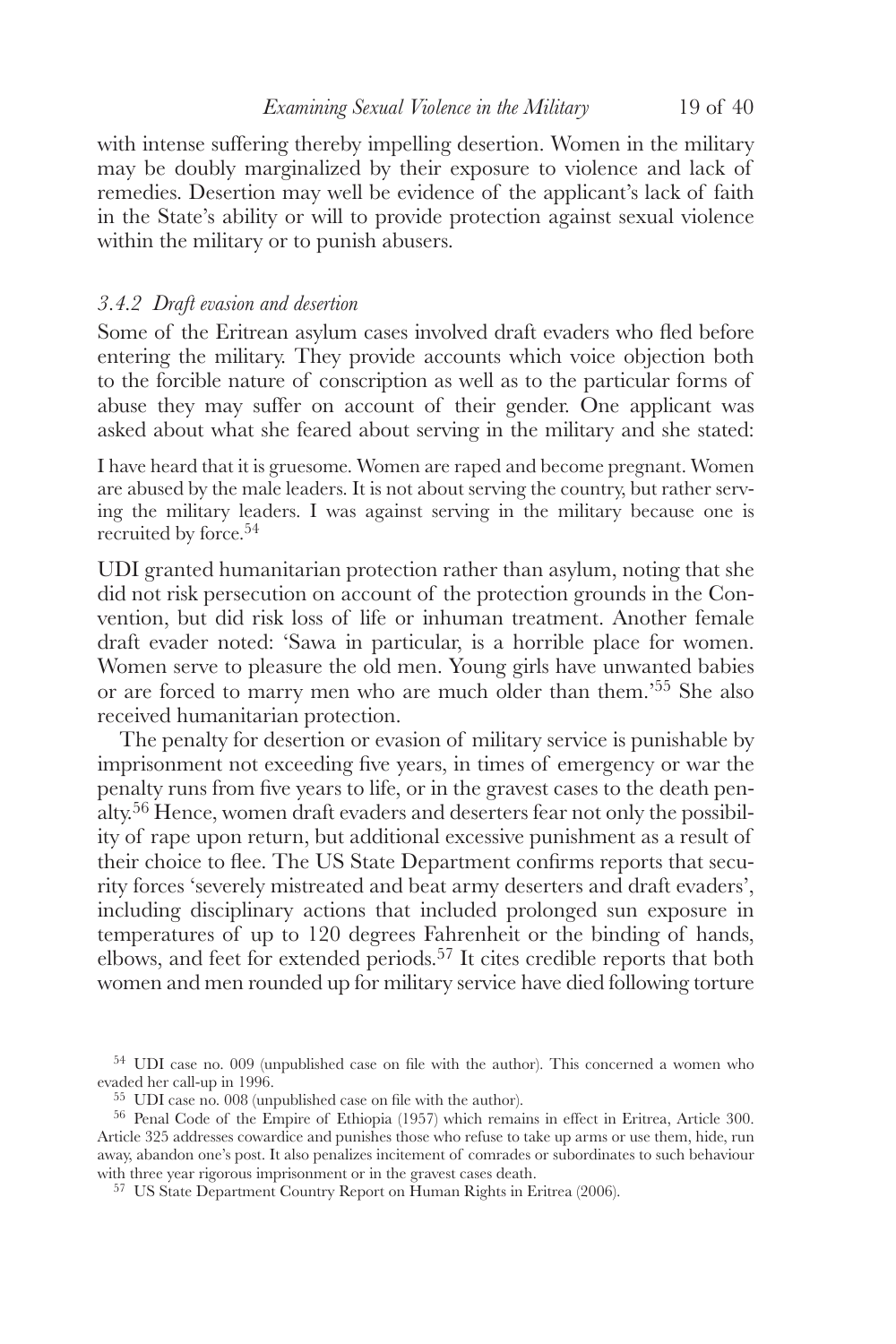and severe beatings. It sets forth that 'the Government continued to authorize the use of deadly force against anyone resisting or attempting to flee during military searches for deserters and draft evaders, and deaths reportedly occurred during the year'.<sup>58</sup> The conditions in the detention centres for those held for draft evasion are described as harsh and life threatening. Some are located underground, lacking light and ventilation, and are subject to overcrowding, resulting in severe mental and physical stress. 59 Amnesty International also confirms torture, arbitrary imprisonment, and possible execution of deserters on order of their military commander. 60

 In comparison, UNHCR has provided guidance to immigration authorities in cases involving draft evaders and deserters from countries formerly under the Soviet Union who feared being subjected to 'dedovshchina'.<sup>61</sup> It stated that ill-treatment and torture, including violent hazing and bullying, would violate the individual's right to freedom from torture, inhuman or degrading treatment or punishment and threaten his right to life, liberty and security of person. Such treatment would amount to serious harm constituting persecution. UNHCR also opines that because the ill treatment is conducted within the armed forces by military personnel, there is a need to assess whether this practice is systemic and in practice authorized, tolerated or condoned by the military hierarchy of the State.

 Given the recognition that rape or sexual violation can constitute serious harm amounting to persecution, the focus of the protection analysis is thus determining whether it may be regarded as a type of 'institutional pathology ' and whether the State is effective in preventing and responding to such violations within the military. When rape is conduced within the framework of military service, the desire to sever links with the state of origin renders the pursuit of asylum abroad doubly understandable. In particular, where the State has been negligent in preventing or responding to rapes, or acquiesced in the pursuit of such actions by its military personnel, the need for supplementary protection by the international community is made evident.<sup>62</sup> UNHCR also states that although a State may prohibit a persecutory practice, it may actually continue to condone or tolerate the practice, or be unable to effectively stop the practice. 63 It deems

58 Ibid.

60 See, Amnesty International Report on Eritrea (2007).

61 UNHCR Protection Policy and Legal Advice Section: Ref. ZZ 001/06/EN, 10 Aug. 2005.

62 The UN Declaration on Violence against Women, Proclaimed by General Assembly Resolution 48/104 of 20 Dec. 1993, Article 4 provides that States should: Exercise due diligence to prevent, investigate and, in accordance with national legislation, punish acts of violence against women, whether those acts are perpetrated by the State or by private persons.<br><sup>63</sup> UNHCR, 'Guidelines on Gender-Related Persecution within the Context of Article 1A(2) of the

1951 Convention and/or its 1967 Protocol Relating to the Status of Refugees ' : HCR/GIP/02/017, para. 11, May 2002.

<sup>59</sup> Ibid.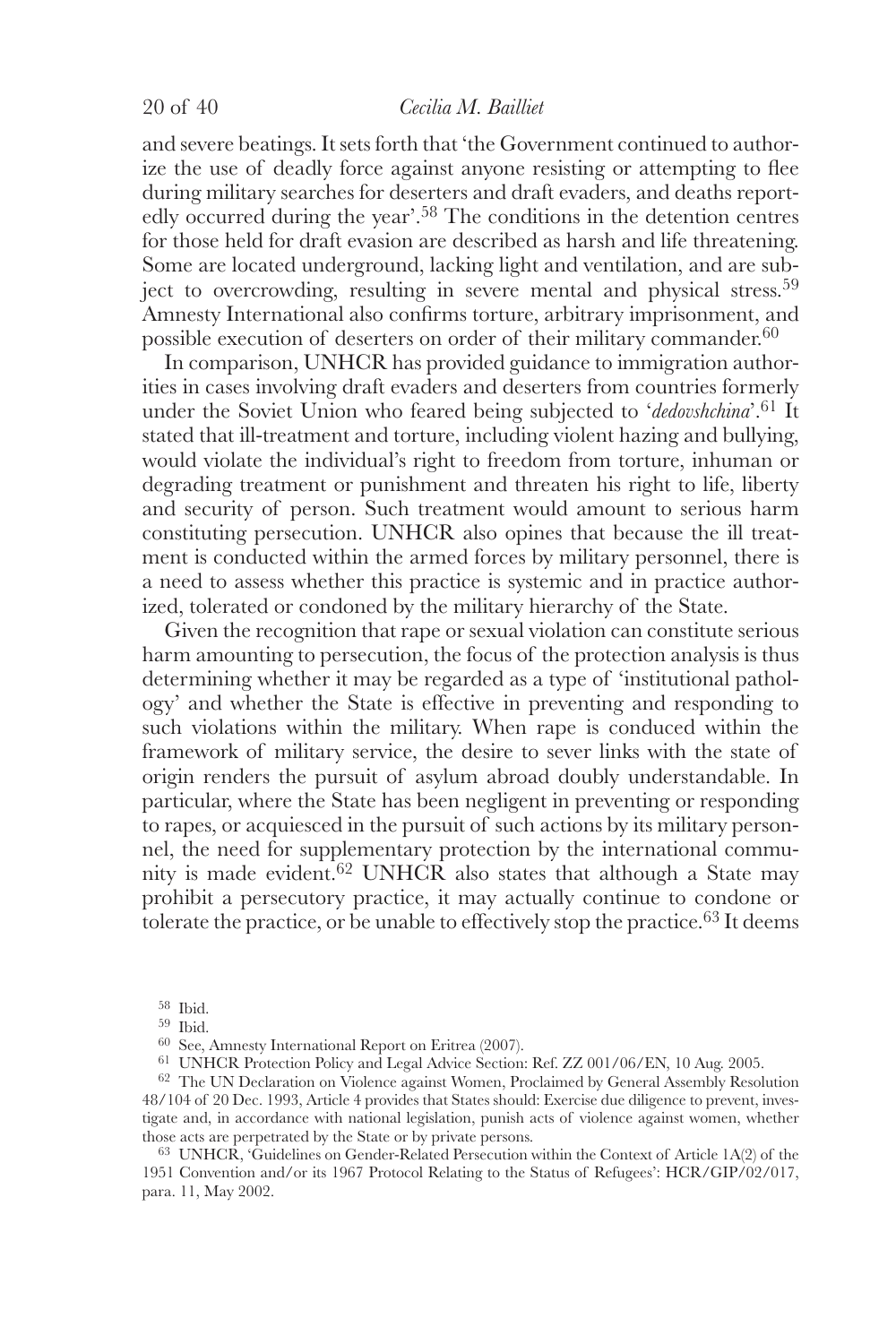such cases as revealing persecutory practice. In other words, there is a need for a *de facto* contextual assessment beyond a black letter review of the penal codes when making a refugee determination. This is the principle issue of concern involving female soldiers fleeing into exile as a result of rape practices within the military. Rape may well be formally illegal, but the military environment may prove lax in preventing or prosecuting abuses. Hence, the risk of persecution remains present. The fact that military officers and soldiers are government agents should render it easier to recognize their acts as composing persecution which necessitates protection.

 *3.4.3 Comparative review of the issue of rape of women soldiers in the US and Israel*  If one conducts a comparative review of the issue of rape of women

soldiers in the military, it is apparent that it is a problem in other armies besides Eritrea. Martha Chamallas notes: 'Unlike the prototypical image of a soldier captured by the enemy and subject to rape, however, really the greatest danger is to be subjected to assault by a fellow soldier.<sup>'64</sup> Within the United States, statistics range between 23 per cent and 40 per cent of female veterans who were receiving treatment at the US Veterans Affairs medical facility as victims of sexual assault. 65 Another study concluded that the rate of attempted and completed rape among women in the US military is 20 times that among other civilian government workers. This phenomenon signals possible malfunction of a domestic institution, in part reflecting deficiencies within its own culture as well as inequities derived from the society at large.

 The consequences of sexual harassment and rape of women within the US military have received much attention due to the complexity of attaining a remedy for victims and the numerous incidences of women who have been ignored, subject to disbelief, harassed, humiliated, warned not to report abuse, or discharged for doing so. 66 Women soldiers seeking justice

<sup>64</sup> Symposium, 'Women and War: A Critical Discourse', 20 *Berkeley J. Gender. L. & Just.* 321, 338 (2005). Martha Chamallas recounts the 'Tailhook scandal', in which women were groped in a hotel, and then the next scandal, in 1997, at the Aberdeen Proving Grounds and Advanced Training Facility outside of Maryland was one in which drill sergeants were accused of raping female sergeants under their command. 'Here, it was the unique situation of dominance and control presented by the drill sergeant playing a major role. In one case a staff sergeant was convicted of six rapes. There was testimony that he ordered female recruits to report to his office without wearing underwear and ordered them to take off their clothes. The interesting aspect of this scenario from a feminist's perspective is that there was neither use of overpowering physical force, nor a threat of physical force. This was constructive force. So we have that kind of sexual abuse.'

<sup>65</sup> T.S. Nelson, 'Lessons Learned from Military Sexual Trauma Survivors' in *Connections WCASA Bi Annual Educational Journal*, Oct. 2003.<br><sup>66</sup> Martha Chamallas, 'The New Gender Panic: Reflections on Sex Scandals and the Military'

83 *Minn. L. Rev.* 305 (Dec. 1998). See also, Madeline Morris, 'By Force of Arm: Rape, War and Military Culture' 45 *Duke L.* 7. 651 (Feb. 1996).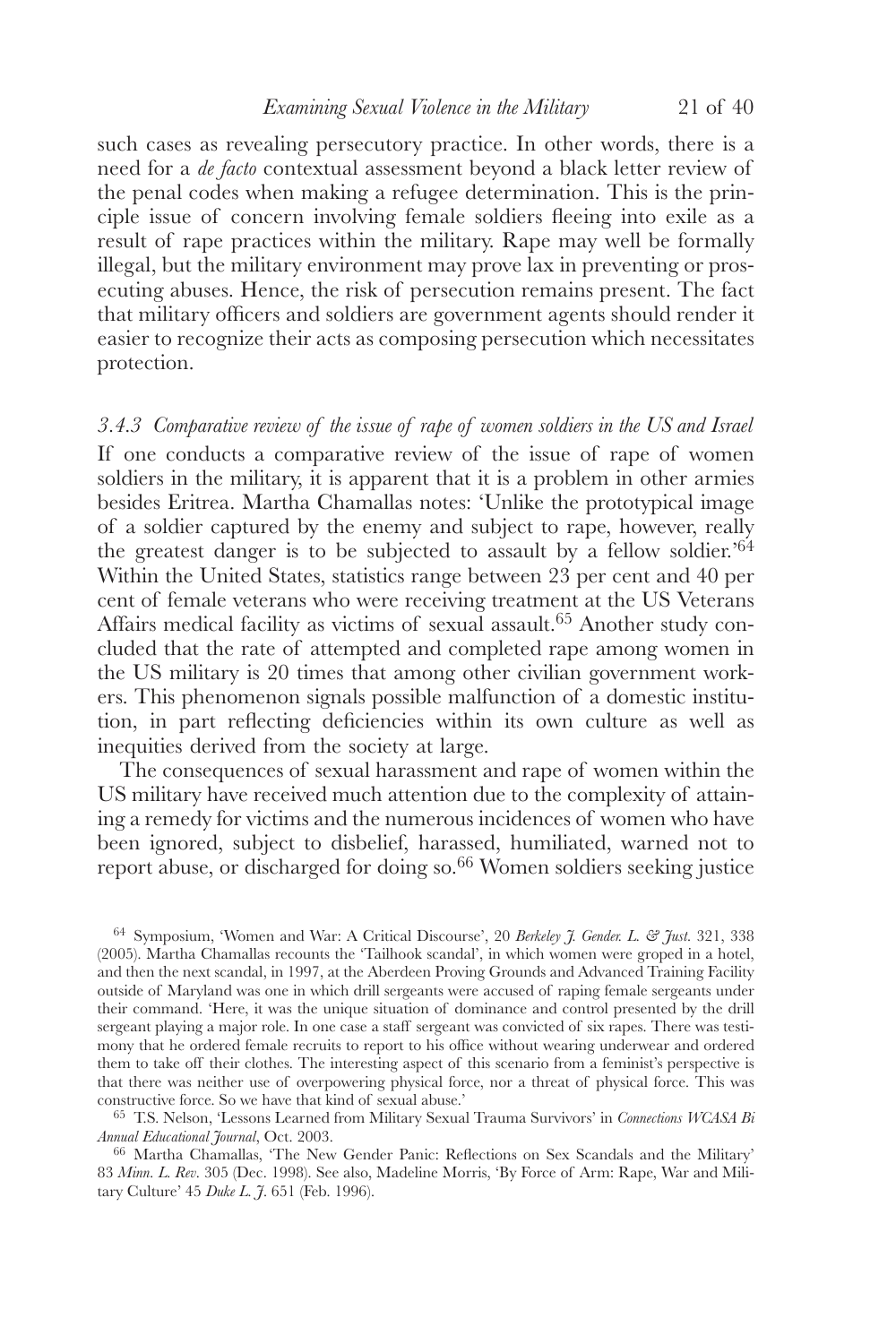were stymied by complex evidentiary standards and normative set-backs such as the lack of criminalization of non-violent coercive conduct, or consideration of sexual violence as a tort occurring during the course of military service not subject to review by a court.  $67$  The key characteristic of these cases is their reference to non-physical force which abuses the command structure for carrying out the sexual violence; this has resulted in the term 'command rape'. The lack of clear data from the Army and the convoluted evidentiary standards render prosecution of offenders difficult. The US Army issued a Command Policy in 2006 which presented the Sexual Assault Prevention and Response Program (created the year before) that creates restricted and unrestricted reporting mechanisms to sexual assault response coordinators.<sup>68</sup> Both will provide medical treatment and counselling, but only the latter will trigger an official investigative process (upon the consent of the victim). A recent article in the New York Times confirms a significant degree of scepticism towards remedies for sexual violence in the military:

 There was a pervasive sense among them (female Iraq veterans) that reporting a sexual crime was seldom worthwhile. Department of Defense statistics seem to bear this out: of the 3,038 investigations of military sexual assault charges completed in

67 Elizabeth A. Reidy, Comment: ' *Gonzalez v. United States Air Force* : Should Courts Consider Rape to be Incident to Military Service?' 13 Am. U. J. Gender, Soc. Pol'y & L. 635 at 637 (2005) noting: 'Courts bar virtually every tort claim through an expanded meaning of the Feres Doctrine, which finds that almost every injury that occurs to a service member arises directly out of his or her military service. According to judicial interpretations, service-related injuries include those that occur when a military member is on active duty, subject to military discipline, or while performing a recreational activity that relates to military service. ' See also, Colleen Dalton, Note/Comment ' The Sexual Assault Crisis in the United States Air Force Academy' 11 *Cardozo Women's L. J.* 177 at 179-180 (2004): 'Rape is widespread in the armed forces … Sketchy military record-keeping makes it impossible to quantify. The Pentagon puts the percentage of women raped in single digits, yet two Department of Veterans Affairs surveys in the past decade found 21 percent and 30 percent of women reported a rape or attempted rape. The comparable civilian figure is nearly 18 percent, according to a federal survey in 2000. In 1991, witnesses told Congress that between 60,000 and 200,000 female veterans had been sexually assaulted over time by servicemen. ' She cites a victim of sexual assault, Sharon Fullilove: ' During sexual assault awareness week, people told us that if you make it through all four years without being sexually assaulted, you're lucky … They also say if you want to have an Air Force career you should not report it.' Dalton concludes that 'The military's rape shield law, set out in Military Rule of Evidence 412, has also been judicially interpreted to the point that its parameters can only be understood by looking at the rules set out by the many cases decided since its codification in 1978. As it stands now, the rape shield law is a tangled web of judicially imposed balancing tests and standards. Because the law fails to exist in a unified form with a clear purpose, it could become merely a set of flimsy procedural obstacles to the admission of evidence in court-martial proceedings. ' See also, Captain Alexander N. Pickands, 'Reveille for Congress: A Challenge to Revise Rape Law in the Military<sup>'</sup> 45 *Wm. & Mary L. Rev.* 2425 (Apr. 2004): stating that the UCMJ Article 120 criminalizes only forcible rape, providing no related crimes or lesser-included offences that cover non-violent coercive conduct (e.g., threats of non-violent reprisal such as an unfavorable performance review). 68 US Army, Army Command Policy, Army Regulation 600-20, Ch. 8 (Department of the Army,

7 June 2006). See also, Department of Defense Directive Nr. 6495.01 on the Sexual Assault Prevention and Response Program, 6 Oct. 2005.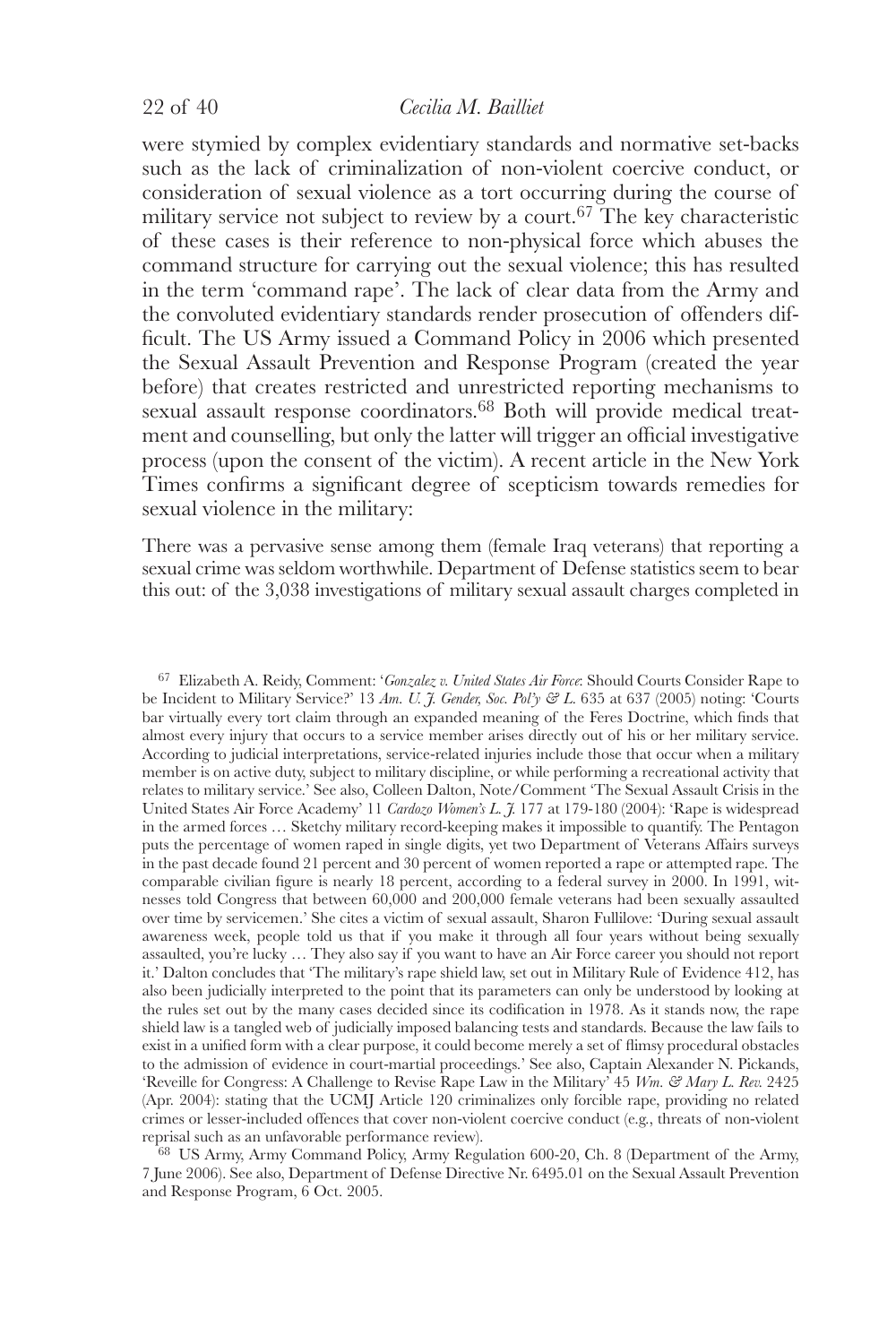2004 and 2005, only 329 - about one-tenth - resulted in the court-martial of the perpetrator. More than half were dismissed for lack of evidence or because an offender could not be identified, and another 617 were resolved through milder administrative punishments, like demotions, transfers and letters of admonishment. 69

In comparison, a combination of research and litigation addressing sexual harassment of women soldiers in Israel prompted the adoption of the law on prevention of sexual harassment No. 5758- 1998, which makes sexual harassment a criminal offence and also identifies it as a cause for a civil suit against the perpetrator and his employer (this is applicable to the IDF). As in the US case, it has been reported that Israeli female conscripts have been reluctant to file complaints due to fear of retaliation, worsened conditions or dismissive attitudes. 70 A peculiar search for a preventive remedy was pursued by some Israeli woman who filed claims of conscientious objection based in part on their feminist beliefs. One noted:

 A strongly patriarchal institution, like the army, underlines female marginality and the superiority of male-identified values  $\dots$  It might be said that a mood of sexual harassment is endemic to the army. And so the demand that a woman enlist is tantamount to demanding that she cope with sexual harassment. Since the army is such a central institution in society, a culture of sexual harassment also is exported to civic society. I as a feminist, feel I must avoid military service and act to limit and reduce the influence of the army on civic society. When men spend a formative period of their lives in the military they are likely to receive positive reinforcements for the use of brute power and violence in an organization whose main values include superiority and control. I cannot join an organization which either directly or indirectly, encourages violence- of any form and kind- against women. I cannot live in such flagrant denial of my conscience.<sup>71</sup>

The Israeli Supreme Court held that women's separate right to conscientious objection should be abolished, as equal protection standards required them to be subject to the same standards as men, that is objection based on traditional religious belief not secular conscience. 72

<sup>&</sup>lt;sup>69</sup> Sara Corbett, 'The Women's War', *The New York Times*, 18 Mar. 2007.<br><sup>70</sup> Tzili Mor cites IDF statistics indicating that 'in 1997, 280 women soldiers filed sexual harassment complaints, a 20 per cent increase from 1996 figures. Actual incidence of harassment is believed to be higher than reported ...'. Tzili Mor, 'Law as a Tool for a Sexual Revolution: Israel's Prevention of Sexual Harassment Law ' 7 *Mich.* J. Gender & L. 291 (2001). The Supreme Court hindered the promotion of a military officer accused of raping a young IDF staff member in *DOE v. Galili* sitting as the High Court of Justice, H.C. 1284/99, 21 Mar. 1999. See, Guy I. Seidman & Eyal A. Nun, ' Women, the Military and the Court: Israel at 2001' 11 *S. Cal. Rev. L. & Women's Stud.* 91 (Fall 2001).<br><sup>71</sup> Statement by Idan Halili, email from Rela Mazali 17 Nov. 2005.

<sup>&</sup>lt;sup>72</sup> HCJ 2383/04 *Milo v. Minister of Defense* {2004} IsrSC 59 (1) 166. Noya Renalt, 'Equality with a Vengeance: Female Conscientious Objectors in Pursuit of a Voice and Substantive Gender Equality ' 16 *Colum. J. Gender & L* . 97 (2007). See, Defense Service Law (Consolidated Version), 5746-1986, 40 LSI 112 (1985-86) (Isr.) which offered exemptions for women on the grounds of marriage, pregnancy or motherhood, as well as religious belief and conscientious objection.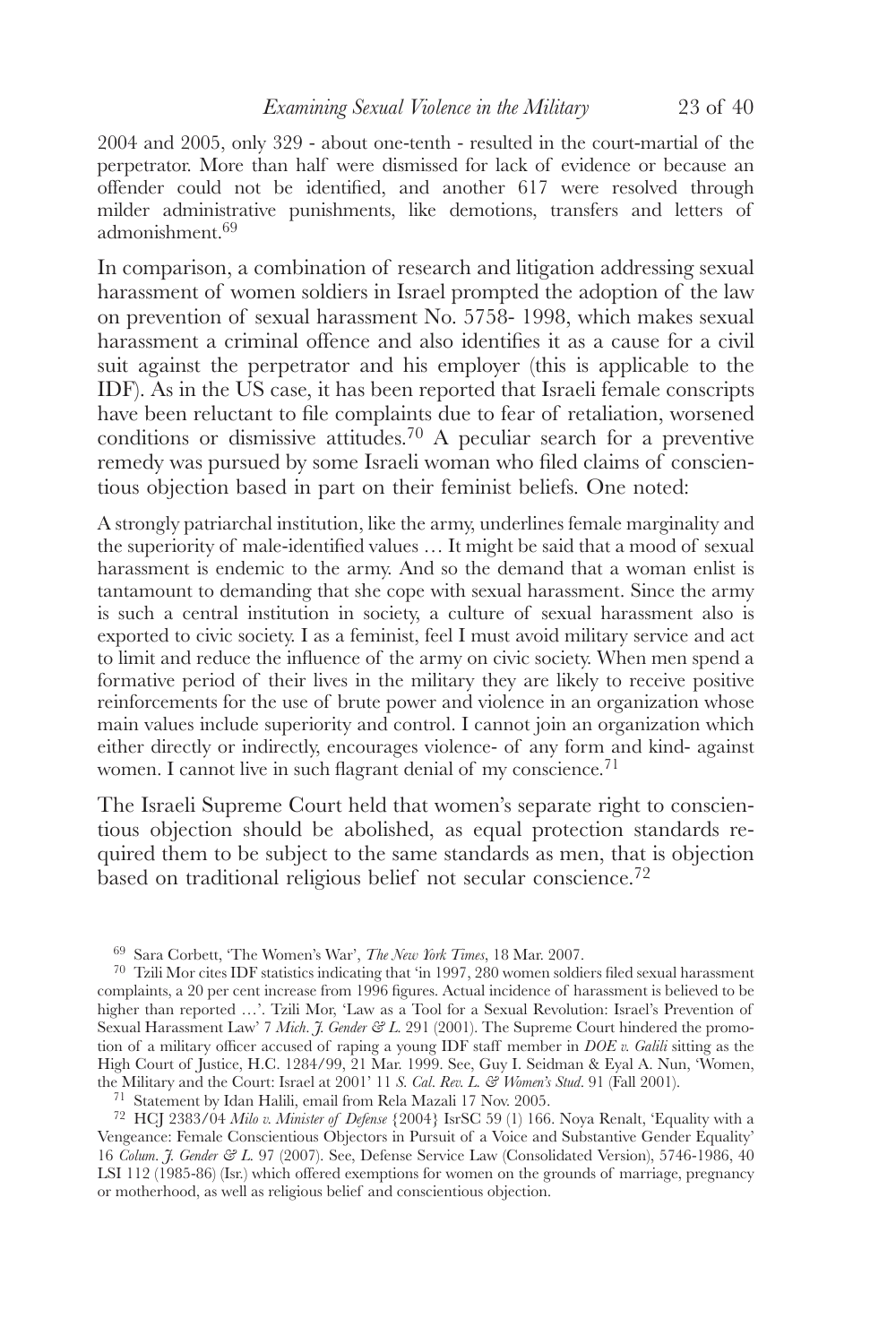In sum, consideration of the US and Israeli cases underscore that the risk of sexual harassment, sexual violence, or rape may be higher in a military setting even for those who belong to it and that ensuring accountability for violations may be difficult. The right to remedy may be limited due to evidentiary and normative limitations and female soldiers may be exposed to reprisals for attempting to seek justice, thereby inhibiting recourse to internal mechanisms. One may draw a parallel between the sentiments presented by the Israeli CO and those presented by Eritrean female soldiers who resist their objectification by male commanders and seek liberation from forced conscription via asylum.

#### *3.4.4 Sexual violence and UNMEE*

 Ironically, one of the most notorious examples of sexual violence against women in Eritrea has been linked to the actions of the UN Mission (UNMEE) peacekeepers and staff monitoring the border dispute between the two countries. In 2005, UNMEE set up a committee to investigate these allegations.<sup>73</sup> The low point was the discovery of two Irish peacekeepers who took pornographic photos of Eritrean women. In fact the Security Council resolution extending the mandate of UNMEE until March 2006 contains a paragraph addressing this issue from the perspective of prevention and response:

 13. Requests the Secretary-General to take the necessary measures to achieve actual compliance in UNMEE with the United Nations zero-tolerance policy on sexual exploitation and abuse, including the development of strategies and appropriate mechanisms to *prevent, identify and respond to all forms of misconduct, including sexual exploitation and abuse,* and the enhancement of training for personnel to prevent misconduct and ensure full compliance with the United Nations code of conduct, requests the Secretary-General to take all necessary action in accordance with the Secretary-General's Bulletin on special measures for protection from sexual exploitation and sexual abuse (ST/SGB/2003/13) and to keep the Council informed, and urges troop-contributing countries to take appropriate preventive action including the conduct of pre-deployment awareness training, *and take disciplinary action and other action to ensure full accountability in cases of such conduct involving their personnel.*74 (Emphasis added.)

Training in the prevention of sexual exploitation and abuse was provided for UNMEE civilian and military staff.  $\frac{75}{15}$  Discussion of the accountability of peacekeepers in the area of sexual violence is contentious due to the fact that troops are often rotated (thereby inhibiting investigation), collection of DNA samples from peacekeepers are not required, and the UN's

<sup>&</sup>lt;sup>73</sup> See, 'UN Investigates Alleged Sexual Abuse by Peacekeepers in Eritrea', at  $\text{Shtip:}/\text{/www.}$  peacewomen.org/un/pkwatch/News/05/UNMEEabuse.html>.

<sup>&</sup>lt;sup>74</sup> UN Security Council Resolution 1622, adopted on 13 Sept. 2005, available at: <http://www.un.org/Depts/dpko/missions/unmee/resolutions.html>.

<sup>&</sup>lt;sup>75</sup> Report of the UN Secretary-General on Ethiopia and Eritrea, UN doc. S/2005/553, 30 Aug. 2005.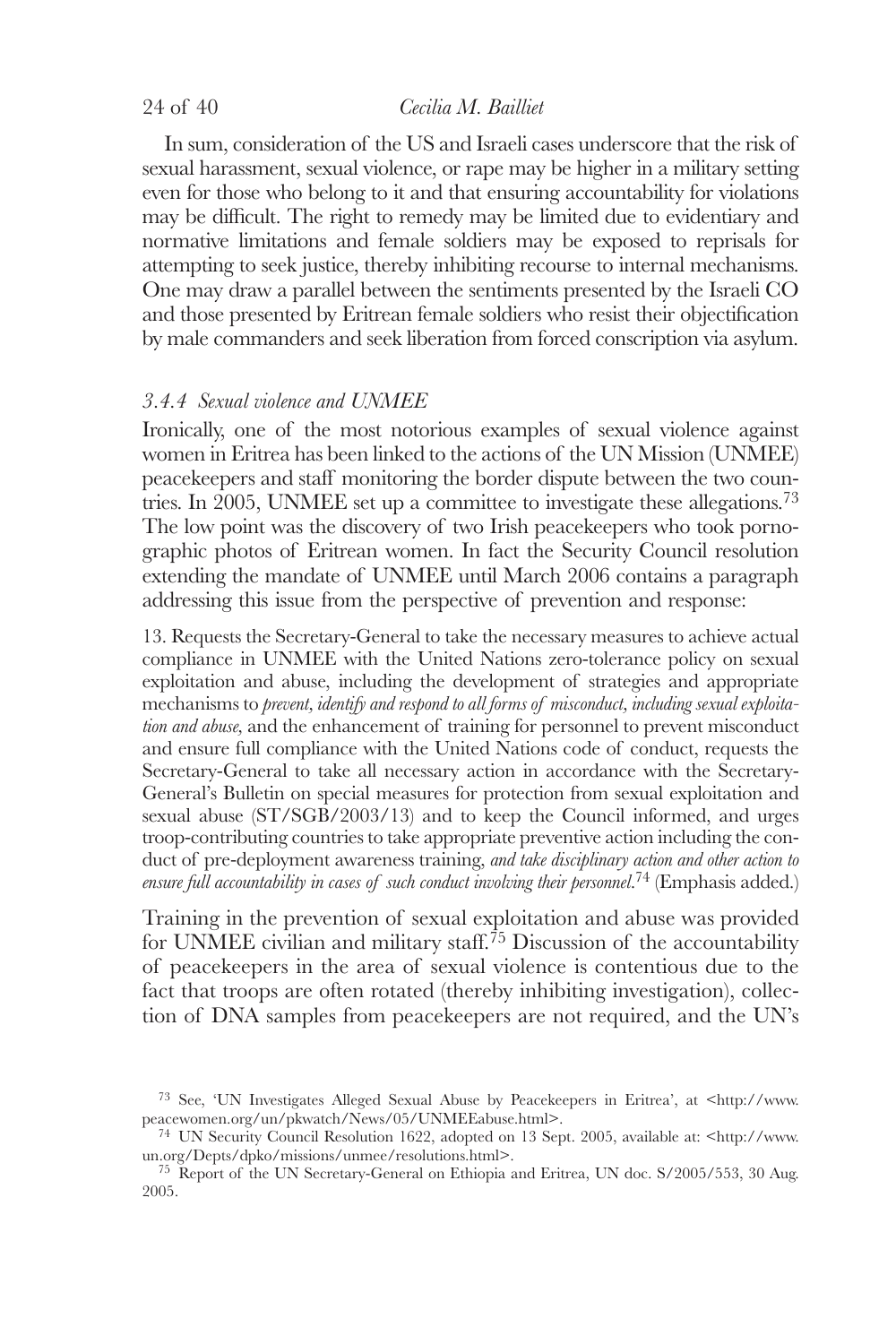own resources for investigations are limited. UNMEE's mandate includes monitoring the situation of human rights. This includes human rights training and UNMEE intends to launch a workshop on violence against women.<sup>76</sup> One may argue that such training is apparently of particular relevance to the Eritrean military. It might be beneficial to expand the sexual violence prevention strategies and mechanisms to the national army. Nevertheless, UNMEE suffered a loss of legitimacy and this may well limit its ability to credibly raise concerns about rape by Eritrea within its own military. Hence, the challenges of attaining full accountability of state and international actors in post-conflict situations in the area of sexual violence indicate that asylum adjudicators should exercise caution in relying on the presence of international monitors when considering security guarantees for women in the event of return.

#### **3.5 Nexus**

 One of the primary reasons for the provision of humanitarian protection or compassionate protection instead of asylum to the Eritrean women asylum seekers was that, although the Immigration Authorities recognized that the State was unable or unwilling to protect the women soldiers from inhuman treatment, it rejected the notion that either the threat of sexual violence or the State's failure to protect the applicant was linked to protection grounds within the 1951 Convention on the Status of Refugees. It appeared that the presence of mixed motives and the facts of the gender related persecution seemed to obscure the nexus to the categories of social group, political opinion, race, nationality, and religion which were also present.

#### *3.5.1 Social group*

UNHCR recognizes that 'sex can be included within a social group', noting that 'women' are defined by innate, immutable characteristics, who are subject to different treatment and standards by society.<sup>77</sup> In spite of Eritrean declarations noting commitment to equality between the sexes, it appears that enjoyment of such equality in practice is constrained

76 Report of the UN Secretary-General on Ethiopia and Eritrea, UN doc. S/2007/250, 30 Apr. 2007. The task is challenging. In Mar. 2007 UNMEE Human Rights Officer, Sonny Onyegbula, gave a speech at a symposium on Eritrean, Ethiopian Empowerment for Women in honour of International Women's Day. He cited the statistic that women between the ages of 15 and 44 suffer more death and disability on account of gender based violence than the combined effects of cancer, malaria, traffic injuries and war. UNMEE News, 8 Mar. 2007.

<sup>77</sup> UNHCR, 'Guidelines on Gender-Related Persecution within the Context of Article 1 A  $(2)$  of the 1951 Convention and/or its 1967 Protocol Relating to the Status of Refugees': HCR/GIP/02/017, May 2002, para. 30, citing Summary Conclusions - Gender Related Persecution No. 5.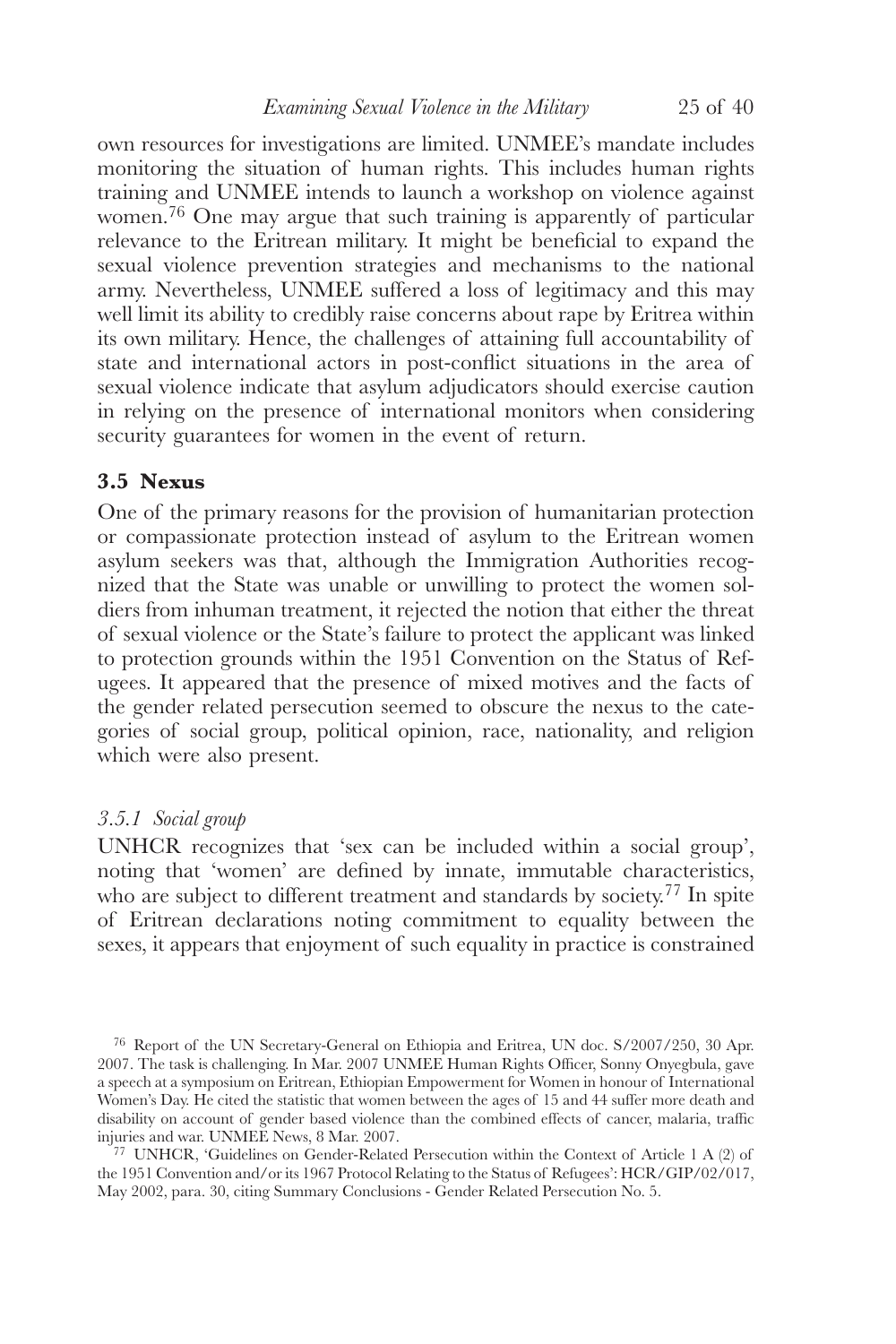both in traditional social segments and within the military itself. In terms of linking women soldiers seeking asylum to a protection category, a particular social group is applicable, such as 'women', 'women conscripts', ' women draft evaders or deserters', or 'Eritrean women opposed to male domination within the Army', identifying their common immutable characteristics of gender, the requirement to participate in the military, the act of having avoided compulsory service, or opposition to inequality of power between the sexes in the military. Such characteristics are also externally identifiable by the society and form a factor in their risk of persecution. Following Daly and Kelley's human rights analysis, Eritrean women may be deemed to oppose conscription due to their wish to enjoy security of the person, the right not to associate with military commanders who will exploit them, the right not to be held in sex servitude, and the right to an effective remedy.<sup>78</sup> Hence, the desertion is evidence of an effort by the social group of Eritrean female conscripts to enjoy these fundamental rights and they should not be required to forsake them.

#### *3.5.2 Race, nationality and religion*

 Several women alleged additional grounds for fear of rape, ill treatment, or torture due to their identities: race (ethnic group), nationality (some had mixed Ethiopian background), or religion (Muslim or Christian).<sup>79</sup> One woman additionally claimed that the military leaders would choose those they found beautiful to serve them. As noted by Kelly Askin, 'Gender very often overlaps with ethnicity, religion, race and other factors (such as age, attractiveness, vulnerability and virginity) in causing women and girls to be selected or targeted for sexual violence and each basis for the persecution should be highlighted.<sup>'80</sup>

 The ICTY in the *Kvocka* case provides a discussion regarding the fact that a persecutor may engage in gender specific persecution which is linked to discriminatory intent, irrespective of a non-discriminatory motive. 81

<sup>&</sup>lt;sup>78</sup> Krista Daley & Ninette Kelley, 'Particular Social Group: A Human Rights Based Approach in Canadian Jurisprudence' 12 *IJRL* 167 (2000), citing the Universal Declaration of Human Rights, arts.<br>3, 20, 8 and 4.

<sup>&</sup>lt;sup>79</sup> Eritrea has different ethnic groups (Tigrinya 50%, Tigre and Kunama 40%, Afar 4%, Saho (Red Sea coast dwellers) 3%, other 3%) as well as different religions (Muslim, Coptic Christian, Roman Catholic, and Protestant). A report on religious persecution against Christians in Eritrea has been published by Amnesty International. Amnesty International, 'Eritrea: Religious Persecution', 2005, AI Index: AFR 64/013/2005, available at: < http://web.amnesty.org/library/Index/ENGAFR6401320

 $^{80}$ <sup>\*</sup>Kelly Askin, 'The Jurisprudence of International War Crimes Tribunals', n. 4 above, 143.<br><sup>81</sup> *Prosecutor v. Kvocka*, ICTY Case No. IT-98-30(1-A), Judgment (28 Feb. 2005) cited by Valerie Oost-

erveld, 'Gender, Persecution, and the International Criminal Court: Refugee Law's Relevance to the Crime Against Humanity of Gender-Based Persecution', n. 5 above, 49. See also, *Prosecutor v. Krstic*, Case No. IT-98-33-T, Judgment 617 (2 Aug. 2001).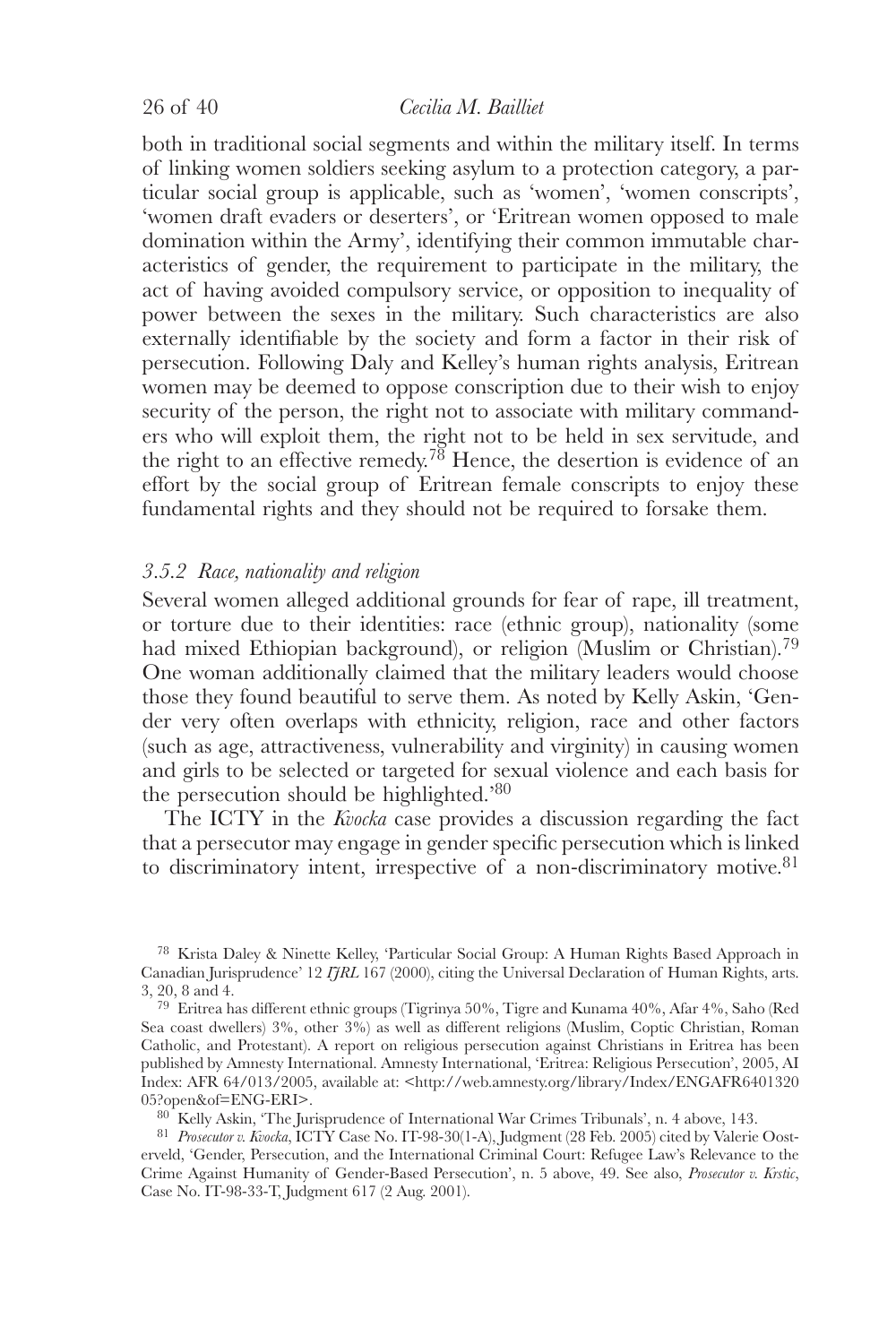This was demonstrated by the fact that the only women raped were non-Serbs. The US Court of Appeals for the Ninth Circuit conducted a similar analysis in the *Shoafera* case involving an Ethiopian woman of Amharic ethnicity raped by a Tigrean member of the government. The Court recognized the fact that the persecutor targeted his victim on account of her ethnicity, regardless of the co-existence of a non-Convention related motive (he was attracted to her) for the rape.<sup>82</sup>

 The Immigration Directorate dismissed the possibility of nexus to a protection category in one case by stating that the targeting was due to the applicant's 'attitude', asserting that this was not related to a Convention protection ground.  $83$  This analysis reflects the classic paradigm of privatization of sexual violence, in spite of the commission by a public actor, in order to impede recognition of such acts as composing persecution subject to the 1951 Convention. While scholars have claimed that there has been a revolution in the practice of refugee law to eliminate such errors, these cases reveal that anachronistic biases remain. Deborah Anker remarks:

Although there was relatively early Canadian precedent for treating rape as 'persecution of the most vile sort,' rape was privatized in many cases, especially before 1993; it was regarded as a manifestation of unrestrained – and unrestrainable – male sexual appetite ('exaggerated machismo ... rampaging lust-hate' in the words of one U.S. jurist in a 1987 case). In other words, the public/private distinction, which has so deeply affected international law, is reproduced in refugee law. <sup>84</sup>

The cases are reminiscent of *Lazo-Majano*, 813 F.2<sup>nd</sup> 1432 (9<sup>th</sup> Cir. 1987), in which the applicant was a domestic worker who was subjected to sexual violence as well as other forms of physical and psychological torture many times by her employer, a member of the Salvadoran military. The persecutor was shielded by his status and the impunity enjoyed by the Army. The Board of Immigration Appeals rejected that the treatment amounted to persecution, but this was overturned by the Ninth Circuit Court of Appeals which highlighted a nexus to an imputed political opinion that the applicant was opposed to male domination.

 In contrast, the Norwegian Directorate of Immigration failed to link the Eritrean woman's 'attitude' to either such imputed political opinion against male repression or to a social group composed of 'women seeking to enjoy

<sup>83</sup> UDI case 013 (unpublished case on file with the author).<br><sup>84</sup> Deborah Anker, 'Refugee Law, Human Rights and the Gender Paradigm' 15 Harv. Hum. Rts. 7. 127 (2002).

<sup>&</sup>lt;sup>82</sup> *Shoafera v. INS*, 2000 US App. LEXIS 31381 (9<sup>th</sup> Cir. 7 Sept. 2000). An additional issue of concern is that some of the women claimed to have children, and given that their abusers were of another religion (Christian commander raped a Muslim, or Muslim commander raped a Christian) there was no analysis of protection needs of the woman and/or child given mixed heritage. Parallel to the Bos-<br>nian cases, there may be grounds for further assessment in discriminatory treatment.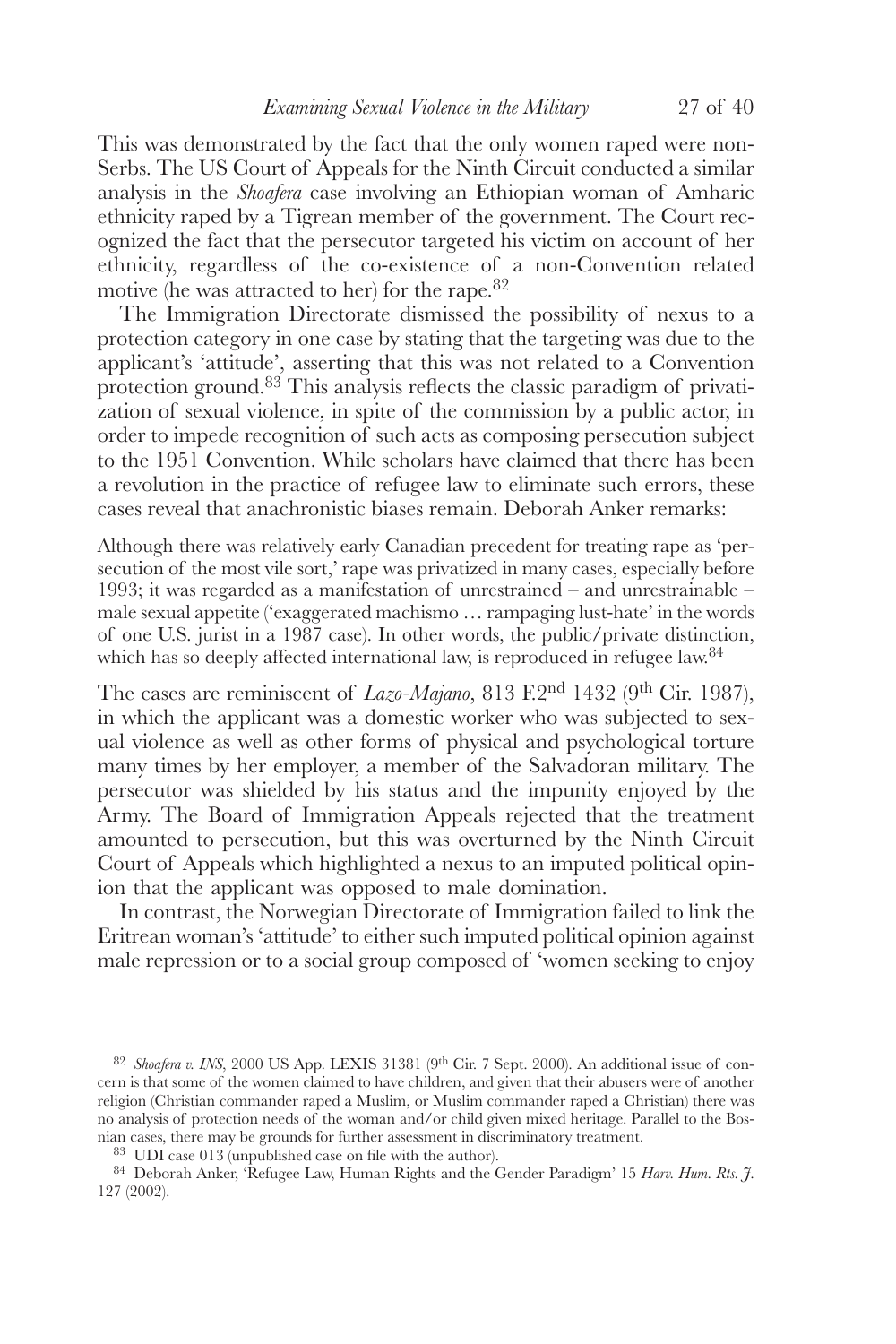security of the person during military service' or other similar category legitimizing her opinion as meriting protection. Instead, the applicant is found to be at risk of losing her life or being subject to inhuman treatment, in light of worsened country human rights conditions, in particular due to the risk of reprisal for desertion from the Army. Hence, she was given humanitarian protection instead of asylum, ignoring the gender dimension of the asylum claim. The Immigration Appeals Board was more likely to accept that applicants would be subject to rape and reprisal for desertion upon return to the military, but also often shared the conclusion that there was no nexus to a protection ground in the 1951 Convention Relating to the Status of Refugees. 85

## 4. Evidentiary standard

 Evidentiary standards used within refugee status determination are supposed to be flexible given the circumstances of forced migration which significantly reduce the possibility of attaining documentary evidence and foster psychological trauma that may render testimony inconsistent. 86 Oral testimony without documentation can be sufficient to recognize refugee status if it is plausible and credible. Further, the UNHCR Handbook on Procedures and Criteria for Determining Refugee Status under the 1951 Convention and the 1967 Protocol relating to the Status of Refugees (1 January 1992), paragraphs 196 and 203, highlight the importance of granting a refugee the benefit of the doubt:

 It is a general legal principle that the burden of proof lies on the person submitting a claim. Often, however, an applicant may not be able to support his (or her) statements by documentary or other proof, and cases in which an applicant can provide evidence of all his (or her) statements will be the exception rather than the rule … Even such independent research may not, however, always be successful and there may be statements that are not susceptible of proof. In such cases, if the applicant's account appears credible, he (or she) should, unless there are good reasons to the contrary, be given the benefit of the doubt  $\ldots$  (I)it is hardly possible for a refugee to 'prove' every part of his (or her) case, and indeed, if this were a requirement the majority of refugees would not be recognised. It is therefore frequently necessary to give the applicant the benefit of the doubt.

<sup>&</sup>lt;sup>85</sup> UNE case 056 (unpublished case on file with the author). See also, UNE case 051 involving a women engaged in 'preventive draft evasion' specifically based on fear of rape in the military, given protection on compassionate grounds. See also, UNE 042. It should be noted that the Norwegian Ministry of Justice issued a guideline (13 Jan. 1998) which stated that persecution on account of gender

<sup>&</sup>lt;sup>86</sup> See, Brian Gorlick, 'Common Burdens and Standards: Legal Elements in Assessing Claims to Refugee Status', UNHCR Working Paper No. 68 (Oct. 2002).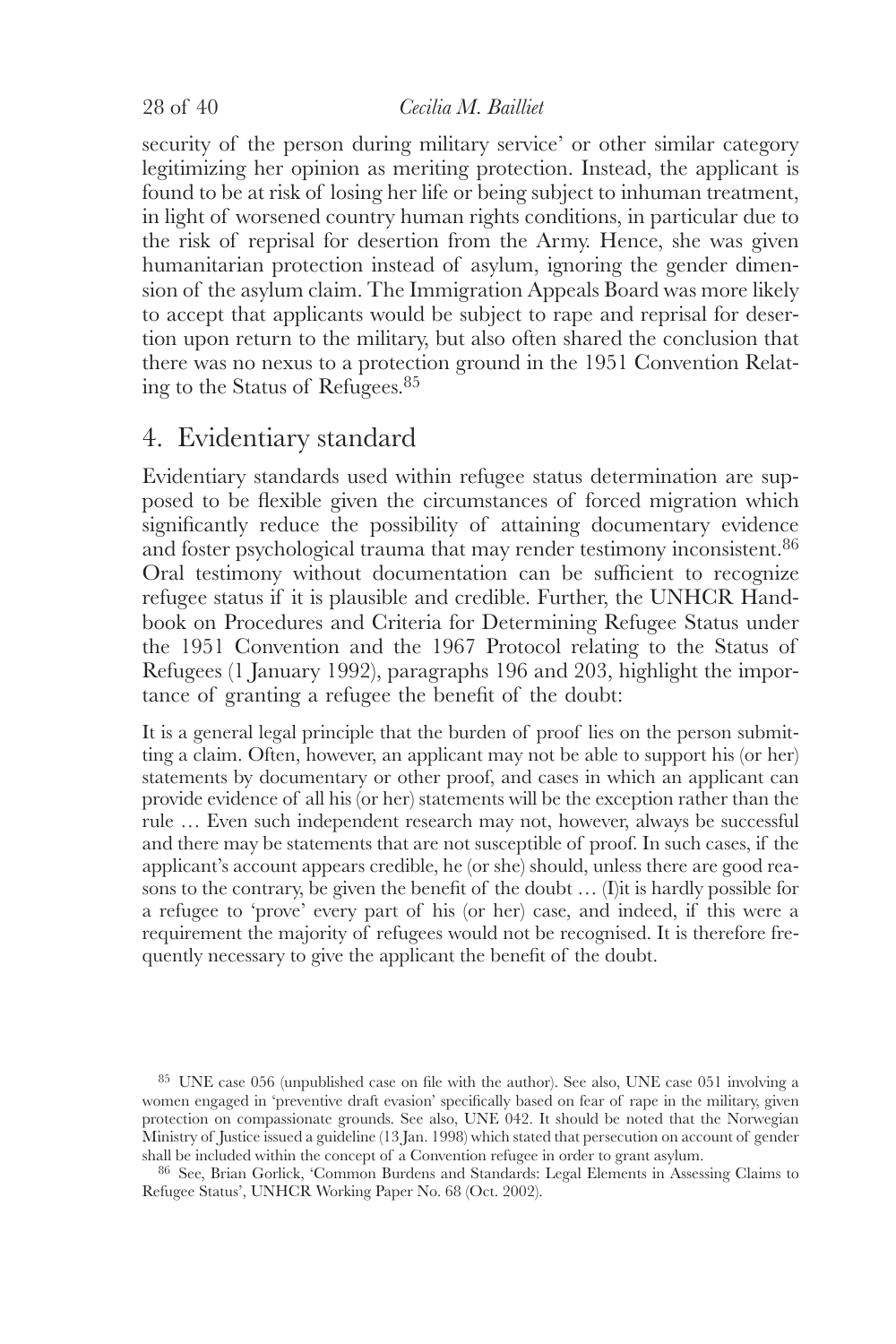UNHCR supports a consideration of satisfaction of standard of proof if the refugee has demonstrated a serious possibility, good reason, valid basis, real/reasonable chance, or likelihood of persecution which is less than a 50 per cent probability utilized in civil law.  $87$ 

 In particular, the Canadian Guidelines note the complexity of credibility determination in cases involving sexual violence: <sup>88</sup>

 Women refugee claimants face special problems in demonstrating that their claims are credible and trustworthy. Some of the difficulties may arise because of crosscultural misunderstandings. For example:

- 1. Women from societies where the preservation of one's virginity or marital dignity is the cultural norm may be reluctant to disclose their experiences of sexual violence in order to keep their 'shame' to themselves and not dishonour their family or community.
- 2. Women refugee claimants who have suffered sexual violence may exhibit a pattern of symptoms referred to as Rape Trauma Syndrome, and may require extremely sensitive handling …

This is confirmed by Jacqueline R. Castel:

 It is not uncommon for women who have been sexually abused to leave out facts that may be material to their claim. Even if women who have fled their countries because of rape, or other forms of sexual violence, are willing to reveal their stories, they often have trouble substantiating them. A claimant's account is generally considered in light of background information on the country in question. However, few refugee documentation centres have information on the position of women in a given country, on the incidence of sexual violence in that country, and on the consequences of returning to the country in question for a woman in the claimant's alleged position. In the absence of reliable information on these matters, the woman's story may not appear credible. 89

The ICTY has also recognized that testimony provided by a witness suffering from Post Traumatic Stress Disorder can be credible and accurate even though the person's recollection has been impaired.<sup>90</sup>

 The Norwegian Directorate of Immigration noted credibility problems among the testimonies of the Eritrean female asylum applicants. Similarly, the Immigration Appeals Board often cited problems of vagueness, contradiction and lack of credibility among some of the applicants. 91 Several

<sup>87</sup> Ibid., 12.

<sup>88</sup> Canadian Immigration and Refugee Board, 'Women Refugee Claimants Fearing Gender-Related Persecution', 13 Nov. 1996, available at: <http://www.irb-cisr.gc.ca/en/about/guidelines/ women\_e.htm#C>.<br><sup>89</sup> Castel, above n. 30, 55.<br><sup>90</sup> *Prosecutor v. Furundzija*, ICTY Trial Chamber II, Case No. IT-95-17/1-T (10 Dec. 1998).

<sup>&</sup>lt;sup>91</sup> See, e.g., UNE case no. 056 (unpublished case, on file with the author).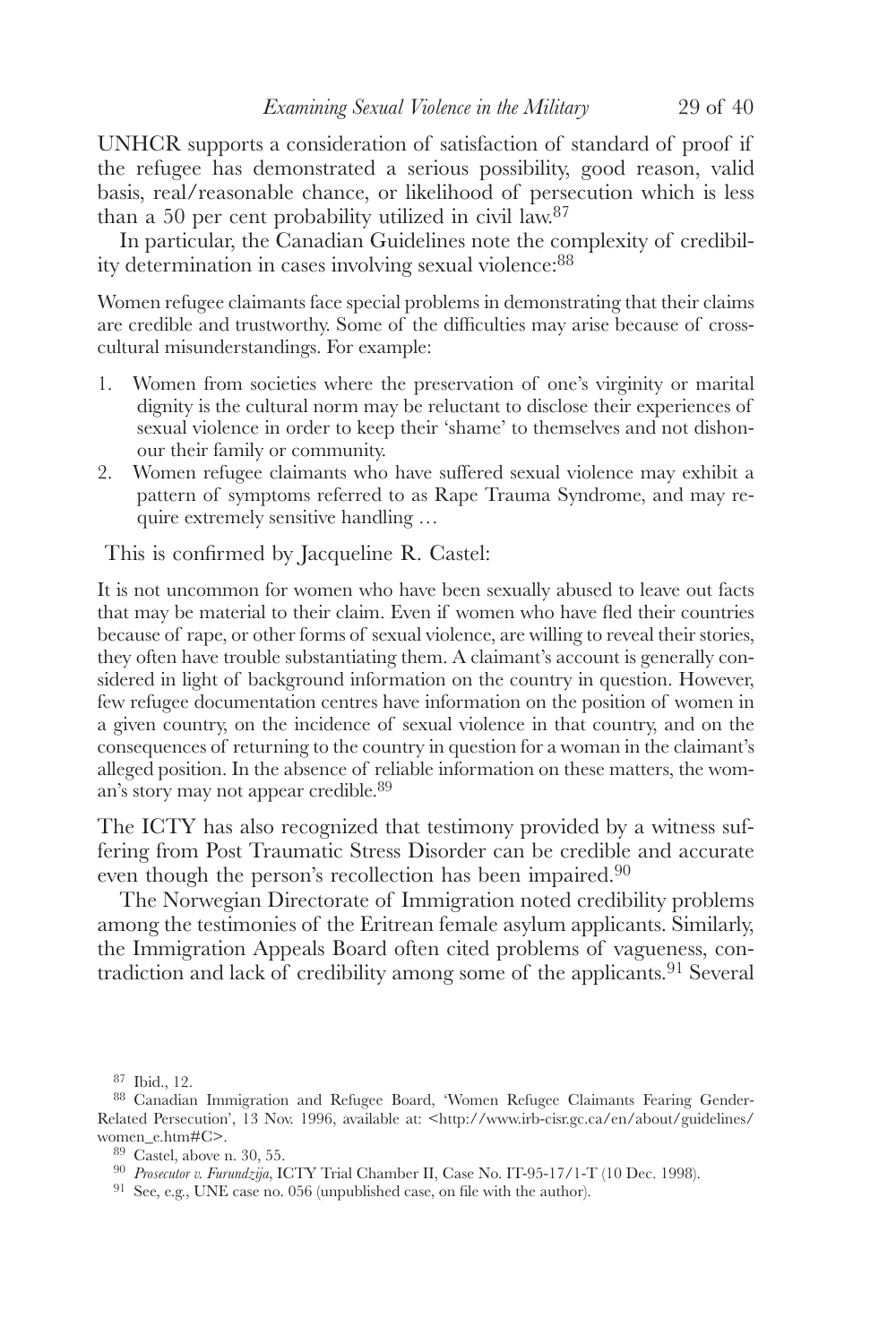testimonies indicated stomach pains, back pains, leg aches, headaches or other grounds for consideration of possible post traumatic stress syndrome, such as sleep disorders, nightmares and anxiety, as well as paranoid feelings of persecution. Nevertheless, there were no expert evaluations by psychiatric/psychological professionals to address credibility issues regarding Rape Trauma Syndrome/Post Traumatic Stress Disorder at either level for these cases.

 The Norwegian Directorate of Immigration also indicated concern for a lack of corroborating evidence to confirm the extent of sexual violence in the military. In contrast, the UK Immigration Appellate Authority's Gender Guidelines set forth: 'In many cases, evidence given by an asylum seeker will not be corroborated; absence of corroboration does not mean that the account given is not credible. It is an error of law to require corroborative evidence in an asylum case.<sup> $92$ </sup> The Canadian Gender Guidelines address the need for a relaxed evidentiary standard when addressing rape within the context of asylum cases, focusing more on subjective testimony than objective evidence which may be non-existent: <sup>93</sup>

 In determining whether the state is willing or able to provide protection to a woman fearing gender-related persecution, decision-makers should consider the fact that the forms of evidence which the claimant might normally provide as ' clear and convincing proof ' of state inability to protect, will not always be either available or useful in cases of gender-related persecution.

 For example, where a gender-related claim involves threats of or actual sexual violence at the hands of government authorities (or at the hands of non-state agents of persecution, where the state is either unwilling or unable to protect), the claimant may have difficulty in substantiating her claim with any 'statistical data' on the incidence of sexual violence in her country.

 In cases where the claimant cannot rely on the more standard or typical forms of evidence as 'clear and convincing proof' of failure of state protection, *reference may need to be made to alternative forms of evidence to meet the* ' *clear and convincing* ' *test. Such alternative forms of evidence might include the testimony of women in similar situations where there was a failure of state protection, or the testimony of the claimant herself regarding past personal incidents where state protection did not materialize.* (Emphasis added.)

UNHCR's Gender Guidelines confirms this view and calls for use of alternative evidence from similarly situated women or reports from NGOs, international organisations or academics to support a claim:

 No documentary proof as such is required in order for the authorities to recognise a refugee claim, however, information on practices in the country of origin may

<sup>&</sup>lt;sup>92</sup> UK Immigration Appellate Authority, 'Asylum Gender Guidelines', para. 5.43 (2000).

<sup>93</sup> See n. 88 above.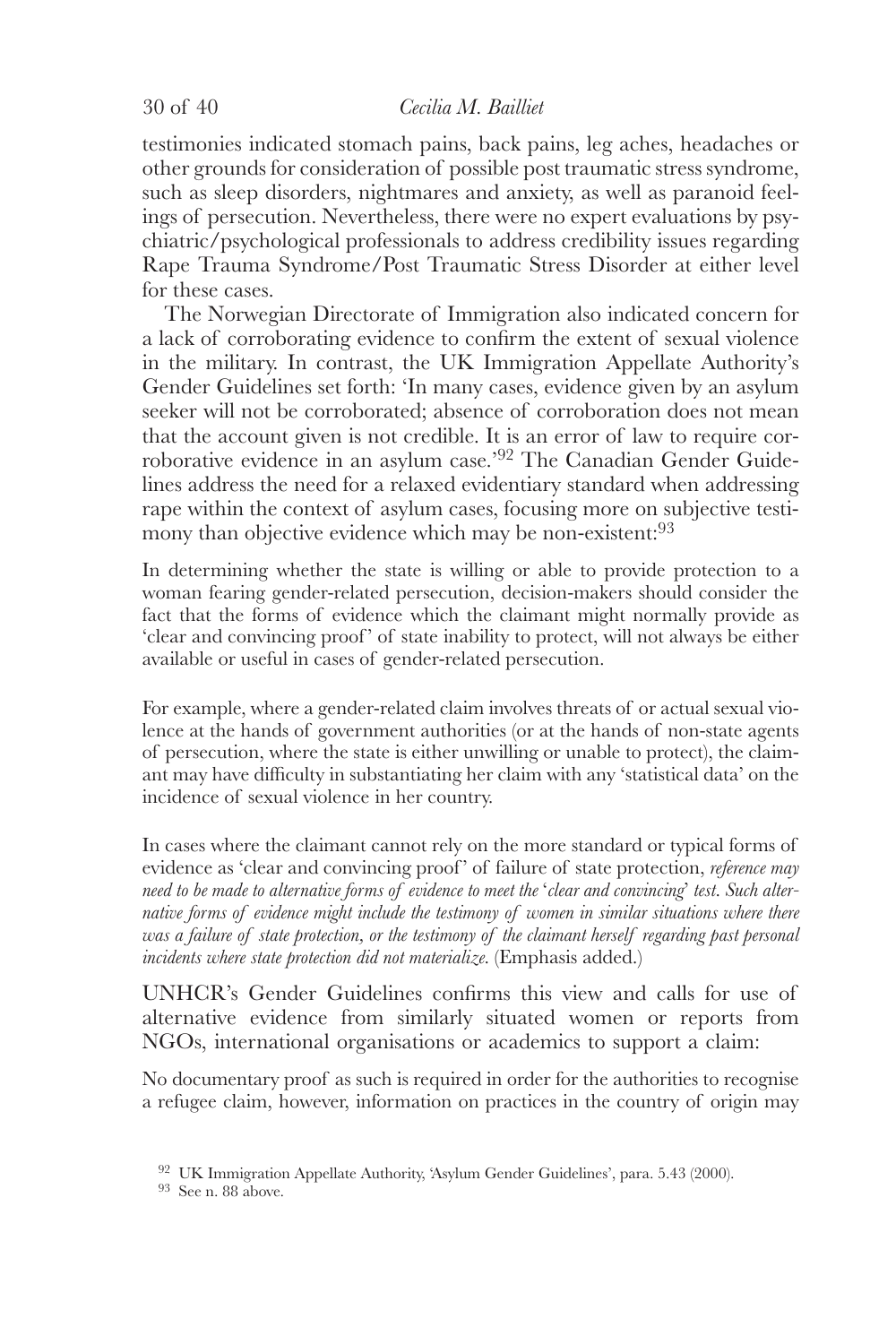support a particular case. It is important to recognise that in relation to genderrelated claims, the usual types of evidence used in other refugee claims may not be as readily available. Statistical data or reports on the incidence of sexual violence may not be available, due to under-reporting of cases, or lack of prosecution. Alternative forms of information might assist, such as the testimonies of other women similarly situated in written reports or oral testimony, of non-governmental or international organisations or other independent research. 94

In like manner, with regards to sexual violence, the ICTY and ICTR Rules of Procedure and Evidence, Rule 96, sets forth that 'no corroboration of the victim's testimony shall be required.<sup>95</sup> The ICC Rules of Procedure and Evidence, Rule 63 (4), sets forth '... a Chamber shall not impose a legal requirement that corroboration is required in order to prove any crime within the jurisdiction of the Court, in particular, crimes of sexual violence'. This rule was established to prevent the stereotypical attitudes prevalent in some national jurisdictions that require corroboration of testimony by victims of sexual violence (while not requiring corroboration of victims of other crimes) based on the backward assumption that victims of sexual violence are inherently untrustworthy. 96 As pointed out by Carrie McDougall, 'In a practical sense, this rule is important, for in many crimes of sexual violence there is an absence of eyewitnesses and, particularly in war-time situations where victims rarely have access to medical services or to law enforcement bodies, no means for corroborative evidence to be preserved. $^{97}$ 

 In sum, asylum adjudicators may choose to look for corroborating evidence should there be concrete grounds for doubting the credibility of the applicant, but should the applicant be found credible, protection should not be denied on account of a lack of corroborating evidence.

 The Eritrea Ethiopia Claims Commission in The Hague has produced decisions addressing both evidentiary standards and state responsibility standards as pertaining rape by the military. It issued awards in 2004 and 2005 which held both sides responsible for rape of civilian women by soldiers of the opposing nationality, i.e. Eritrean civilians by Ethiopian soldiers,

 $94$  UNHCR, 'Guidelines on Gender-Related Persecution within the Context of Article 1A(2) of the 1951 Convention and/or its 1967 Protocol Relating to the Status of Refugees': HCR/GIP/02/017, para. 37, May 2002.

<sup>&</sup>lt;sup>95</sup> This rule was implemented by the ICTY in *Prosecutor v. Tadic* Case No. IT-94-1, Trial Chamber II (7 May 1997), noting that obtaining corroborating evidence in a time of conflict would be impossible.

<sup>&</sup>lt;sup>96</sup> Roy S. Lee, *The International Criminal Court: Elements of Crimes and Rules of Procedure and Evidence*, 355 (Transnational Pub. 2001). Each case has to be judged on its own merits.

<sup>&</sup>lt;sup>97</sup> Carrie McDougall, 'The Sexual Violence Jurisprudence of the International Criminal Tribunal for the Former Yugoslavia and the International Criminal Tribunal for Rwanda: The Silence has been Broken but There's Still a Lot to Shout About ' in Ustinia Dolgopol and Judith Gardam (eds.), *The Challenge of Conflict: International Law Responds* (Martinus Nijhoff 2006) 331-346, 340.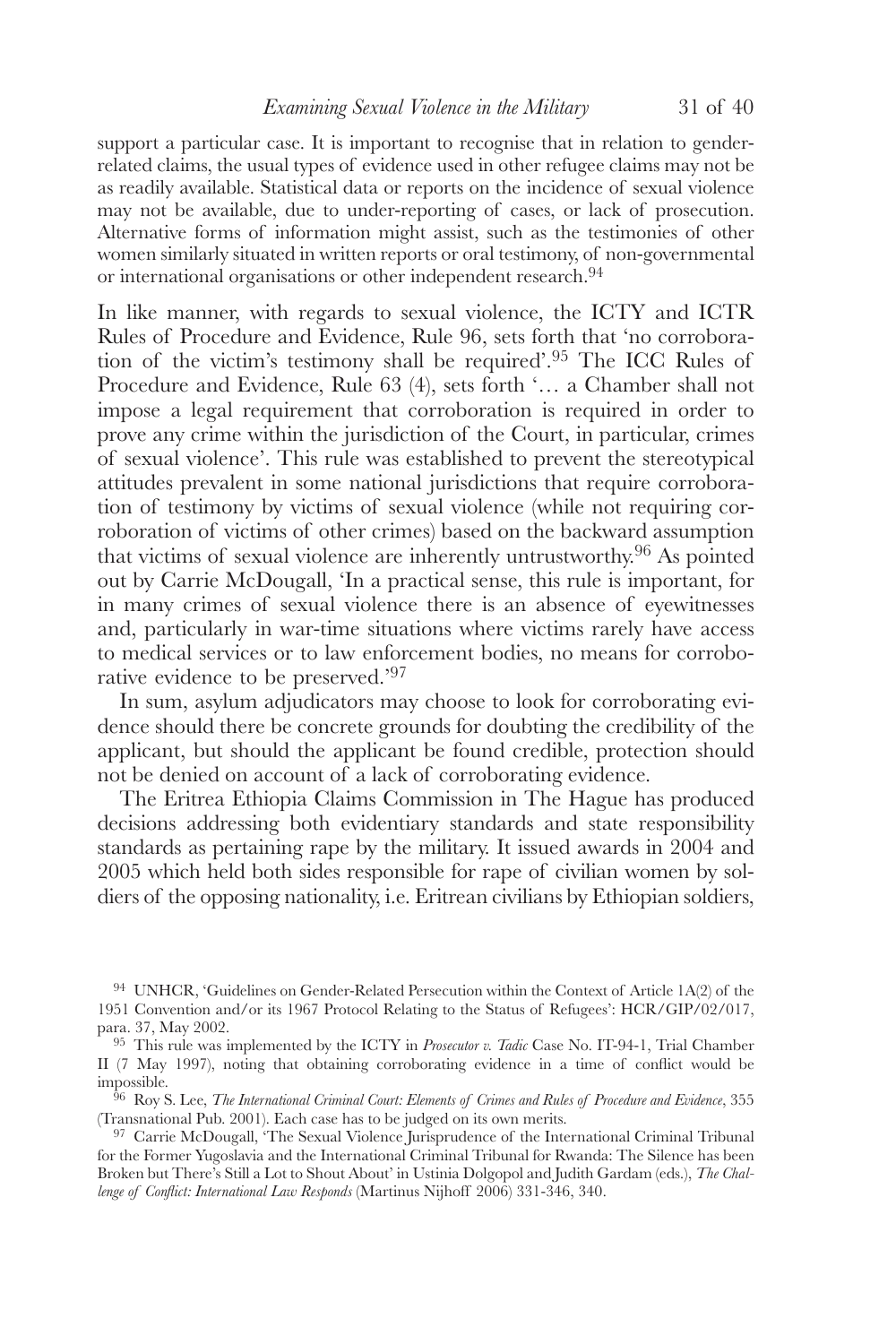and Ethiopian civilians by Eritrean soldiers. 98 The Commission concluded that it did not have to find liability for rape as an instrument of war, as 'there was no suggestion, much less evidence, that either Eritrea or Ethiopia used rape, forced pregnancy or other sexual violence as an instrument of war. Neither side alleged strategically systematic sexual violence against civilians in the course of the armed conflict ... Each side did, however allege frequent rape of its women civilians by the other's soldiers'.<sup>99</sup> Its findings recognize rape as an international crime; indeed both Eritrea and Ethiopia recognized that rape of civilians was a violation of customary international law. The Commission's analysis focuses on state failure to impose effective measures to prevent rapes from occurring; thereby highlighting a state responsibility to protect its citizens. It is a progressive view that highlights preventive duties. As noted by the Inter-American Commission on Human Rights:

 Current international law establishes that sexual abuse committed by members of security forces, whether as a result of deliberate practice promoted by the State or as a result of failure by the State to prevent the occurrence of this crime, constitutes a violation of the victims' human rights, especially the right to physical and mental integrity. 100

As regards evidentiary standards, the Eritrea Ethiopia Commission noted that the parties expressed that rape was such a sensitive issue in their culture that victims were unlikely to come forward, and that testimony was likely to be less detailed and explicit than for non-sexual offences.<sup>101</sup> It accepted this argument, noting that there was no requirement of proof of

 37. The Parties agree that rape of civilians by opposing or occupying forces is a violation of customary international law, as reflected in the Geneva Conventions. Under Common Article 3(1), States are obliged to ensure that women civilians are granted fundamental guarantees, including the prohibition against 'violence to life and person, in particular murder of all kinds, mutilation, cruel treatment and torture . . . outrages on personal dignity, in particular humiliating and degrading treatment.' Article 27 of the 1949 Geneva Convention relative to the Protection of Civilian Persons in Time of War ('Geneva Convention IV') provides: Protected persons are entitled, in all circumstances, to respect for their persons, their honour, their family rights, their religious convictions and practices, and their manners and customs. They shall at all times be humanely treated, and shall be protected especially against all acts of violence or threats thereof and against insults and public curiosity. Women shall be especially protected against any attack on their honour, in particular against rape, enforced prostitution or any form of indecent assault.

 38. Article 76.1 of Protocol I adds: 'Women shall be the object of special respect and shall be protected in particular against rape, forced prostitution and any other form of indecent assault.'

<sup>100</sup> Raquel Marti de Mejia v. Peru, Case 10.970, Report No. 5/96- Inter-American Commission on Human Rights, 1 Mar. 1996.

 $101$  Partial Award, n. 99 above, para. 39.

<sup>98</sup> See, Amnesty International reports on Ethiopia and Eritrea, available at: < http://web.amnesty. org/report2005/eth-summary-eng>. See also, Nancy Farwell, 'Silent Pain: Rebuilding Community among Eritrean Survivors of War Rape', (date unavailable) available at: <www.ishr.org>.

<sup>&</sup>lt;sup>99</sup> Partial Award – Central Front Eritrea's Claims 2, 4, 6, 7, 8  $\&$  22, The Hague, 28 Apr. 2004, para. 36. See also, paras. 37-38: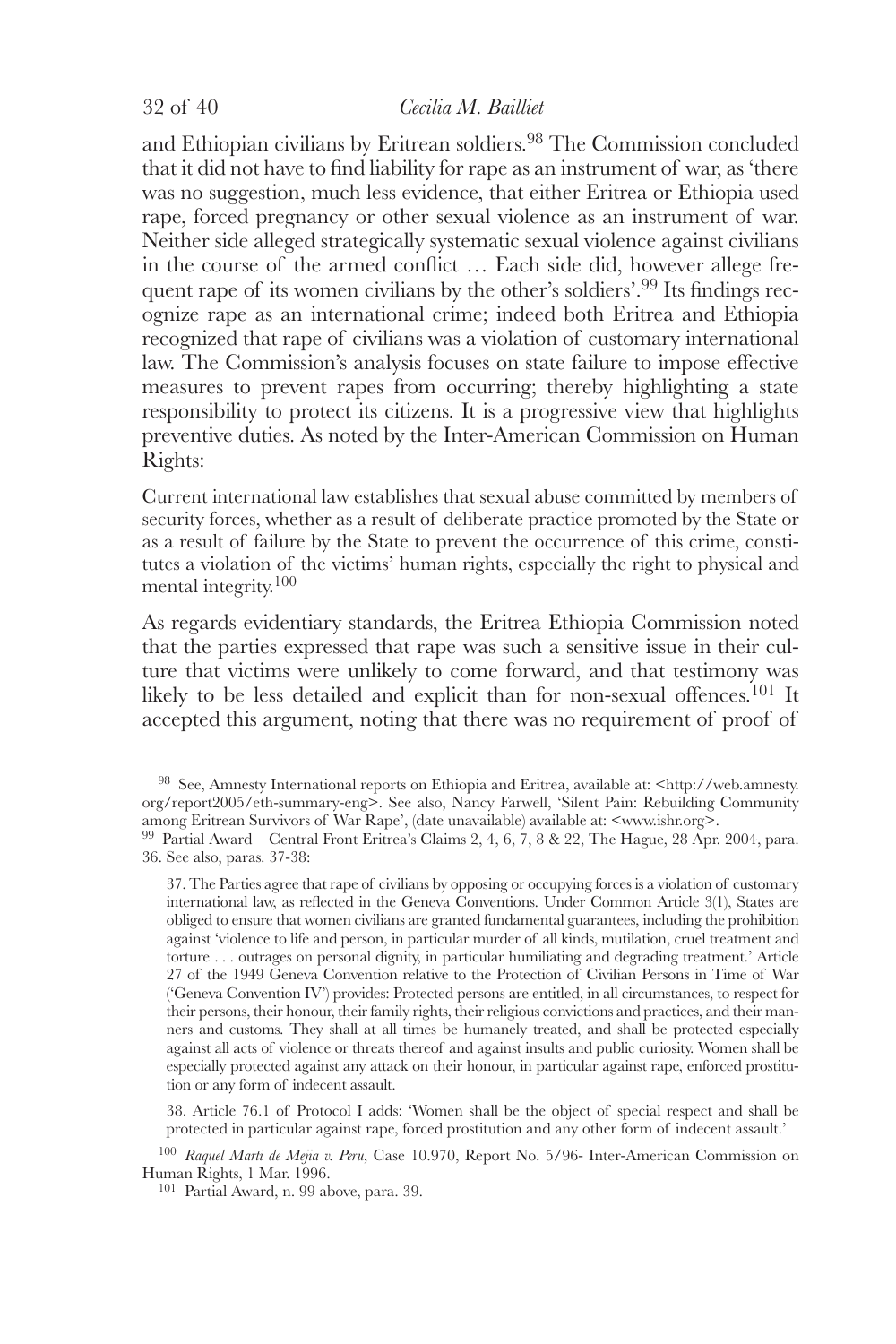pattern or frequency of rape, rather stating that it relied on un-rebutted *prima facie* cases in specific areas that demonstrated a great risk of opportunistic sexual violence by soldiers. The Commission identified rape as including intentional and grievous harm amounting to an international crime that need not be frequent to incur State responsibility:

 To do otherwise would be to subscribe to the school of thought, now fortunately eroding, that rape is inevitable collateral damage in armed conflict. Given these heightened cultural sensitivities, in addition to the typically secretive and hence un-witnessed nature of rape, *the Commission has not required evidence*  of a pattern of frequent or pervasive rapes ... Rape, which by definition involves intentional *and grievous harm to an individual civilian victim, is an illegal act that need not be frequent to support State responsibility.* This is not to say that the Commission, which is not a criminal tribunal, could or has assessed government liability for isolated individual rapes or on the basis of entirely hearsay accounts. What the Commission has done is look for *clear and convincing evidence* of several rapes in specific geographic areas under specific circumstances. Perhaps not surprisingly, the Commission has found such evidence, in the form of *un-rebutted prima facie cases* , in the Central Front regions where large numbers of opposing troops were in closest proximity to civilian populations (disproportionately women, children and the elderly) for the longest periods of time – namely, Senafe Town in Eritrea and Irob Wereda in Ethiopia. Knowing, as they must, that such areas pose *the greatest risk of opportunistic sexual violence by troops* , Eritrea and Ethiopia were obligated to *impose effective measures* , as required by international humanitarian law, to *prevent rape of civilian women* . The clear and convincing evidence of several incidents of rape in these areas shows that, at a minimum, they failed to do so  $\ldots$ <sup>102</sup> (Emphasis added.)

The Commission relies on the presentation of cumulative evidence in the form of eyewitness testimony of rapes occurring in the area by Ethiopian soldiers, and testimony by medical doctors from *Médecins Sans* 

<sup>102</sup> Ibid., through para. 42. See also, para. 80:

Eritrea presented detailed and cumulative evidence of several rapes by Ethiopian soldiers of Eritrean civilian women in Senafe Town. Particularly disquieting were the credible accounts of an eyewitness to the rape of a girl by several Ethiopian soldiers, who then beat the eyewitness; a rape of a seventy-year-old blind woman, who died two weeks later and whose screams brought neighbours to her home, who allegedly saw an Ethiopian soldier running away; and multiple and consistent accounts of the rape of a named eighty year-old woman, who died shortly thereafter, whose neighbours heard screams and found her home surrounded by Ethiopian soldiers. Dr Mariana Rincon testified convincingly at the hearing, as well as by written statement, about treating several pregnant women in the month she served in the *Médecins Sans Frontières* ('MSF') hospital in Senafe. She said that their behaviour, in her experience, could only be explained by rape. Dr Bereket Berhane Woldeab, both in his written statements and at the hearing, gave similar testimony. The Commission found additional support for these accounts of participation by Ethiopian soldiers in the corroborated statement of a rape victim in Mai Mene, who described being raped at gunpoint by one Ethiopian soldier while another looked on and four kept guard.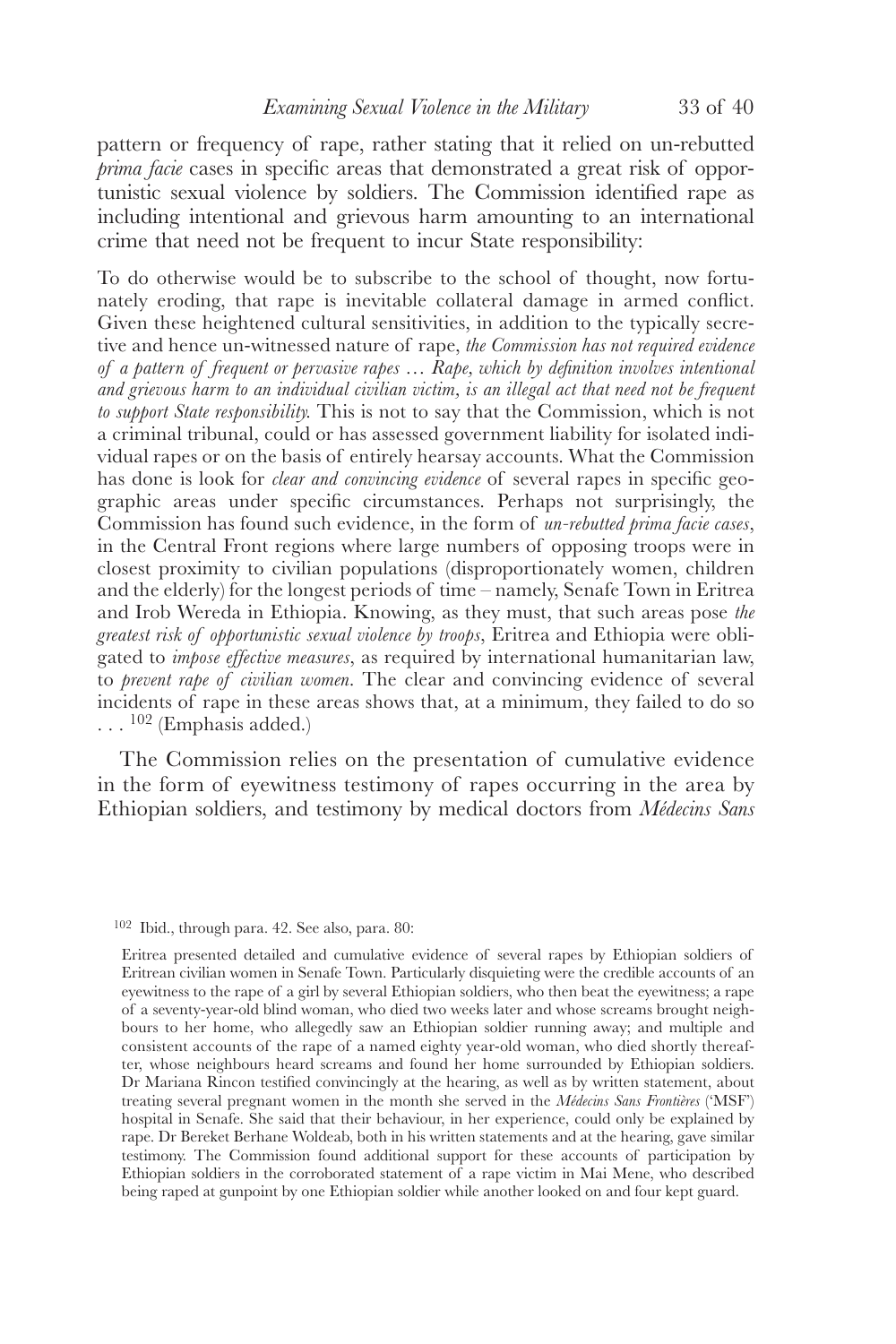*Frontières* . 103 The Commission also took into account general statements addressing rape by Ethiopian soldiers and juxtaposed it to the weak documentation of investigation and prosecution efforts by the Ethiopian state as regards its soldiers. Hence, the focus of the analysis is placed on the lack of State proof regarding its fulfilment of a duty to prevent rape of women.

Similarly, the partial awards for the Western and Eastern Fronts find state liability for failure to take effective measures to prevent the rape of civilian women by Ethiopian military personnel or officials in the towns of Barentu and Teseney and Eritrean military personnel in Dalul and Elidar Weredas.<sup>104</sup> Indeed, the description in the testimony of Eritrean soldiers going door to door in the Central Front, selecting Ethiopian women to be taken away for sexual purposes bears striking similarity to the testimony of Eritrean women asylum seekers describing how they were selected by their commanders (one woman claimed to have been held as a sex slave). 105 It is not far-fetched to propose that practices of sexual violence conducted

5, 9-13, 14, 21, 25 & 26, The Hague, 19 Dec. 2005:

 83. It is the task of the Commission to take this evidence into account, in particular to balance the obvious difficulties posed by third-party and interview testimony against the natural inclination of victims (and even witnesses) not to speak publicly about rape .... The Commission is satisfied that there is clear and convincing evidence of several incidents of rape of Eritrean civilian women by Ethiopian soldiers in Barentu and Teseney, which evidence has gone un-rebutted by Ethiopia. The Commission finds that Ethiopia failed to impose effective measures on its troops, as required by international humanitarian law, to prevent rape of civilian women in Barentu and Teseney.

105 Partial Award – Central Front – Ethiopia's Claim 2 between the Claimant, The Federal Democratic Republic of Ethiopia: The Hague, 28 Apr. 2004:

 83. Rape. Ethiopia presented detailed and cumulative evidence of several rapes by Eritrean soldiers of Ethiopian civilian women in Irob Wereda, in particular in Endalgeda Kebele. The Tigray Women's Association registered twenty-six rape victims in Irob Wereda, which was corroborated in a general manner by the declaration of a government official in Irob Wereda who estimated, on the basis of discussions with women and their families, that thirty-five women were raped by Eritrean troops. One declarant from Enguraela Kushet, Engaldeda Kebele, testified that he knew eleven women who were raped by Eritrean soldiers in the first week of the invasion in 1998; another testified to eleven rape victims from the same kushet bearing children and described the practice of Eritrean soldiers going door-to-door selecting women to take away. Several clergymen identified both rape victims and Eritrean military perpetrators by name. One priest described complaining, futilely, to Eritrean commanders about three specific Eritrean soldiers.

84. The Commission finds this specific evidence, with cumulative general declarations about unreported, opportunistic rape by Eritrean soldiers, sufficient to support an Ethiopian *prima facie* case. Eritrea effectively left this case un-rebutted. Accordingly, the Commission finds Eritrea liable for failure to take effective measures to prevent rape by its soldiers of Ethiopian civilian women during Eritrea's invasion and occupation of Irob Wereda.

<sup>&</sup>lt;sup>103</sup> Para. 81: The Commission finds this specific evidence, taken together with multiple general statements about unreported opportunistic rape by Ethiopian soldiers, sufficient to support an Eritrean *prima facie* case. Ethiopia's limited documentation that rape complaints were investigated and soldiers arrested and its emphasis on the scope of its humanitarian law compliance training were insufficient to rebut this *prima facie* case. Accordingly, the Commission finds Ethiopia liable for failure to take effective measures to prevent rape by its soldiers of Eritrean civilian women during Ethiopia's invasion and occupation of Senafe Town. 104 Partial Award – Western Front, Aerial Bombardment and related claims. Eritrea's claims 1, 3,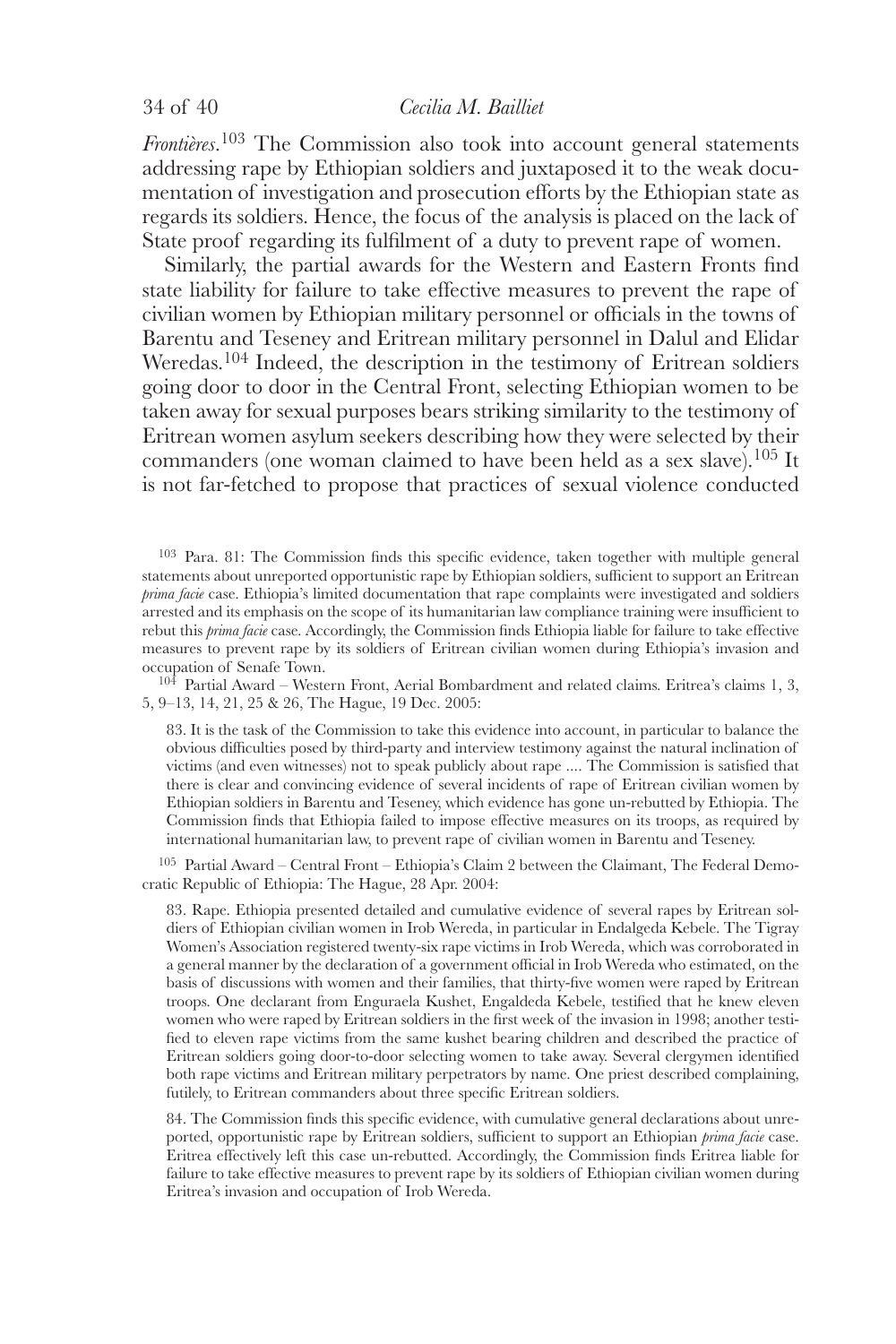during wartime may well be continued during peacetime and in fact be directed internally within the military itself. As noted by Heaven Crawley:

 The use of rape in war is just one manifestation of the gendered process of war which not only legitimates violence by the State (and other parties) but exaggerates pre-existing myths about gender and sexuality, one of which is the belief that men have an uncontrollable sex-drive: 'from these fundamental assumptions grows the "keep-the-boys happy" mentality that explains at least some of what happens to women in war.' In this context, rape is used (or tolerated) as a means of troop mollification and as a 'just reward' for war-weary troops.  $106$ 

If one were to apply the perspective of the Ethiopia-Eritrea Claims Commission to refugee status determination, the assessment of the risk of opportunistic sex within the military would form an integral part of the protection analysis. This requires substantive evaluation of the extent to which actual effective measures exist to prevent or respond to violations. When faced with an absence of State evidence documenting protection and prevention strategies specifically addressing the institution in question, there would be grounds for applying the benefit of the doubt standard to persons fleeing sexual abuse.

 The Norwegian Directorate of Immigration admitted instances of sexual violence in the military, but contrary to the Eritrean Ethiopian Claims Commission's willingness to accept the validity of a *prima facie* case in specific circumstances with a risk of opportunistic sexual violence, the immigration authorities considered the testimonies of the women and country reports addressing sexual violence in the military to be insufficient, instead referring to a need for 'widespread occurrence or other (undefined) conditions' in order to be considered as persecution. The reasoning appears more in keeping with an assessment for establishing crime against humanity, rather than persecution under the 1951 Convention on the Status of Refugees. There is no requirement that acts be widespread to be considered as persecution, although the testimonies of the applicants and country reports could be seen as constituting precisely such evidence they were not utilized as such. In other instances, the violations were characterized as 'random criminal acts' not subject to protection under the 1951 Convention. This characterization ignores the description offered by the asylum seekers (as well as the Amnesty International Report) of a practice which

See also, Partial Award - Western and Eastern Fronts - Ethiopia's Claims 1 & 3 between the Claimant, The Federal Democratic Republic of Ethiopia, The Hague, 19 Dec. 2005:

 <sup>69.</sup> Applying the particularly careful balance necessary for rape allegations, the Commission is satisfied that there is clear and convincing evidence of several incidents of rape of Ethiopian women by Eritrean soldiers in Elidar and Dalul Weredas. The Commission finds that Eritrea failed to impose effective measures on its troops, as required by international humanitarian law, to prevent rape of women in Elidar and Dalul Weredas.

<sup>106</sup> Heaven Crawley, *Refugee and Gender: Law and Process* (Jordans 2001) 90.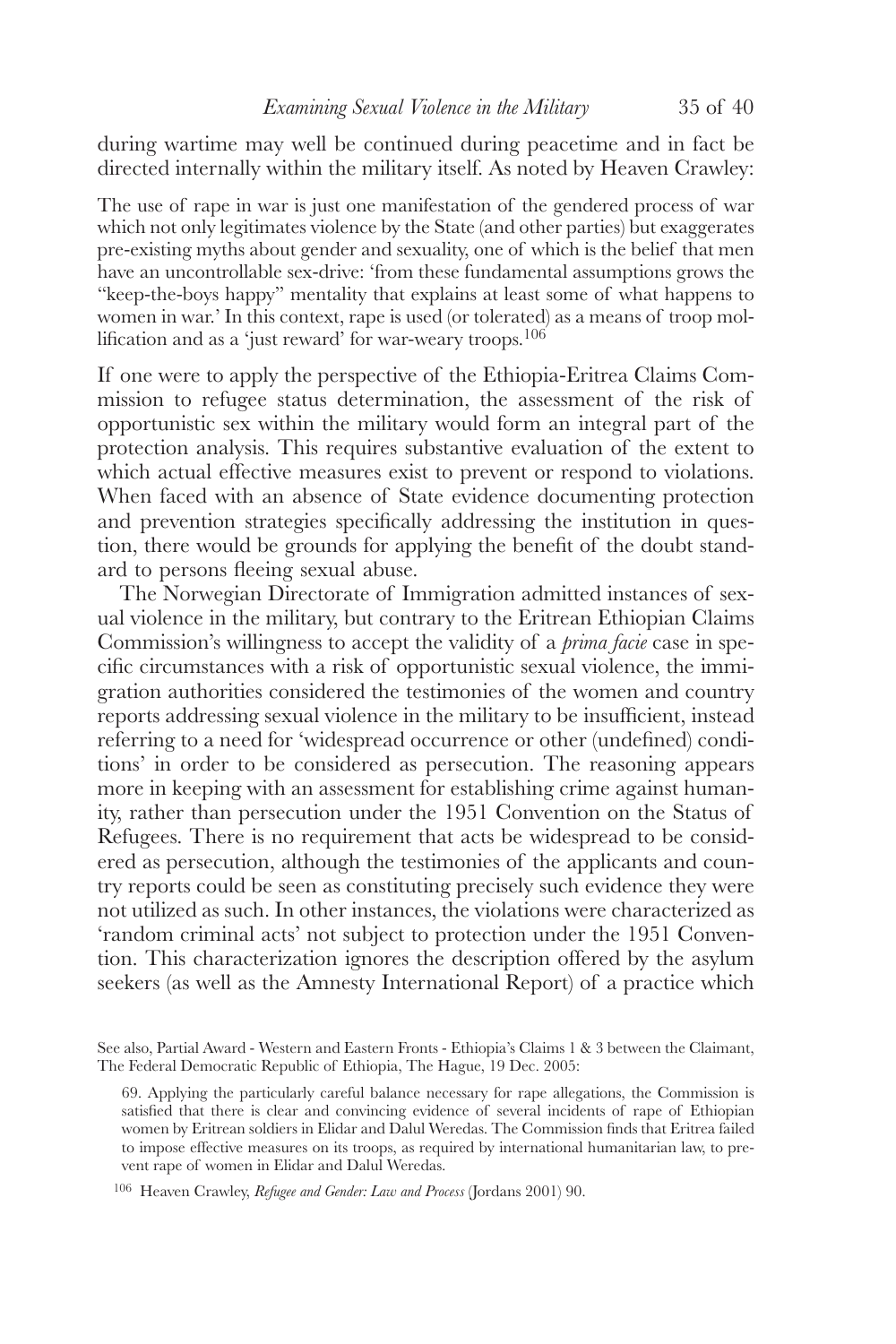appears planned, rather than spontaneous, flourishing in a coercive con-

text and that may have attained a certain level of acceptability within the military. There did not appear to be reference to the principle of the benefit of the doubt, nor were experts consulted to conduct Rape Trauma assessments when conducting credibility determination. Furthermore, the requirement of corroboration runs contrary to the standards advocated both from the perspective of justice to be afforded to refugees and victims of sexual violence.

 At the appeals level, the Eritrean state was deemed to be unlikely to have the ability or will to protect the applicant against rape and reprisal; hence the Immigration Appeals Board actually conducted a state accountability assessment and concluded that there was an increased risk of serious human rights violations amounting to inhuman treatment. The impunity enjoyed by military commanders reveals the acquiescence of the government towards such sexual abuse, but this was not developed in order to grant asylum.<sup>107</sup> Applicants were more often given protection for compassionate grounds or humanitarian protection, in part because the country assessment report described the risk level of serious harm, inhuman treatment or torture to be 'low but possible'-thereby indicating a high standard of proof. $108$ 

 The inward direction of sexually violent impulses by military personnel towards its female members requires an effective response by the state and the international community.  $109$  The fact that the asylum seekers may be

107 In comparison, the ICTR held Akayesu liable for facilitating rapes by failing to prevent or punish his subordinates, thereby signalling official tolerance for the rapes. *Prosecutor v. Akayesu*, ICTR, 96-4-T, Judgment (2 Sept. 1998). The *Furundzija* Case also held a commanding officer liable for aiding and abetting rapes and doing nothing to stop them. *Prosecutor v. Furundzija* , ICTY, Judgment, IT-95-17/ 1-T  $185$  (10 Dec. 1998). 108 UNE Cases no. 044 (unpublished case on file with the author). UDI cases no. 008 and 011

(unpublished cases on file with the author). See also, UNE Case no. 051 (unpublished case on file with the author) involving a woman engaged in preventive draft evasion specifically based on fear of rape in the military. See also, UNE cases nos.  $041$ ,  $009$ ,  $056$  and  $054$  (unpublished cases on file with the author). The Norwegian Board of Immigration Appeals referred to the possibility of return to one's unit, but there was no discussion as to why this is actually insufficient from the perspective of international law. Where a person has undergone rape by a state actor, the remedy required goes beyond return to one's unit; in fact such action would actually be contrary to ordinary remedial standards given the special circumstances.<br><sup>109</sup> There is a striking similarity between the non-response by the international community to the

situation described by Eritrean female combatants subject to exploitation and that of the Japanese sex slaves. Note the observation by the UN Special Rapporteur on Violence Against Women, its Causes and Consequences, Ms Radhika Coomaraswamy, ' Violence against women perpetrated and/or condoned by the State during times of armed conflict  $(1997-2000)$ , UN doc. E/CN. $4/2001/73$ , 23 Jan. 2001:

 The ongoing impunity of those who perpetrated Japan's system of military slavery during the Second World War is only one of many examples of an ongoing failure by Member States to investigate, prosecute and punish those found responsible for past acts of rape and sexual violence. This failure has contributed to an environment of impunity that perpetuates violence against women today.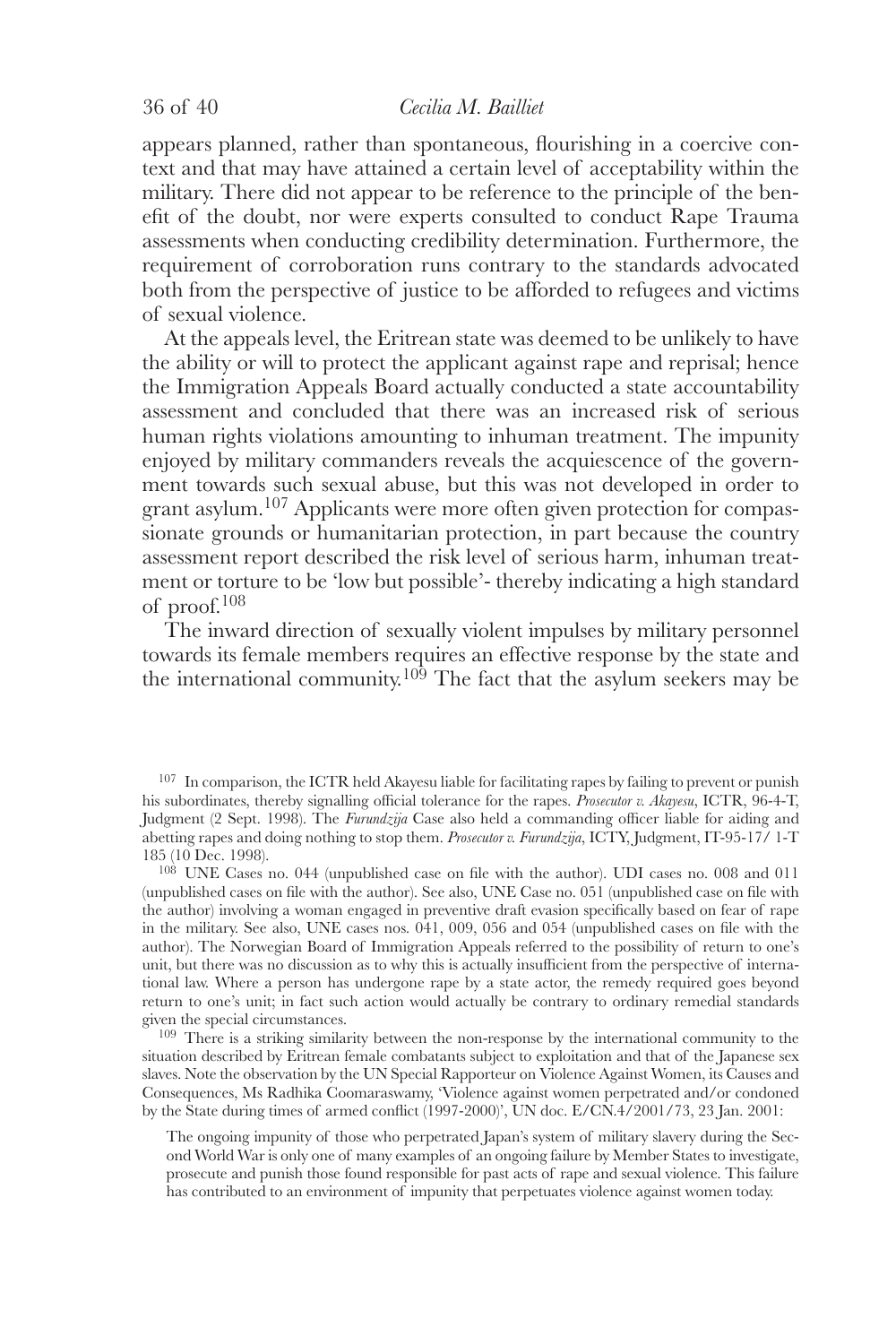offered protection on compassionate grounds as a secondary form of protection which reveals a tiered approach by the Norwegian Immigration authorities in interpreting the 1951 Convention on the Status of Refugees.

## 5. Comparison to asylum cases presented by male Eritrean deserters

In contrast, five claims from male applicants who deserted after imprisonment and were subject to the same type of non-sexual torture endured by the women did result in asylum, thereby upholding the male paradigm of the perception of a refugee.  $110$  A sixth case involving a male deserter who was repeatedly imprisoned but did not allege torture was also successful. 111 Another successful case in which asylum was granted to a male deserter ironically mirrored the identification of interests in fulfilling life aspirations which was cause for doubting the actual need for asylum among female applicants: <sup>112</sup>

 There are many reasons why I went into exile. First and foremost, I believe that people should be free to express themselves orally and in written form without fear. One should be allowed to study or work freely. While the rest of the world fights to attain all human rights in place, the authorities in my country do not have any respect for human rights at all. It is dangerous to live in such country. In addition, one is forced to contribute to extend the life of this inhuman system of governance. It was difficult for me to continue to live in such a country where my life was subject to war, misery and disease. My aspiration is to attain education and become someone instead of waste my time and my energy. That is why I was forced to leave my country. If I go back I will be killed … as a deserter I will be given the death penalty … I have run away from this gruesome system and if I go back I will be killed.

The concern for subjection of an individual to a 'civil death' was addressed by The European Court of Human Rights in *Ulke v. Turkey* (2006) concerning a conscientious objector who had gone into hiding and was subject to continuous prosecution and threat of imprisonment for his refusal to comply with military service. As a result, he was unable to marry or register his child. These measures were characterized as being

- <sup>110</sup> UDI cases 017, 015, 014 (unpublished cases on file with the author).<br><sup>111</sup> UDI case 016 (unpublished case on file with the author).<br><sup>112</sup> UDI case 007 (unpublished case on file with the author).
- 
- 

Women and girls have also been abducted or held captive, forced to do domestic work - cleaning, cooking, serving - or other labour, in addition to any sexual 'services' that may be demanded of them. Sometimes women and girls are forced into 'marriage'; a soldier will identify a woman as his 'wife', sometimes forcing her to go with him from region to region and other times passing her on to others; all the while she is raped and otherwise mistreated. Such forced marriages are enslavement as defined by the ICC and may also be torture or other cruel, inhuman and degrading treatment.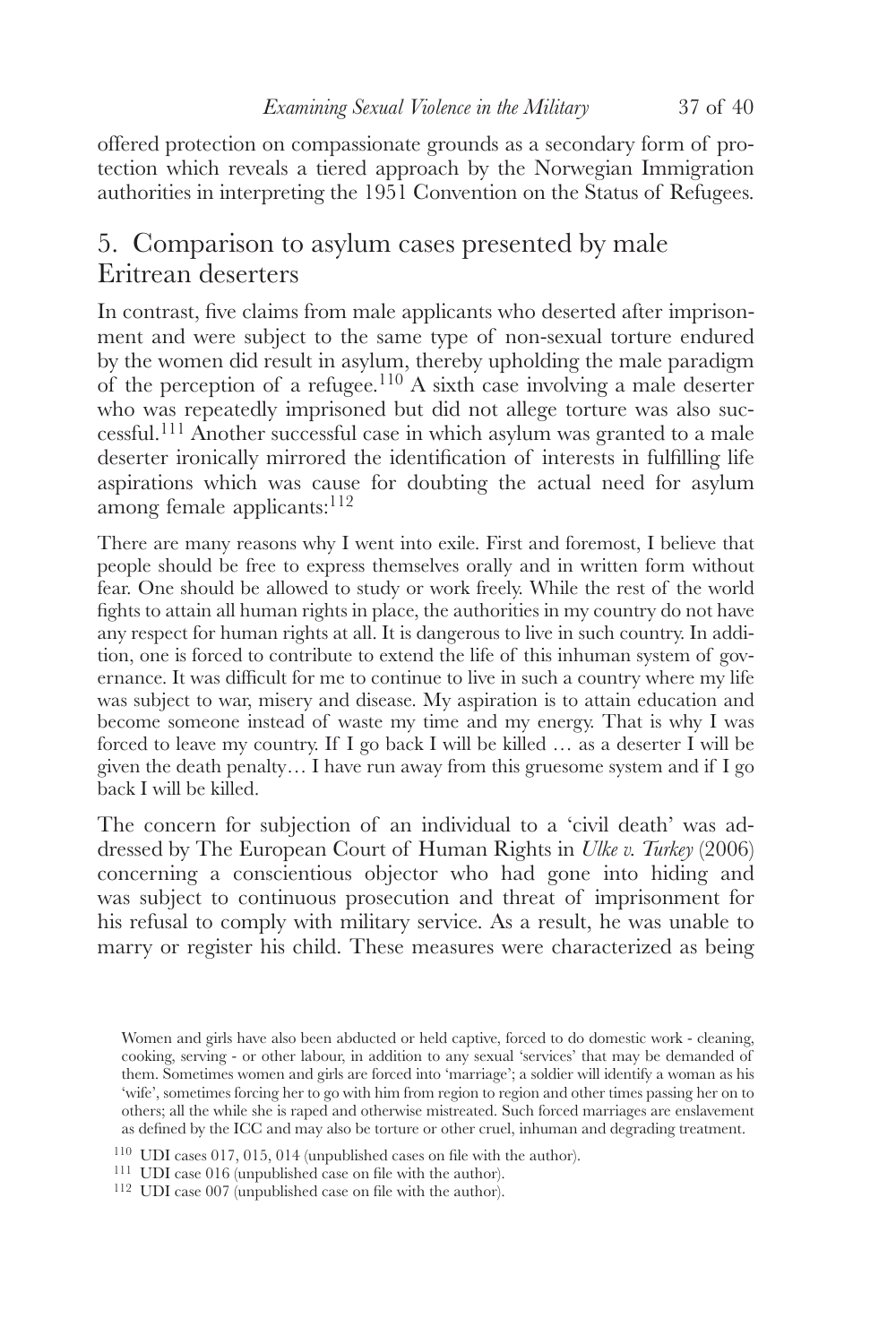disproportionate and illegitimate as they repressed the applicant's intellectual personality, subjecting him to feelings of fear, anguish and vulnerability capable of humiliating and debasing him and breaking his resistance and will. The Court held the State liable for its degrading treatment of Ulke, according to Article 3 of the European Convention for the Protection of Human Rights and Fundamental Freedoms (hereafter 'European Convention on Human Rights').

 One of the most unusual cases involved a male Eritrean deserter who voiced his opposition to the abuse of women in the military and was punished. 113 He explained that women had fought side by side with men for independence and later were given the duty of military service. Nevertheless, he claimed that they suffered injustice as the military leaders raped them. He believed that the purpose of having women in the army was to defend the country, and the rapes had nothing to do to with this end. He questioned why this happened. As a result, he alleged that he was arrested and subjected to torture.<sup>114</sup> He was given asylum, and it is particularly ironic given the fact that the women subjected to rape in the military and at risk of punishment on account of desertion were generally not given the same level of protection.

 On the other hand, there were also cases in which men alleging past torture or inhuman treatment were given humanitarian protection or protection on compassionate grounds by UNE given the violation of fundamental human rights and the weak state of law in Eritrea. It concluded that there was a risk of inhuman treatment for desertion. 115 UNE took note of the case of *Said. v. Netherlands* , European Court of Human Rights (2005), holding that the Netherlands would be in violation of Article 3 of the European Convention of Human Rights if it returned an Eritrean deserter who had voiced his opposition to the State's treatment of its soldiers during the war and who underwent detention and punishment for this. Further, there was citation of a UNHCR position paper which indicated a risk of inhuman or degrading treatment for deserters. Hence, these inputs appeared to influence the policy on *non-refoulement* but did not serve to lift the analysis of claims to the level of asylum.

 There is variability in how claims involving allegations of past torture or inhuman treatment within the military are treated within other jurisdictions as well. For example, consider the US case involving an Eritrean

<sup>&</sup>lt;sup>113</sup> UDI case 003 (unpublished case on file with the author).<br><sup>114</sup> Further, he contended that his regiment received orders that deserters should be executed. Specifically he alleged that all officers from the rank of colonel and over were given permission to execute those who ran away or travelled without permission.

 $115$  See also, UNE Cases 049 and 053 (unpublished cases on file with the author) involving male deserters who claimed to have been active defending their rights in the military, who were given protection on compassionate grounds.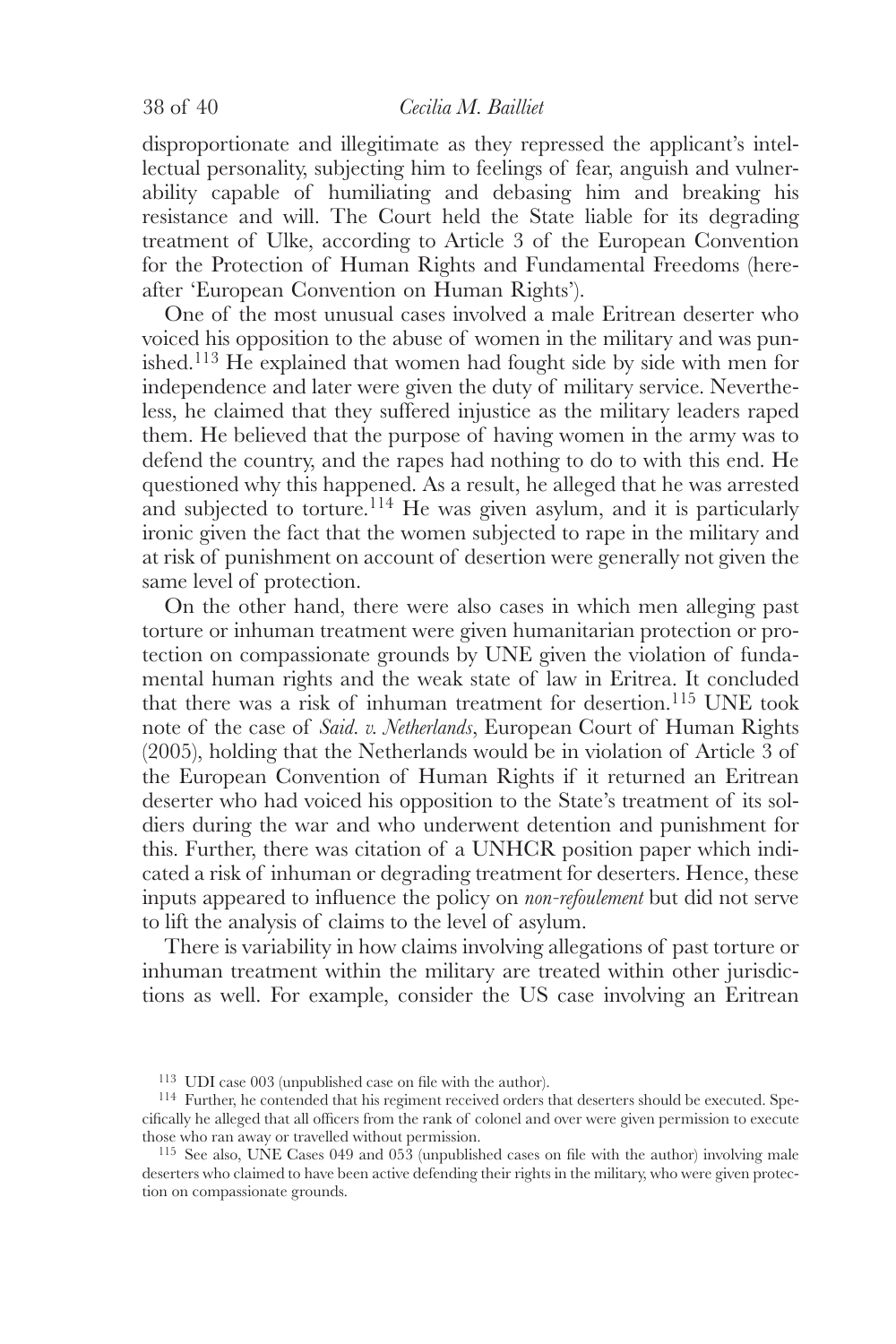deserter who was tortured for having questioned the legitimacy of the war, *Nuru v Gonzales, US Attorney General*, 404 F.3<sup>rd</sup> 1207 (21 April 2005). The Court granted protection under the CAT, noting that torture is never proportional punishment, and that past torture indicates a likelihood of future torture. Here is a classic political opinion case in which the applicant fits the male stereotype of the refugee, but the protection remains at the level of *non-refoulement* .

 In contrast, one may consider the UK case from the Asylum and Immigration Tribunal, *MA (Draft evaders-Illegal Departure-Risk) Eritrea v. Secretary of State for the Home Department*, involving an Eritrean man of draft age who exited Eritrea illegally and was found to have a real risk of being subject to torture on account of being perceived as a deserter (thereby imputing a political opinion to him) and who therefore was viewed as meriting asylum under the 1951 Convention on the Status of Refugees as well as protection according to Article 3 of the ECHR. 116 Similarly, the Swiss Asylum Appeal Commission ARK in re *L.H., Eritrea, decision from 20 December 2005, GICRA 2006 Nr. 3, pp. 29 – 41* set forth that Eritrean deserters are imputed a political opinion by the State and subject to unreasonably severe sanctions amounting to torture and inhuman treatment. The Commission cites the *Said* case but uses it to support a finding of asylum according to the 1951 Convention definition of a refugee, thus 'layering' the conventions in order to provide the highest protection.

## 6. Conclusion

 It is hard to avoid the impression that what is called war is what men make against each other, and what they do to women is called everyday life. So wars are fratricidally fought, and then are fraternally over, while everyday life never ends. 117

The prevalence of sexual violence within the context of the military requires attention beyond situations of war or conflict. Women conscripts in Eritrea are at risk of persecution in the form of rape or sexual violence simply because they are women, as well as due to their race, nationality, political opinion, or religion. Given the severe nature of the violations, it is suggested that access to protection in the form of asylum, as opposed to humanitarian protection or protection on compassionate grounds is merited. At essence is what Rosalind Dixon calls 'the imperative of

<sup>116</sup> MA (Draft Evaders - Illegal Departures - Risk) *Eritrea v. Secretary of State for the Home Department* . CG [2007] UKAIT 00059. United Kingdom: Asylum and Immigration Tribunal/Immigration Appellate Authority, 26 June 2007, online, UNHCR Refworld, available at: http://www.unhcr.org/cgi-bin/

<sup>&</sup>lt;sup>117</sup> Catherine MacKinnon, 'Women's September 11<sup>th</sup>: Rethinking the International Law of Conflict' 47 *Harv. Int'l. L.*  $\tilde{f}$ . 1 (Winter 2006).